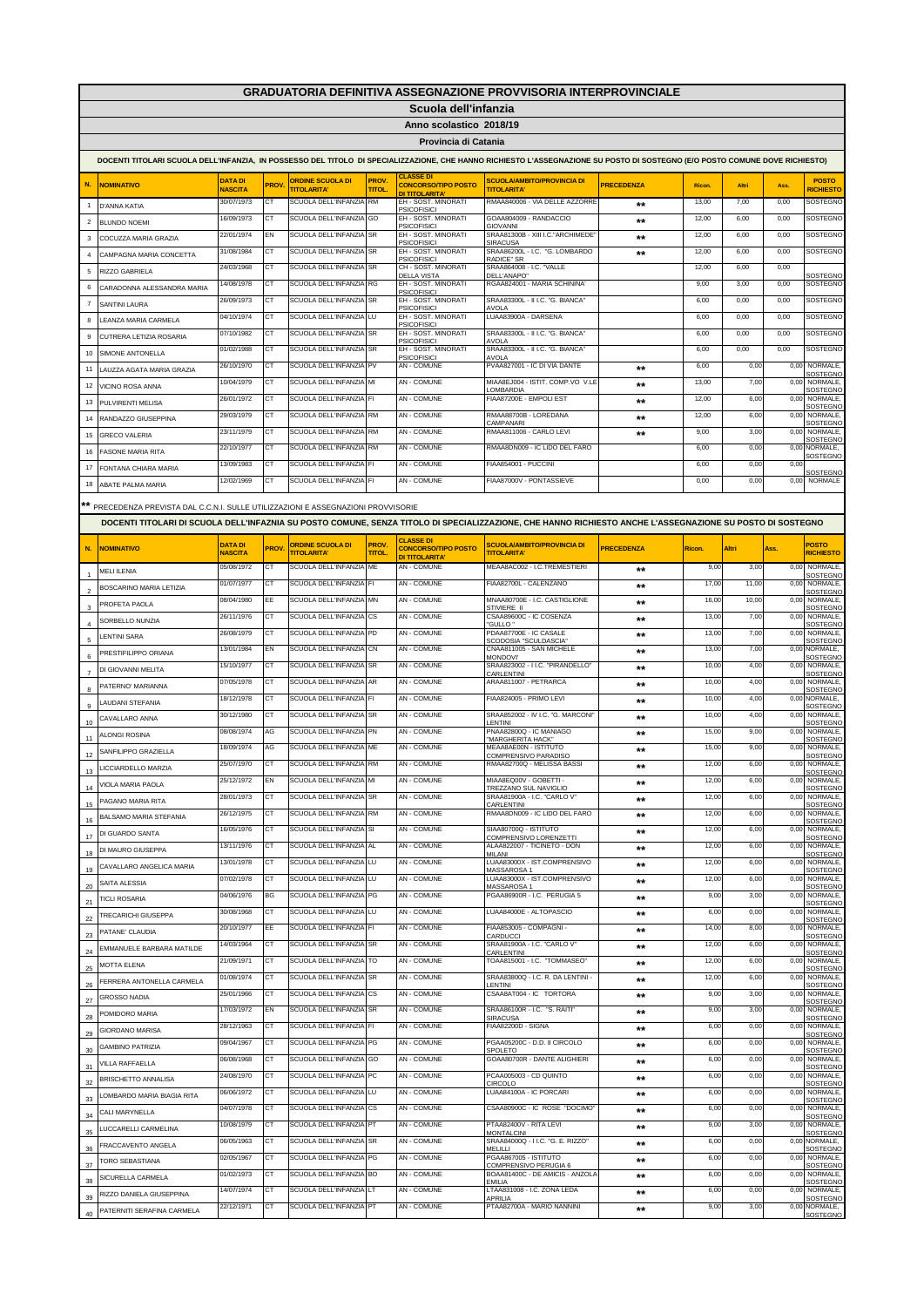|                |                                                                                            | 30/10/1975     | <b>CL</b>      | SCUOLA DELL'INFANZIA SR |              | AN - COMUNE                                    | SRAA86300C - II IC D. ALIGHIERI                                                          |                   | 15,00  | 9,00  | 0,00 | NORMALE.                          |
|----------------|--------------------------------------------------------------------------------------------|----------------|----------------|-------------------------|--------------|------------------------------------------------|------------------------------------------------------------------------------------------|-------------------|--------|-------|------|-----------------------------------|
| 41             | SPINELLO LAURA                                                                             | 25/06/1968     | СT             | SCUOLA DELL'INFANZIA RG |              | AN - COMUNE                                    | <b>FRANCOFONTE</b><br>RGAA81100V - ANTONIO AMORE                                         |                   | 12,00  | 6,00  | 0,00 | SOSTEGNO<br>NORMALE.              |
| 42             | SPINA ALBA                                                                                 |                |                |                         |              |                                                |                                                                                          |                   |        |       |      | SOSTEGNO                          |
| 43             | SALICI MARIA GIUSTINA                                                                      | 12/07/1973     | СT             | SCUOLA DELL'INFANZIA    | CZ           | AN - COMUNE                                    | CZAA839004 - IC BORGIA " G.<br>SABATINI"                                                 |                   | 12,00  | 6,00  | 0,00 | NORMALE,<br>SOSTEGNO              |
| 44             | SORBELLO CATIA                                                                             | 19/08/1977     | <b>CT</b>      | SCUOLA DELL'INFANZIA BO |              | AN - COMUNE                                    | BOAA81400C - DE AMICIS - ANZOLA<br>EMILIA                                                |                   | 12,00  | 6,00  | 0,00 | NORMALE,<br>SOSTEGNO              |
|                | <b>BALLARO' LILIANA</b>                                                                    | 13/05/1965     | <b>CT</b>      | SCUOLA DELL'INFANZIA    | CZ           | AN - COMUNE                                    | CZAA83000N - IC DON G.MARAZITI                                                           |                   | 9,00   | 3,00  | 0,00 | NORMALE.                          |
| 45             |                                                                                            | 24/09/1965     | CT             | SCUOLA DELL'INFANZIA    | AN           | AN - COMUNE                                    | <b>MARCELLINARA</b><br>ANAA841007 - CASTELFIDARDO                                        |                   | 9,00   | 3,00  | 0,00 | <b>SOSTEGNO</b><br>NORMALE,       |
| 46             | CONDORFLLI GIOVANNA                                                                        | 24/10/1966     | CT             | SCUOLA DELL'INFANZIA    | ME           | AN - COMUNE                                    | "MAZZINI"<br>MEAA833007 - I.C. GIARDINI                                                  |                   |        |       |      | <b>SOSTEGNO</b><br>NORMALE        |
| 47             | MERLINO AGATA LAURA                                                                        |                |                |                         |              |                                                |                                                                                          |                   | 9,00   | 3,00  | 0,00 | SOSTEGNO                          |
| 48             | <b>GRASSI MARIA ROSARIA</b>                                                                | 13/10/1969     | CT             | SCUOLA DELL'INFANZIA RM |              | AN - COMUNE                                    | RMAA22000Q - CIAMPINO I - V.<br><b>BACHELET</b>                                          |                   | 9,00   | 3,00  |      | 0,00 NORMALE,<br>SOSTEGNO         |
| 49             | TOSTO MARIA ADRIANA                                                                        | 28/01/1970     | CТ             | SCUOLA DELL'INFANZIA    | RM           | AN - COMUNE                                    | RMAA30900T - "TRILUSSA                                                                   |                   | 9,00   | 3,00  | 0,00 | NORMALE,                          |
|                | PIAZZA MARIA ANTONELLA                                                                     | 03/03/1970     | TO             | SCUOLA DELL'INFANZIA TO |              | AN - COMUNE                                    | TOAA105008 - D.D. COLLEGNO III                                                           |                   | 9,00   | 3,00  |      | SOST <u>EGNO</u><br>0,00 NORMALE, |
| 50             |                                                                                            | 01/09/1974     | СT             | SCUOLA DELL'INFANZIA    | SR           | AN - COMUNE                                    | SRAA81900A - I.C. "CARLO V"                                                              |                   | 9,00   | 3,00  |      | SOSTEGNO<br>0,00 NORMALE,         |
| 51             | AMORE VENERA                                                                               |                |                |                         |              |                                                | CARLENTINI                                                                               |                   |        |       |      | <b>SOSTEGNO</b>                   |
| 52             | MAROTTA ANNALISA                                                                           | 18/11/1974     | AG             | SCUOLA DELL'INFANZIA    | MI           | AN - COMUNE                                    | MIAA89100E - IC SALVO D<br>ACQUISTO /MUGGIO                                              |                   | 9,00   | 3,00  | 0,00 | NORMALE,<br>SOSTEGNO              |
| 53             | PENNISI MARIA ROSARIA                                                                      | 21/07/1976     | CT             | SCUOLA DELL'INFANZIA    | SV           | AN - COMUNE                                    | SVAA80600D - ISTITUTO<br>COMPRENSIVO ALASSIO                                             |                   | 9,00   | 3,00  | 0,00 | NORMALE,<br>SOSTEGNO              |
|                | PORTARO CARMELO                                                                            | 06/10/1959     | СT             | SCUOLA DELL'INFANZIA    | RA           | AN - COMUNE                                    | RAAA822008 - I.C. D. MATTEUCCI                                                           |                   | 6,00   | 0,00  | 0,00 | NORMALE,                          |
| 54             | CUNTRERI CARMELINA                                                                         | 31/10/1959     | AG             | SCUOLA DELL'INFANZIA    | TO           | AN - COMUNE                                    | FAENZA CENTRO<br>TOAA8AQ00C - I.C. CARIGNANO                                             |                   | 6,00   | 0,00  | 0,00 | SOSTEGNO<br>NORMALE,              |
| 55             |                                                                                            | 06/04/1960     | СT             | SCUOLA DELL'INFANZIA    | RM           | AN - COMUNE                                    | RMAA811006 - CARLO LEVI                                                                  |                   | 6,00   | 0,00  | 0,00 | SOSTEGNO<br>NORMALE,              |
| 56             | <b>BULLA FRANCESCA</b>                                                                     |                |                |                         |              |                                                |                                                                                          |                   |        |       |      | SOSTEGNO                          |
| 57             | SAVOCA ANNAMARIA                                                                           | 24/08/1960     | СT             | SCUOLA DELL'INFANZIA    | <b>FO</b>    | <b>AN - COMUNE</b>                             | FOAA02100X - CD CESENA 5                                                                 |                   | 6,00   | 0,00  | 0,00 | NORMALE,<br>SOSTEGNO              |
| 58             | PACCIONE SILVANA                                                                           | 02/08/1961     | СT             | SCUOLA DELL'INFANZIA    | GO           | AN - COMUNE                                    | GOAA813004 - ISTITUTO<br>COMPRENSIVO GORIZIA 1                                           |                   | 6,00   | 0,00  | 0,00 | NORMALE,<br>SOSTEGNO              |
|                | DI MAURO GRAZIA RITA                                                                       | 25/01/1962     | <b>CT</b>      | SCUOLA DELL'INFANZIA    | PV           | <b>AN - COMUNE</b>                             | PVAA80300C - IC DI CASSOLNOVO                                                            |                   | 6,00   | 0,00  |      | 0,00 NORMALE,                     |
| 59             |                                                                                            | 19/02/1962     | СT             | SCUOLA DELL'INFANZIA    | RA           | AN - COMUNE                                    | RAAA814009 - I.C. "S. GHERARDI" -                                                        |                   | 6,00   | 0,00  | 0,00 | SOSTEGNC<br><b>NORMALE</b>        |
| 60             | CUCUZZA MARGHERITA                                                                         | 24/04/1962     | <b>CT</b>      |                         |              | AN - COMUNE                                    | UGO <sub>2</sub><br>FIAA81300P - AMERIGO VESPUCCI                                        |                   |        |       |      | SOSTEGNO<br>NORMALE,              |
| 61             | BELLINI SERAFINA                                                                           |                |                | SCUOLA DELL'INFANZIA FI |              |                                                |                                                                                          |                   | 6,00   | 0,00  | 0,00 | <b>SOSTEGNO</b>                   |
| 62             | BONAVENTURA CONSOLAZIONE                                                                   | 28/05/1964     | CT             | SCUOLA DELL'INFANZIA FI |              | AN - COMUNE                                    | FIAA860008 - BEATO ANGELICO                                                              |                   | 6,00   | 0,00  | 0,00 | NORMALE,<br><b>SOSTEGNO</b>       |
|                | CIGNA BENEDETTA MARIA                                                                      | 24/09/1964     | AG             | SCUOLA DELL'INFANZIA FI |              | AN - COMUNE                                    | FIAA838003 - GALLUZZO                                                                    |                   | 6,00   | 0,00  | 0,00 | NORMALE.                          |
| 63             |                                                                                            | 08/03/1966     | CT             | SCUOLA DELL'INFANZIA    | AR           | AN - COMUNE                                    | ARAA832008 - MONTE SAN SAVINO                                                            |                   | 6,00   | 0,00  | 0,00 | <b>SOSTEGNO</b><br>NORMALE,       |
| 64             | <b>DENARO STEFANIA</b>                                                                     | 16/05/1966     | <b>CT</b>      | SCUOLA DELL'INFANZIA    | RN           | AN - COMUNE                                    | RNAA811004 - IC NOVAFELTRIA "A.                                                          |                   | 6,00   | 0,00  | 0,00 | SOSTEGNO<br>NORMALE,              |
| 65             | STRAMONDO GAETANO                                                                          |                |                |                         |              |                                                | BATTELLI"                                                                                |                   |        |       |      | SOSTEGNO                          |
| 66             | <b>BORZI' ANTONELLA</b>                                                                    | 27/01/1968     | СT             | SCUOLA DELL'INFANZIA    | <b>BL</b>    | AN - COMUNE                                    | BLAA828003 - IC AGORDO "A.<br>PERTILE"                                                   |                   | 6,00   | 0,00  | 0,00 | NORMALE,<br>SOSTEGNO              |
| 67             | CARAPEZZA MARIA FILIPPA                                                                    | 12/03/1968     | СT             | SCUOLA DELL'INFANZIA    | MS           | AN - COMUNE                                    | MSAA014002 - DIREZIONE                                                                   |                   | 6,00   | 0,00  | 0,00 | NORMALE,                          |
|                | PELLEGRINO MAGDA                                                                           | 12/07/1968     | CT             | SCUOLA DELL'INFANZIA    | <b>SR</b>    | AN - COMUNE                                    | DIDATTICA DI AULLA<br>SRAA83800Q - I.C. R. DA LENTINI -                                  |                   | 6,00   | 0,00  | 0,00 | <b>SOSTEGNO</b><br>NORMALE,       |
| 68             |                                                                                            | 28/09/1968     | СT             | SCUOLA DELL'INFANZIA LU |              | <b>AN - COMUNE</b>                             | <b>ENTINI</b><br>LUAA82900Q - IST.COMPRENSIVO                                            |                   | 6,00   | 0,00  | 0,00 | SOSTEGNO<br>NORMALE,              |
| 69             | MASCALI ANTONELLA                                                                          |                | <b>CT</b>      | SCUOLA DELL'INFANZIA    | FI           | AN - COMUNE                                    | CAMAIORE 1<br>FIAA82200D - SIGNA                                                         |                   |        |       |      | <b>SOSTEGNO</b>                   |
| 70             | DI MAURO ROSA MARIA                                                                        | 09/01/1969     |                |                         |              |                                                |                                                                                          |                   | 6,00   | 0,00  | 0,00 | NORMALE,<br>SOSTEGNO              |
| 71             | SIPALA GIUSEPPINA DEBORAH<br>MARIA                                                         | 17/03/1972     | <b>CT</b>      | SCUOLA DELL'INFANZIA TO |              | <b>AN - COMUNE</b>                             | TOAA82000C - I.C. TORINO -<br>"SALVEMINI"                                                |                   | 6,00   | 0,00  | 0,00 | NORMALE,<br>SOSTEGNO              |
|                | CAMPIONE DELIA AMELIA                                                                      | 09/02/1973     | СT             | SCUOLA DELL'INFANZIA    | FI           | AN - COMUNE                                    | FIAA860008 - BEATO ANGELICO                                                              |                   | 6,00   | 0,00  | 0,00 | NORMALE                           |
| 72             | MORREALE ROSANNA                                                                           | 21/01/1974     | AG             | SCUOLA DELL'INFANZIA MI |              | AN - COMUNE                                    | MIAA885007 - IC DON MILANI                                                               |                   | 6,00   | 0,00  |      | <b>SOSTEGNO</b><br>0,00 NORMALE,  |
| 73             |                                                                                            | 08/07/1975     | CT             | SCUOLA DELL'INFANZIA    | AL           | AN - COMUNE                                    | <b>OCATE DI TRIULZI</b><br>ALAA81600X - CASTELLAZZO                                      |                   | 6,00   | 0,00  | 0,00 | SOSTEGNO<br>NORMALE,              |
| 74             | VIRGILLITO ANNA                                                                            |                |                |                         |              |                                                | 3ORMIDA-POCHETTINO                                                                       |                   |        |       |      | SOSTEGNO                          |
| 75             | <b>TERRANOVA VALERIA</b>                                                                   | 18/12/1977     | CT             | SCUOLA DELL'INFANZIA FI |              | AN - COMUNE                                    | FIAA86900P - LASTRA A SIGNA                                                              |                   | 6,00   | 0,00  |      | 0,00 NORMALE,<br>SOSTEGNO         |
| 76             | GOTADORO KATIA                                                                             | 10/05/1978     | CT             | SCUOLA DELL'INFANZIA    | MI           | AN - COMUNE                                    | MIAA8AX00D - IC E.FERMI/CUSANO<br><b>MILANINO</b>                                        |                   | 6,00   | 0,00  | 0,00 | NORMALE,<br>SOSTEGNO              |
|                | PLATANIA ANNALISA                                                                          | 02/09/1978     | СT             | SCUOLA DELL'INFANZIA    | то           | AN - COMUNE                                    | TOAA122002 - D.D. LEINI' - "A.                                                           |                   | 6,00   | 0,00  | 0,00 | NORMALE,                          |
| 77             |                                                                                            | 17/08/1979     | СT             | SCUOLA DELL'INFANZIA    | FI           | AN - COMUNE                                    | FRANK"<br>FIAA853005 - COMPAGNI -                                                        |                   | 6,00   | 0,00  | 0,00 | SOSTEGNO<br>NORMALE,              |
| 78             | DE LUCA MARIA AGATA CARMELA                                                                |                |                | SCUOLA DELL'INFANZIA    | BI           |                                                | CARDUCCI                                                                                 |                   |        |       |      | SOSTEGNO                          |
| 79             | PROVENZANO IVANA MARIA<br><b>ROSARIA</b>                                                   | 19/12/1979     | СT             |                         |              | AN - COMUNE                                    | BIAA807004 - IC GAGLIANICO                                                               |                   | 6,00   | 0,00  | 0,00 | NORMALE,<br>SOSTEGNO              |
| 80             | DI NATALE MARIA CONCETTA<br>VALENTINA                                                      | 22/03/1981     | <b>CT</b>      | SCUOLA DELL'INFANZIA    | LU           | AN - COMUNE                                    | LUAA84500N - ISTITUTO                                                                    |                   | 6,00   | 0,00  | 0,00 | <b>NORMALE</b><br>SOSTEGNO        |
|                | CHISARI ANNARITA                                                                           |                |                |                         |              |                                                |                                                                                          |                   |        |       |      | NORMALE,                          |
| 81             |                                                                                            | 14/08/1982     | СT             | SCUOLA DELL'INFANZIA    | MI           | AN - COMUNE                                    | COMPRENSIVO LUCCA 4<br>MIAA8GF00C - IC VIA BOLOGNA                                       |                   | 6,00   | 0,00  | 0,00 |                                   |
| 82             |                                                                                            | 21/02/1984     | <b>CT</b>      | SCUOLA DELL'INFANZIA FI |              | AN - COMUNE                                    | <b>BRESSO</b><br>FIAA82100N - GIORGIO LA PIRA                                            |                   | 6,00   | 0,00  | 0,00 | SOSTEGNO<br>NORMALE,              |
|                | PAPPALARDO CRISTINA                                                                        |                |                |                         |              |                                                |                                                                                          |                   |        |       |      | SOSTEGNO                          |
|                | ** PRECEDENZA PREVI <u>STA DAL C.C.N.I. SULLE UTILIZZAZIONI E ASSEGNAZIONI PROVVISORIE</u> |                |                |                         |              |                                                |                                                                                          |                   |        |       |      |                                   |
|                |                                                                                            |                |                |                         |              |                                                | DOCENTI TITOLARI SCUOLA DELL'INFANZIA CHE HANNO RICHIESTO L'ASSEGNAZIONE SU POSTO COMUNE |                   |        |       |      |                                   |
|                |                                                                                            |                |                |                         |              |                                                |                                                                                          |                   |        |       |      |                                   |
| N.             | <b>NOMINATIVO</b>                                                                          | <b>DATA DI</b> | <b>PROV</b>    | <b>ORDINE SCUOLA DI</b> | PROV.        | <b>CLASSE DI</b><br><b>CONCORSO/TIPO POSTO</b> | <b>SCUOLA/AMBITO/PROVINCIA DI</b>                                                        | <b>PRECEDENZA</b> | Ricon. | Altri | Ass. | POSTI                             |
|                |                                                                                            | <b>NASCITA</b> |                | <b>TITOLARITA'</b>      | <b>TITOL</b> | DI TITOLARITA'                                 | <b>TITOLARITA'</b>                                                                       |                   |        |       |      | <b>RICHIESTO</b>                  |
| $\overline{1}$ | <b>AMATO LUIGIA</b>                                                                        | 03/09/1966     | CL             | SCUOLA DELL'INFANZIA    | <b>RM</b>    | AN - COMUNE                                    | RMAA876001 - RIANO VIA<br><b>GIOVANNI XXIII</b>                                          | $***$             | 6,00   | 0,00  |      | 0,00 NORMALE                      |
| $\sqrt{2}$     | CAVALLARO GIUSI ROSARIA                                                                    | 06/10/1975     | C1             | SCUOLA DELL'INFANZIA    | <b>RM</b>    | AN - COMUNE                                    | RMAA8DM00D - IC PORTO<br>ROMANO                                                          | $***$             | 12,00  | 6,00  |      | 0,00 NORMALE                      |
|                | <b>SCAVO CINZIA</b>                                                                        | 07/03/1977     | N <sub>O</sub> | SCUOLA DELL'INFANZIA NO |              | AN - COMUNE                                    | NOAA833003 - BORGOMANERO 2                                                               | $***$             | 12,00  | 6,00  |      | 0,00 NORMALE                      |
| 3              |                                                                                            | 28/02/1967     | СT             | SCUOLA DELL'INFANZIA    | <b>RM</b>    | AN - COMUNE                                    | RMAA867006 - STATALE "PUBLIO                                                             | $***$             | 9,00   | 3,00  |      | 0.00 NORMALE                      |
| $\overline{4}$ | <b>INGRASSIA ROSARIA</b>                                                                   | 13/10/1970     | CT             | SCUOLA DELL'INFANZIA    | MN           | AN - COMUNE                                    | <b>VIBIO MARIANO"</b><br>MNAA824008 - I.C. SUZZARA 2 "IL                                 |                   |        |       |      |                                   |
| 5              | MILAZZO MARIA CATENA                                                                       |                |                |                         |              |                                                | MILIONE"                                                                                 | $***$             | 9,00   | 3,00  |      | 0,00 NORMALE                      |
| $\,6$          | ZAPPALA' ANGELA                                                                            | 28/04/1965     | <b>CT</b>      | SCUOLA DELL'INFANZIA    | KR           | AN - COMUNE                                    | KRAA80600Q - I.C. "DON MILANI"<br>CROTONE                                                | $***$             | 6,00   | 0,00  |      | 0,00 NORMALE                      |
| $\overline{7}$ | <b>GRASSO FRANCA</b>                                                                       | 01/02/1970     | СT             | SCUOLA DELL'INFANZIA FI |              | AN - COMUNE                                    | FIAA86400G - MARGHERITA HACK                                                             | $***$             | 6,00   | 0,00  |      | 0,00 NORMALE                      |
|                | DI PRIMA SABINA AGATA                                                                      | 15/10/1971     | СT             | SCUOLA DELL'INFANZIA    | SI           | AN - COMUNE                                    | SIAA80700Q - ISTITUTO                                                                    | $***$             | 6.00   | 0.00  |      | 0,00 NORMALE                      |
| 8              |                                                                                            | 15/11/1974     | <b>CT</b>      | SCUOLA DELL'INFANZIA RO |              | AN - COMUNE                                    | COMPRENSIVO LORENZETTI<br>ROAA80000A - CASTELMASSA                                       |                   | 6,00   | 0,00  |      | 0,00 NORMALE                      |
| 9              | MORABITO ELEONORA                                                                          |                |                |                         |              |                                                |                                                                                          | $\star\star$      |        |       |      |                                   |
| 10             | GALEANO MARIA GRAZIA GIUSEPPA                                                              | 01/07/1977     | CТ             | SCUOLA DELL'INFANZIA    | <b>RM</b>    | AN - COMUNE                                    | RMAA8EQ00B - IC VIA BELFORTE<br><b>DEL CHIENTI</b>                                       | $***$             | 6,00   | 0,00  |      | 0,00 NORMALE                      |
| 11             | STRANO ANTONELLA                                                                           | 18/09/1982     | <b>CT</b>      | SCUOLA DELL'INFANZIA BA |              | AN - COMUNE                                    | BAAA84300D - "B. GRIMALDI" - S.M.<br>"LOMBARDI"                                          | $***$             | 6,00   | 0,00  |      | 0,00 NORMALE                      |
|                | PELLEGRINO ANNALISA RAFFAELLA                                                              | 31/07/1982     | СT             | SCUOLA DELL'INFANZIA    | VI           | AN - COMUNE                                    | VIAA818004 - IC LONIGO                                                                   | $***$             | 17,00  | 11.00 |      | 0,00 NORMALE                      |
| 12             |                                                                                            | 06/10/1981     | <b>CT</b>      | SCUOLA DELL'INFANZIA AR |              | AN - COMUNE                                    | "RIDOLFI"<br>ARAA81500E - 'ALIGHIERI'                                                    | $\star\star$      | 16,00  | 10,00 |      | 0,00 NORMALE                      |
| 13             | UCCELLATORE ADELAIDE MARILENA                                                              | 04/11/1981     | <b>RM</b>      | SCUOLA DELL'INFANZIA    | MI           | AN - COMUNE                                    | C.SABBIONI<br>MIAA8GF00C - IC VIA BOLOGNA                                                |                   | 14,00  | 8,00  |      | 0,00 NORMALE                      |
| 14             | ROGGIO CINZIA                                                                              |                |                |                         |              |                                                | <b>BRESSO</b>                                                                            | $***$             |        |       |      |                                   |
| 15             | BATTIATO VALENTINA SERENA                                                                  | 20/06/1982     | CT             | SCUOLA DELL'INFANZIA MI |              | AN - COMUNE                                    | MIAA8AL00N - IC VIA<br>N.SAURO/BRUGHERIO                                                 | $**$              | 14,00  | 8,00  |      | 0,00 NORMALE                      |
| 16             | <b>GRASSO CHIARA</b>                                                                       | 13/03/1983     | СT             | SCUOLA DELL'INFANZIA    | <b>RM</b>    | AN - COMUNE                                    | RMAA841002 - I.C.GIOVANNI                                                                | **                | 14,00  | 8,00  |      | 0,00 NORMALE                      |
|                | PULVIRENTI DANIELA                                                                         | 15/10/1977     | СT             | SCUOLA DELL'INFANZIA    | <b>RM</b>    | AN - COMUNE                                    | PAOLO II<br>RMAA8DJ002 - IC MACCARESE                                                    | $**$              | 13,00  | 7,00  |      | 0,00 NORMALE                      |
| 17             |                                                                                            | 21/07/1978     | СT             | SCUOLA DELL'INFANZIA    | <b>RM</b>    | AN - COMUNE                                    | RMAA8BY00C - M.RICCI VIA CINA 4                                                          | $***$             | 13,00  | 7,00  |      | 0,00 NORMALE                      |
| 18             | SALVAGGIO MARIALUISA                                                                       |                |                |                         |              |                                                |                                                                                          |                   |        |       |      |                                   |
| 19             | COSTANZO ROSALBA                                                                           | 11/09/1978     | CТ             | SCUOLA DELL'INFANZIA    | BO           | AN - COMUNE                                    | BOAA838001 - I.C. DI VADO -<br><b>MONZUNO</b>                                            | $***$             | 13,00  | 7,00  |      | 0,00 NORMALE                      |
| 20             | CASTRO GRAZIA BARBARA MARIA                                                                | 25/01/1979     | СT             | SCUOLA DELL'INFANZIA    | PN           | AN - COMUNE                                    | PNAA81100A - IC<br>ONTANAFREDDA"R.L.MONTALCIN                                            | $***$             | 13,00  | 7,00  |      | 0,00 NORMALE                      |
| 21             | RAITO VALERIA                                                                              | 24/09/1978     | СT             | SCUOLA DELL'INFANZIA    | FI           | AN - COMUNE                                    | FIAA86800V - VINCI                                                                       | $***$             | 10,00  | 4,00  |      | 0.00 NORMALE                      |
|                | VALENTI SANTA MARIA FRANCESCA                                                              | 16/01/1979     | <b>CT</b>      | SCUOLA DELL'INFANZIA    | <b>RM</b>    | AN - COMUNE                                    | RMAA870002 - IST                                                                         | $***$             | 10,00  | 4,00  |      | 0,00 NORMALE                      |
| 22<br>23       | VALENTI GIUSEPPINA                                                                         | 10/09/1981     | СT             | SCUOLA DELL'INFANZIA    | CA           | AN - COMUNE                                    | COMP.STAT.CIVITELLA S.PAOLO<br>CAAA89000X - I.C SINNAI N.1                               | $***$             | 10,00  | 4,00  |      | 0,00 NORMALE                      |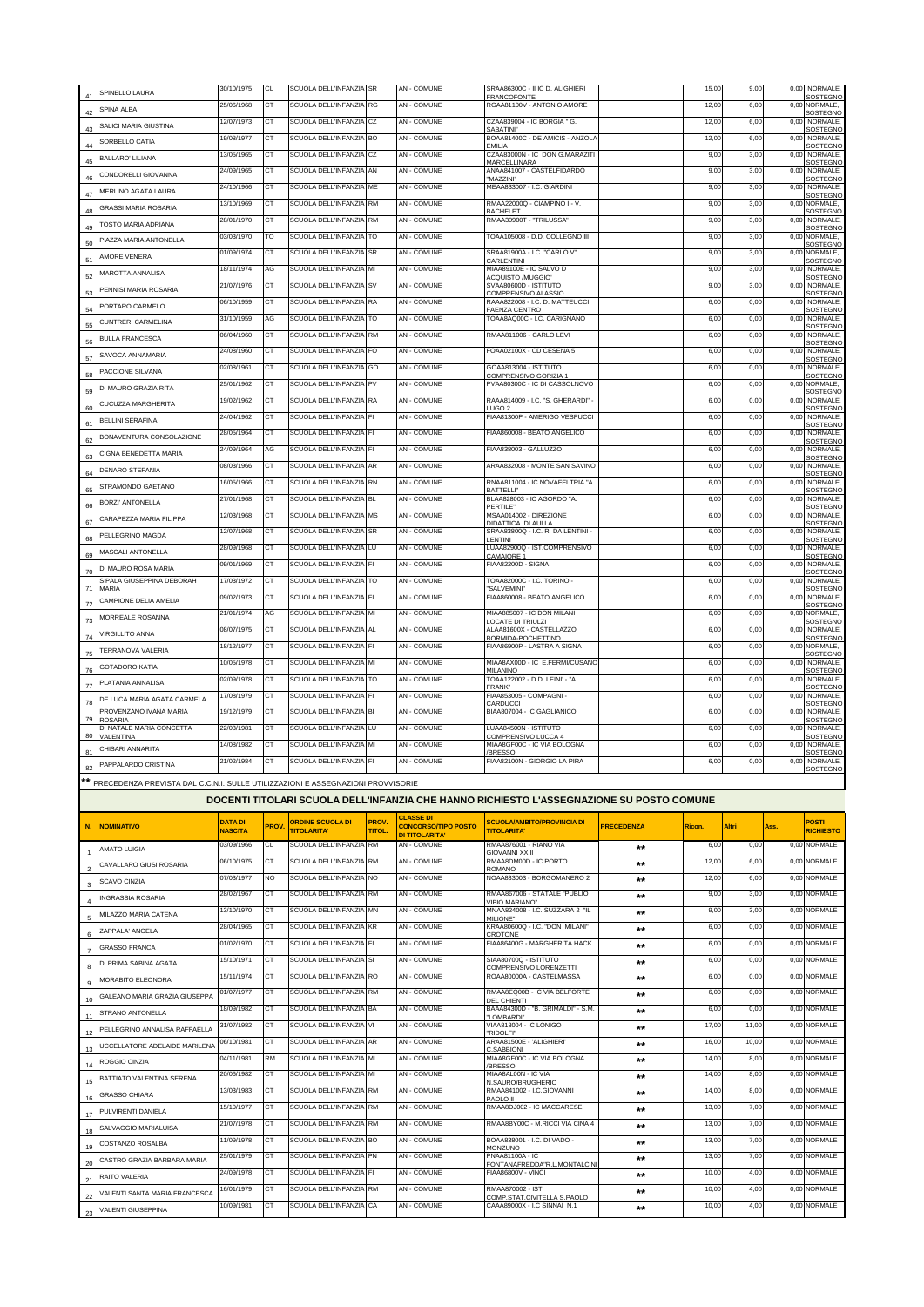|                |                                                                                    | 26/07/1982     | EN          | SCUOLA DELL'INFANZIA FI |                       | AN - COMUNE                                    | FIAA84800N - PIERACCINI                                                                                                                                                |                   | 10,00  | 4,00  |       | 0,00 NORMALE                      |
|----------------|------------------------------------------------------------------------------------|----------------|-------------|-------------------------|-----------------------|------------------------------------------------|------------------------------------------------------------------------------------------------------------------------------------------------------------------------|-------------------|--------|-------|-------|-----------------------------------|
| 24             | <b>GRASSIA MARIANNA</b>                                                            |                |             |                         |                       |                                                |                                                                                                                                                                        | **                |        |       |       |                                   |
| 25             | ARCURI VALENTINA                                                                   | 30/06/1983     | EN          | SCUOLA DELL'INFANZIA    | VE                    | <b>AN - COMUNE</b>                             | VEAA82200C - ANGELO RONCALLI                                                                                                                                           | $**$              | 10,00  | 4,00  |       | 0.00 NORMALE                      |
| 26             | CARMECI MARIA GRAZIA                                                               | 04/11/1983     | EN          | SCUOLA DELL'INFANZIA    | <b>SV</b>             | <b>AN - COMUNE</b>                             | SVAA811001 - IST. COMPR. CAIRO<br><b>MONTENOTTE</b>                                                                                                                    | $***$             | 10,00  | 4,00  |       | 0,00 NORMALE                      |
|                | CAVALLO ANGELA MARIA CAROLINA                                                      | 08/08/1977     | RG          | SCUOLA DELL'INFANZIA VI |                       | AN - COMUNE                                    | VIAA833006 - IC NOVENTA VIC                                                                                                                                            | $***$             | 15,00  | 9,00  |       | 0,00 NORMALE                      |
| $27\,$         |                                                                                    | 15/04/1972     | CT          | SCUOLA DELL'INFANZIA    | GO                    | AN - COMUNE                                    | A.FOGAZZARO"<br>GOAA80300D - GIACICH EZIO                                                                                                                              | $***$             | 12,00  | 6,00  |       | 0,00 NORMALE                      |
| 28             | PUGLISI TIZIANA LEA                                                                | 21/05/1974     | СT          | SCUOLA DELL'INFANZIA    | EN                    | AN - COMUNE                                    | ENAA80600B - E.FERMI                                                                                                                                                   |                   | 12,00  | 6,00  |       | 0,00 NORMALE                      |
| 29             | MESSINA CARMELA RITA                                                               |                |             |                         |                       |                                                |                                                                                                                                                                        | $***$             |        |       |       |                                   |
| 30             | VECCHIO VINCENZA ELISABETT                                                         | 04/07/1975     | CT          | SCUOLA DELL'INFANZIA RM |                       | AN - COMUNE                                    | RMAA838006 - I.C. "C. COLOMBO'                                                                                                                                         | $***$             | 12,00  | 6,00  |       | 0,00 NORMALE                      |
| 31             | BONACCORSO STEFANIA VALENTINA                                                      | 24/10/1977     | CT          | SCUOLA DELL'INFANZIA    | CO                    | <b>AN - COMUNE</b>                             | COAA85600B - I.C. G. PUECHER DI<br>ERBA                                                                                                                                | $***$             | 12,00  | 6,00  | 0,00  | NORMALE                           |
|                | CHICARELLA ELEONORA                                                                | 13/08/1976     | AQ          | SCUOLA DELL'INFANZIA    | AQ                    | AN - COMUNE                                    | AQAA02600B - CD CARSOLI                                                                                                                                                | $***$             | 9,00   | 3,00  | 0,00  | <b>NORMALE</b>                    |
| 32             |                                                                                    | 04/05/1980     | CТ          | SCUOLA DELL'INFANZIA    | BA                    | <b>AN - COMUNE</b>                             | BAAA81300N - "NICOLA                                                                                                                                                   | $***$             | 9,00   | 3.00  | 0.00  | NORMALE                           |
| 33             | TROVATO MARIA CARMELA                                                              |                |             |                         |                       |                                                | <b>ZINGARELLI</b>                                                                                                                                                      |                   |        |       |       |                                   |
| 34             | FFRRO MARIA                                                                        | 19/08/1973     | СT          | SCUOLA DELL'INFANZIA MI |                       | AN - COMUNE                                    | MIAA86000V - IC<br>S.PELLICO/ARLUNO                                                                                                                                    |                   | 16,00  | 10,00 |       | 0,00 NORMALE                      |
| 35             | COSTANZO LOREDANA MARIA                                                            | 14/01/1974     | СT          | SCUOLA DELL'INFANZIA    | <b>MN</b>             | AN - COMUNE                                    | MNAA80000Q - I.C. ASOLA                                                                                                                                                |                   | 13,00  | 7,00  | 0,00  | NORMALE                           |
|                | FIORELLO CARMELA                                                                   | 08/11/1976     | CT          | SCUOLA DELL'INFANZIA AL |                       | AN - COMUNE                                    | ALAA808001 - MOLARE - SCUOLA                                                                                                                                           |                   | 12,00  | 6,00  |       | 0,00 NORMALE                      |
| 36             |                                                                                    | 18/12/1977     | СT          | SCUOLA DELL'INFANZIA    | <b>RM</b>             | AN - COMUNE                                    | MEDIA STATALE<br>RMAA838006 - I.C. "C. COLOMBO"                                                                                                                        |                   | 12,00  | 6,00  | 0,00  | <b>NORMALE</b>                    |
| 37             | ROSSI SABINA                                                                       |                |             |                         |                       |                                                |                                                                                                                                                                        |                   |        |       |       |                                   |
| 38             | <b>FALLICA CONSOLAZIONE</b>                                                        | 10/11/1971     | CT          | SCUOLA DELL'INFANZIA FI |                       | AN - COMUNE                                    | FIAA83600B - BARSANTI                                                                                                                                                  |                   | 9,00   | 3,00  |       | 0,00 NORMALE                      |
| 39             | SEVERINO MARIA GRAZIA                                                              | 16/09/1972     | CТ          | SCUOLA DELL'INFANZIA FI |                       | AN - COMUNE                                    | FIAA86800V - VINCI                                                                                                                                                     |                   | 9,00   | 3,00  | 0,00  | <b>NORMALE</b>                    |
|                | <b>GIUFFRIDA CARLA</b>                                                             | 30/11/1973     | СT          | SCUOLA DELL'INFANZIA TO |                       | AN - COMUNE                                    | TOAA88900E - I.C. MONCALIERI-                                                                                                                                          |                   | 9,00   | 3,00  |       | 0,00 NORMALE                      |
| 40             |                                                                                    | 25/08/1977     | ME          | SCUOLA DELL'INFANZIA SV |                       | AN - COMUNE                                    | <b>BORGO S. PIETRO</b><br>SVAA815008 - ISTITUTO                                                                                                                        |                   | 9,00   | 3,00  |       | 0,00 NORMALE                      |
| 41             | CAMPIONE MARIA CATENA                                                              |                |             |                         |                       |                                                | COMPRENSIVO ALBENGA I                                                                                                                                                  |                   |        |       |       | 0,00 NORMALE                      |
| 42             | PAPPALARDO ROSALBA FLISABETT/                                                      | 19/11/1964     | СT          | SCUOLA DELL'INFANZIA LT |                       | AN - COMUNE                                    | LTAA85100D - TORQUATO TASSO                                                                                                                                            |                   | 6,00   | 0,00  |       |                                   |
| 43             | BELLA ANNA GABRIELLA MAR                                                           | 30/11/1971     | СT          | SCUOLA DELL'INFANZIA PO |                       | AN - COMUNE                                    | POAA82200D - I.C. "MARGHERITA<br>HACK <sup>*</sup>                                                                                                                     |                   | 6,00   | 0,00  |       | 0,00 NORMALE                      |
|                | MICCICHE' GABRIELLA                                                                | 18/10/1972     | СT          | SCUOLA DELL'INFANZIA ME |                       | AN - COMUNE                                    | MEAA833007 - I.C. GIARDINI                                                                                                                                             |                   | 6,00   | 0,00  |       | 0,00 NORMALE                      |
| 44             |                                                                                    | 27/03/1975     | CT          | SCUOLA DELL'INFANZIA    | <b>TO</b>             | AN - COMUNE                                    | TOAA88900E - I.C. MONCALIERI-                                                                                                                                          |                   | 6,00   | 0,00  |       | 0,00 NORMALE                      |
| 45             | RAGONA NINFA ELISA                                                                 |                | СT          |                         | LU                    |                                                | <b>BORGO S. PIETRO</b>                                                                                                                                                 |                   |        |       |       |                                   |
| 46             | VALENTINO ANTONELLA                                                                | 17/08/1975     |             | SCUOLA DELL'INFANZIA    |                       | AN - COMUNE                                    | LUAA83000X - IST.COMPRENSIVO<br>MASSAROSA 1                                                                                                                            |                   | 6,00   | 0,00  |       | 0,00 NORMALE                      |
| 47             | MACCARRONE TIZIANA                                                                 | 31/08/1975     | <b>CT</b>   | SCUOLA DELL'INFANZIA MI |                       | AN - COMUNE                                    | MIAA8A700L - IC<br>MARZABOTTO/SESTO S/G                                                                                                                                |                   | 6,00   | 0,00  |       | 0,00 NORMALE                      |
|                | SCAGLIA MARIA ALESSANDRA                                                           | 14/05/1978     | СT          | SCUOLA DELL'INFANZIA    | LU                    | AN - COMUNE                                    | LUAA848005 - LUCCA CENTRO                                                                                                                                              |                   | 6,00   | 0,00  | 0,00  | <b>NORMALE</b>                    |
| 48             |                                                                                    | 14/04/1981     | СT          | SCUOLA DELL'INFANZIA    | <b>TO</b>             | AN - COMUNE                                    | <b>STORICO</b><br>TOAA81700L - I.C. TORINO                                                                                                                             |                   | 6,00   | 0,00  |       | 0,00 NORMALE                      |
| 49             | <b>GERARDI GABRIELLA CARMEN</b>                                                    | 11/06/1982     | СT          | SCUOLA DELL'INFANZIA    | GE                    | AN - COMUNE                                    | "PACINOTTI"<br>GEAA84000X - I.C. CERTOSA                                                                                                                               |                   | 6,00   | 0,00  |       | 0,00 NORMALE                      |
| 50             | PECORINO GIUSY DONATA                                                              |                |             |                         |                       |                                                |                                                                                                                                                                        |                   |        |       |       |                                   |
| 51             | LOMBARDO VALENTINA                                                                 | 08/08/1982     | СT          | SCUOLA DELL'INFANZIA    | <b>GE</b>             | AN - COMUNE                                    | GEAA82700D - I.C. MOLASSANA E<br><b>PRATO</b>                                                                                                                          |                   | 6,00   | 0,00  |       | 0,00 NORMALE                      |
| 52             | SCUDERI LAURA                                                                      | 24/04/1983     | CT          | SCUOLA DELL'INFANZIA FI |                       | AN - COMUNE                                    | FIAA82100N - GIORGIO LA PIRA                                                                                                                                           |                   | 6,00   | 0,00  | 0,00  | <b>NORMALE</b>                    |
|                | VIZZI SALVINA MARIA                                                                | 08/10/1973     | AG          | SCUOLA DELL'INFANZIA RM |                       | AN - COMUNE                                    | RMAA8CJ00B - ILARIA ALPI                                                                                                                                               |                   | 0,00   | 0,00  |       | 0,00 NORMALE                      |
| 53             |                                                                                    |                |             |                         |                       |                                                |                                                                                                                                                                        |                   |        |       |       |                                   |
|                | ** PRECEDENZA PREVISTA DAL C.C.N.I. SULLE UTILIZZAZIONI E ASSEGNAZIONI PROVVISORIE |                |             |                         |                       |                                                |                                                                                                                                                                        |                   |        |       |       |                                   |
|                |                                                                                    |                |             |                         |                       |                                                | DOCENTI TITOLARI ALTRO ORDINE DI SCUOLA, SPECIALIZZATI SU SOSTEGNO INFANZIA, CHE HANNO RICHIESTO L'ASSEGNAZIONE SU POSTO DI SOSTEGNO (E/O POSTO COMUNE DOVE RICHIESTO) |                   |        |       |       |                                   |
|                |                                                                                    |                |             |                         |                       |                                                |                                                                                                                                                                        |                   |        |       |       |                                   |
| N.             | <b>NOMINATIVO</b>                                                                  | DATA DI        | <b>PROV</b> | <b>ORDINE SCUOLA DI</b> | PROV.<br><b>TITOL</b> | <b>CLASSE DI</b><br><b>CONCORSO/TIPO POSTO</b> | SCUOLA/AMBITO/PROVINCIA DI                                                                                                                                             | <b>PRECEDENZA</b> | Ricon. | Altri | Ass.  | POSTI                             |
|                |                                                                                    | <b>NASCITA</b> |             | <b>TITOLARITA'</b>      |                       | DI TITOLARITA'                                 | <b>TITOLARITA'</b>                                                                                                                                                     |                   |        |       |       | <b>RICHIESTO</b>                  |
|                |                                                                                    |                |             |                         |                       |                                                |                                                                                                                                                                        |                   |        |       |       |                                   |
|                | SCIURELLO ANGELA MARIA V.                                                          | 24/08/1973     | CТ          | SCUOLA PRIMARIA         | MI                    | EH - SOST. MINORATI                            | MIEE8CC01R - QUINT. DI VONA-                                                                                                                                           | $**$              | 6,00   | 0,00  | 0,00  | SOSTEGNO                          |
|                | D'AMICO DANIELA                                                                    | 01/07/1975     | СT          | <b>SCUOLA PRIMARIA</b>  | <b>BS</b>             | <b>PSICOFISICI</b><br>EH - SOST. MINORATI      | CASSANO D'ADDA<br>BSEE87702D - PRIMARIA E.                                                                                                                             | $***$             | 14,00  | 8,00  | 0,00  | SOSTEGNO                          |
| $\mathbf 2$    |                                                                                    | 05/03/1980     | EN          | SCUOLA PRIMARIA         | TO                    | <b>PSICOFISICI</b><br>EH - SOST. MINORATI      | RINALDINI BRESCIA<br>TOEE04704V - PACCHIOTTI                                                                                                                           |                   | 13,00  | 7,00  | 0,00  |                                   |
| 3              | INTURRE ELISA SERENA                                                               |                |             |                         |                       | <b>PSICOFISICI</b>                             | SCLOPIS                                                                                                                                                                | $***$             |        |       |       | SOSTEGNO                          |
|                | <b>GRASSO MARIACATENA</b>                                                          | 15/02/1976     | СT          | SCUOLA PRIMARIA         | LO                    | EH - SOST. MINORATI<br><b>PSICOFISICI</b>      | LOEE80901G - PRIMARIA F. SCOTTI<br>CASALPUST.                                                                                                                          | **                | 10,00  | 4,00  | 0,00  | SOSTEGNO                          |
| 5              | ZAPPALA' DOMENICA                                                                  | 01/12/1981     | <b>CT</b>   | SCUOLA PRIMARIA         | PA                    | AN - COMUNE                                    | PAEE10304C - D.D. CASTELDACCIA                                                                                                                                         | $***$             | 10,00  | 4,00  | 0,00  | NORMALE                           |
|                | BUTTA' MARIA LETIZIA                                                               | 22/09/1973     | CT          | SCUOLA PRIMARIA         | FO                    | AN - COMUNE                                    | PIRAINO<br>FOEE01803C - CESENA 2 DANTE                                                                                                                                 | **                | 12,00  | 6,00  | 0,00  | SOSTEGNO<br>NORMALE,              |
| 6              |                                                                                    | 11/11/1966     | СT          | SCUOLA PRIMARIA         | <b>RM</b>             | AN - COMUNE                                    | <b>ALIGHIERI</b><br>RMEE8DK036 - TORRE IN PIETRA                                                                                                                       |                   | 6,00   | 0,00  | 0,00  | SOSTEGNC<br><b>NORMALE</b>        |
| $\overline{7}$ | BONACCORSO ROSA                                                                    |                |             |                         |                       |                                                |                                                                                                                                                                        |                   |        |       |       | SOSTEGNO<br><b>NORMALE</b>        |
| 8              | SEMINARA NADIA                                                                     | 08/08/1969     | CL          | <b>SCUOLA PRIMARIA</b>  | ME                    | EH - SOST. MINORATI<br><b>PSICOFISICI</b>      | MEEE886023 - SCUOLA PRIMARIA<br><b>TAORMINA</b>                                                                                                                        |                   | 6,00   | 0,00  | 0.00  | SOSTEGNO                          |
| 9              | NICASO MITA FRANCESCA                                                              | 24/07/1981     | <b>RG</b>   | SCUOLA PRIMARIA         | <b>VR</b>             | EH - SOST. MINORATI<br><b>PSICOFISICI</b>      | VREE8AC01G - SAN                                                                                                                                                       |                   | 6,00   | 0,00  |       | 0,00 NORMALE,                     |
|                | ARENA CATIA FIORELLA                                                               | 04/05/1984     | CT          | <b>SCUOLA PRIMARIA</b>  | <b>RM</b>             | EH - SOST. MINORATI                            | GIOV.LUPATOTO "CANGRANDE"<br>RMEE8DN01G - LIDO DEL FARO                                                                                                                |                   | 6,00   | 0,00  | 0,00  | SOSTEGNO<br>NORMALE.              |
| 10             | PENNISI ROSSELLA                                                                   | 09/05/1987     | СT          | <b>SCUOLA PRIMARIA</b>  | MI                    | <b>PSICOFISICI</b><br>EH - SOST. MINORATI      | MIEE8DD017 - VIA GIACOSA -                                                                                                                                             |                   | 6,00   | 0,00  | 0,00  | SOSTEGNO                          |
| 11             |                                                                                    |                | СT          | <b>SCUOLA PRIMARIA</b>  | МІ                    | <b>PSICOFISICI</b><br>IL - LINGUA INGLESE      | <b>MILANO</b><br>MIEE8DD017 - VIA GIACOSA -                                                                                                                            |                   | 17,00  | 11,00 | 0,00  | SOSTEGNO<br>NORMALE,              |
| 12             | PALMISANO GIOVANNA                                                                 | 21/12/1979     |             |                         |                       |                                                | MILANO                                                                                                                                                                 | $***$             |        |       |       | SOSTEGNO                          |
| 13             | BARBAGALLO ANGELA                                                                  | 14/09/1968     | CT          | <b>SCUOLA PRIMARIA</b>  | PR                    | AN - COMUNE                                    | PREE82301P - FELINO "RITA LEVI<br><b>MONTALCINI</b>                                                                                                                    | $***$             | 13,00  | 7,00  | 0,00  | NORMALE,<br>SOSTEGNO              |
|                | MAUGERI ROSARIA CONCETTA D                                                         | 09/12/1976     | СT          | <b>SCUOLA PRIMARIA</b>  | МІ                    | AN - COMUNE                                    | MIEE8FM01C - VIA F.LLI CERVI                                                                                                                                           | $***$             | 13,00  | 7,00  | 0.00  | NORMALE,                          |
| 14             | PRUITI CIARELLO MARIA                                                              | 22/10/1972     | <b>CT</b>   | <b>SCUOLA PRIMARIA</b>  | MN                    | EH - SOST. MINORATI                            | MNEE82802V - POMPONAZZO                                                                                                                                                |                   | 6,00   | 0,00  | 0,00  | SOSTEGNO                          |
| 15             | <b>SEBASTIANA</b>                                                                  |                |             |                         |                       | <b>PSICOFISICI</b>                             |                                                                                                                                                                        |                   |        |       |       | SOSTEGNO                          |
|                | ** PRECEDENZA PREVISTA DAL C.C.N.I. SULLE UTILIZZAZIONI E ASSEGNAZIONI PROVVISORIE |                |             |                         |                       |                                                |                                                                                                                                                                        |                   |        |       |       |                                   |
|                |                                                                                    |                |             |                         |                       |                                                | DOCENTI TITOLARI ALTRO ORDINE DI SCUOLA, SENZA TITOLO DI SPECIALIZZAZIONE, CHE HANNO RICHIESTO L'ASSEGNAZIONE ANCHE SU POSTO DI SOSTEGNO                               |                   |        |       |       |                                   |
|                |                                                                                    |                |             |                         |                       |                                                |                                                                                                                                                                        |                   |        |       |       |                                   |
| N.             | <b>NOMINATIVO</b>                                                                  | <b>DATA DI</b> | <b>PROV</b> | <b>ORDINE SCUOLA DI</b> | <b>PROV</b>           | <b>CLASSE DI</b><br><b>CONCORSO/TIPO POSTO</b> | <b>SCUOLA/AMBITO/PROVINCIA DI</b>                                                                                                                                      | <b>PRECEDENZA</b> | Ricon. | Altri | Ass.  | POSTI                             |
|                |                                                                                    | <b>NASCITA</b> |             | <b>TITOLARITA'</b>      | TITOL.                | DI TITOLARITA'                                 | <b>TITOLARITA'</b>                                                                                                                                                     |                   |        |       |       | <b>RICHIESTO</b>                  |
|                | <b>TAORMINA VALERIA</b>                                                            | 12/06/1979     | PA          | <b>SCUOLA PRIMARIA</b>  | TV                    | AN - COMUNE                                    | TVEE884012 - F. DALL'ONGARO -<br>ODERZO CAP.                                                                                                                           | $\star\star$      | 16,00  | 4,00  |       | 16,00 NORMALE,<br><b>SOSTEGNO</b> |
|                | <b>CORALLO ANNA</b>                                                                | 16/02/1975     | СT          | <b>SCUOLA PRIMARIA</b>  | SR                    | AN - COMUNE                                    | SREE81901L - I.C. "CARLO V"                                                                                                                                            | $***$             | 15,00  | 3,00  | 15,00 | NORMALE,                          |
| $\overline{2}$ |                                                                                    | 13/01/1978     | CT          | <b>SCUOLA PRIMARIA</b>  | MI                    | AN - COMUNE                                    | CARLENTINI<br>MIEE8CA015 - SCUOLA PRIMARIA                                                                                                                             | $***$             | 13,00  | 7,00  | 0,00  | SOSTEGNO<br>NORMALE.              |
| 3              | <b>GRAVAGNO ORNELLA</b>                                                            |                | CТ          |                         | MI                    |                                                | "F.FILZI"                                                                                                                                                              |                   |        |       |       | SOSTEGNO<br>NORMALE.              |
| $\overline{4}$ | DISTEFANO MARGHERITA                                                               | 27/09/1978     |             | SCUOLA PRIMARIA         |                       | AN - COMUNE                                    | MIEE8F201R - F.APORTI - MILANO                                                                                                                                         | $\star\star$      | 13,00  | 7,00  | 0,00  | SOSTEGNO                          |
| 5              | PINO AGATA                                                                         | 05/07/1970     | СT          | <b>SCUOLA PRIMARIA</b>  | MI                    | <b>AN - COMUNE</b>                             | MIEE8CX011 - FABIO FILZI - MILANC                                                                                                                                      | $**$              | 9,00   | 3,00  |       | 0,00 NORMALE,<br>SOSTEGNO         |
|                | CONSOLI ANNALISA                                                                   | 03/10/1972     | СT          | <b>SCUOLA PRIMARIA</b>  | PD                    | AN - COMUNE                                    | PDEE876033 - TREBASELEGHE VIA                                                                                                                                          | $**$              | 9,00   | 3,00  | 0,00  | NORMALE,                          |
| 6              |                                                                                    | 22/10/1980     | СT          | <b>SCUOLA PRIMARIA</b>  | TO                    | AN - COMUNE                                    | <b>DON ORIONE</b><br>TOEE10504N - D.D.COLLEGNO III-                                                                                                                    | $**$              | 9,00   | 3,00  |       | SOSTEGNO<br>0,00 NORMALE,         |
| $\overline{7}$ | <b>MAVILIA GRAZIANA</b>                                                            |                |             |                         |                       |                                                | CALVINO                                                                                                                                                                |                   |        |       |       | SOSTEGNO                          |
| 8              | <b>TIZZONE PATRIZIA</b>                                                            | 04/12/1969     | СT          | <b>SCUOLA PRIMARIA</b>  | <b>BL</b>             | AN - COMUNE                                    | BLEE82201A - PUOS D'ALPAGO                                                                                                                                             | $**$              | 6,00   | 0,00  | 0,00  | NORMALE,<br>SOSTEGNO              |
| 9              | RAPISARDA MARIA FIA                                                                | 27/02/1975     | СT          | <b>SCUOLA PRIMARIA</b>  | LU                    | AN - COMUNE                                    | LUEE84103P - PORCARI "FELICE<br>ORSI"                                                                                                                                  | $***$             | 6,00   | 0,00  | 0,00  | NORMALE,<br>SOSTEGNO              |
|                | CRISTALDI DANIELA                                                                  | 01/07/1978     | СT          | SCUOLA PRIMARIA         | MI                    | AN - COMUNE                                    | MIEE8B9015 - E.MOROSINI E                                                                                                                                              | $***$             | 18,00  | 12,00 | 0,00  | NORMALE,                          |
| 10             |                                                                                    | 09/04/1979     | СT          | <b>SCUOLA PRIMARIA</b>  | PI                    | AN - COMUNE                                    | 3. SAVOIA-MILANO<br>PIEE81501B - G.GALILEI                                                                                                                             | $***$             | 17,00  | 11,00 | 0,00  | SOSTEGNO<br>NORMALE,              |
| 11             | NICOLOSI ANGELA DONATA                                                             |                | СT          |                         | <b>GE</b>             |                                                |                                                                                                                                                                        |                   |        |       |       | SOSTEGNO<br>NORMALE               |
| 12             | <b>GRASSO TERESA</b>                                                               | 10/07/1982     |             | SCUOLA PRIMARIA         |                       | EH - SOST. MINORATI<br><b>PSICOFISICI</b>      | GEEE862035 - S.EL. - J. MARIO                                                                                                                                          | $***$             | 16,00  | 10,00 | 0,00  | <b>SOSTEGNO</b>                   |
| 13             | SICILIANO MARIA FRANCESCA                                                          | 29/07/1969     | CT          | SCUOLA PRIMARIA         | RA                    | AN - COMUNE                                    | RAEE81401G - "GARIBALDI G." -<br>LUGO                                                                                                                                  | $***$             | 16,00  | 10,00 | 0,00  | NORMALE.<br>SOSTEGNO              |
|                | CANNAVO' MARIA                                                                     | 02/05/1973     | <b>CT</b>   | <b>SCUOLA PRIMARIA</b>  | MI                    | AN - COMUNE                                    | MIEE8CZ01L - VIA DEI NARCISI -                                                                                                                                         | $***$             | 16,00  | 10,00 | 0,00  | NORMALE.                          |
| 14<br>15       | SCHILLACI DANIELA MARIA                                                            | 14/05/1974     | СT          | <b>SCUOLA PRIMARIA</b>  | MO                    | AN - COMUNE                                    | MII ANO<br>MOEE846025 - "G.LEOPARDI"<br><b>MODENA</b>                                                                                                                  | $**$              | 16,00  | 10,00 | 0,00  | SOSTEGNO<br>NORMALE,<br>SOSTEGNO  |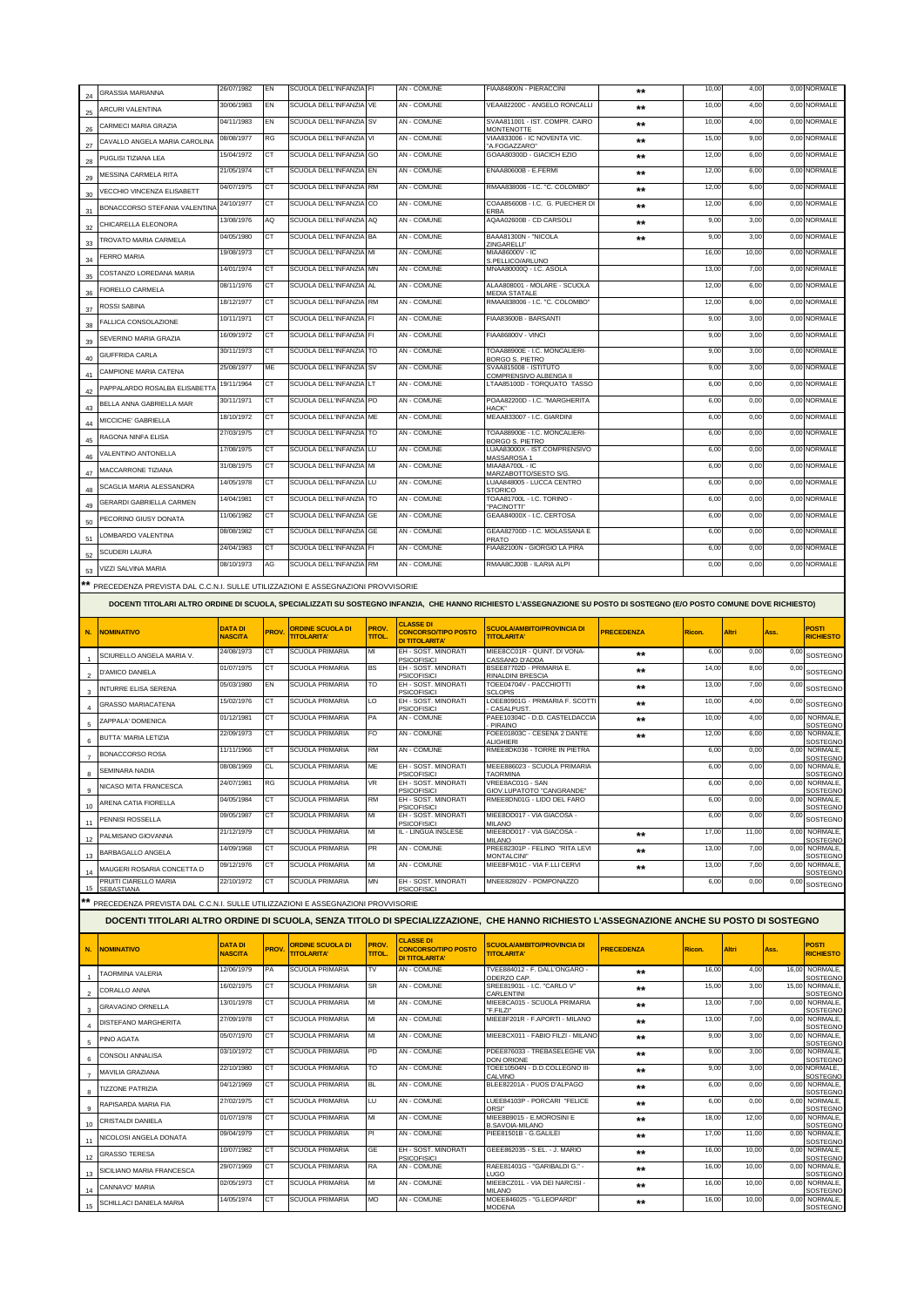| 16 | CAMPISI ROSSELLA GABRIELLA    | 23/03/1975               | CT        | SCUOLA PRIMARIA                                  | <b>RM</b> | AN - COMUNE                               | RMEE8BM01V - A. BALDI                                                       | $***$        | 16,00          | 10,00        | 0,00         | NORMALE,<br>SOSTEGNO                         |
|----|-------------------------------|--------------------------|-----------|--------------------------------------------------|-----------|-------------------------------------------|-----------------------------------------------------------------------------|--------------|----------------|--------------|--------------|----------------------------------------------|
| 17 | CASTIGLIONE ANDREA            | 19/08/1975               | СT        | <b>SCUOLA PRIMARIA</b>                           | <b>RM</b> | <b>AN - COMUNE</b>                        | RMEE84602C - PAVESE                                                         | $\star\star$ | 16,00          | 10.00        | 0.00         | NORMALE<br>SOSTEGNO                          |
| 18 | COSTA GRAZIA RITA             | 29/02/1976               | СT        | <b>SCUOLA PRIMARIA</b>                           | <b>RM</b> | AN - COMUNE                               | <b>RMFF834015 - MARINI</b>                                                  | $***$        | 16,00          | 10,00        |              | 0,00 NORMALE,<br>SOSTEGNO                    |
| 19 | ASERO MARIA RITA              | 11/02/1979               | CТ        | <b>SCUOLA PRIMARIA</b>                           | PO        | AN - COMUNE                               | POEE81601C - CLAUDIO PUDDU -<br>OC.MALISETI                                 | $***$        | 16,00          | 10,00        | 0,00         | NORMALE,<br>SOSTEGNO                         |
| 20 | LIPERA DOMENICA MARIA         | 09/04/1979               | CT        | <b>SCUOLA PRIMARIA</b>                           | PG        | AN - COMUNE                               | PGEE027067 - "ALDO CAPITINI"-<br>FRAZ, S.MARIANO                            | $**$         | 16,00          | 10,00        | 0,00         | NORMALE,<br>SOSTEGNO                         |
|    | DEL POPOLO CAVALLARO STEFANIA | 09/11/1979               | СT        | <b>SCUOLA PRIMARIA</b>                           | <b>UD</b> | AN - COMUNE                               | UDEE85303R - PIOVEGA                                                        | $**$         | 16,00          | 10,00        | 0,00         | NORMALE,<br>SOSTEGNO                         |
| 22 | CALI' GIUSEPPE MASSIMO        | 15/05/1966               | CT        | <b>SCUOLA PRIMARIA</b>                           | PG        | AN - COMUNE                               | PGEE86601G - XX GIUGNO                                                      | **           | 14,00          | 8,00         | 0,00         | NORMALE,<br>SOSTEGNO                         |
| 23 | ARENA AGATA                   | 27/02/1975               | СT        | SCUOLA PRIMARIA                                  | то        | AN - COMUNE                               | TOEE81701V - I.C. PACINOTTI -<br>BONCOMPAGNI                                | **           | 14,00          | 8,00         | 0,00         | NORMALE,<br>SOSTEGNO                         |
| 24 | PARLATO BARBARA               | 20/11/1975               | AG        | SCUOLA PRIMARIA                                  | VE        | AN - COMUNE                               | VEEE87201Q - C. BATTISTI                                                    | $***$        | 14,00          | 8,00         | 0,00         | NORMALE,<br>SOSTEGNO                         |
| 25 | CUNSOLO MARIA GRAZIA          | 20/12/1977               | СT        | <b>SCUOLA PRIMARIA</b>                           | <b>VR</b> | AN - COMUNE                               | VREE85102B - GIULIARI<br>BARTOLOMEO                                         | $***$        | 14,00          | 8,00         | 0,00         | NORMALE,<br><b>SOSTEGNO</b>                  |
| 26 | MANSUETO PATRIZIA             | 25/02/1978               | <b>CT</b> | SCUOLA PRIMARIA                                  | <b>BS</b> | AN - COMUNE                               | BSEE8AA01T - ACHILLE PAPA                                                   | $***$        | 14,00          | 8,00         | 0,00         | <b>NORMALE</b><br>SOSTEGNO                   |
| 27 | RAPISARDA FRANCESCA           | 11/07/1978               | CT        | <b>SCUOLA PRIMARIA</b>                           | MO        | <b>AN - COMUNE</b>                        | MOEE83102B - "LUISA GUIDOTTI"<br>SPF77ANO                                   | $***$        | 14,00          | 8,00         | 0,00         | <b>NORMALE</b><br><b>SOSTEGNO</b>            |
| 28 | SILIGATO LAURA                | 16/07/1978               | CT        | SCUOLA PRIMARIA                                  | <b>RM</b> | AN - COMUNE                               | RMEE8DM01Q - VIA CONI ZUGNA                                                 | **           | 14,00          | 8,00         | 0.00         | NORMALE,<br>SOSTEGNO                         |
| 29 | LOMBARDO GIUSEPPINA           | 01/07/1979               | <b>ME</b> | SCUOLA PRIMARIA                                  | PC        | AN - COMUNE                               | PCEE007011 - RENZO PEZZANI                                                  | $***$        | 14,00          | 8,00         | 0,00         | <b>NORMALE</b><br>SOSTEGNO                   |
| 30 | PULVIRENTI GIUSEPPINA         | 03/09/1979               | CT        | SCUOLA PRIMARIA                                  | VE        | AN - COMUNE                               | VEEE827041 - G.C.PAROLARI-<br><b>7FI ARINO</b>                              | $***$        | 14,00          | 8,00         | 0,00         | NORMALE<br>SOSTEGNO                          |
| 31 | MURABITO ELENA                | 02/04/1980               | <b>CT</b> | SCUOLA PRIMARIA                                  | то        | AN - COMUNE                               | TOEE10504N - D.D.COLLEGNO III-<br>CALVINO                                   | $***$        | 14,00          | 8,00         | 0,00         | NORMALE,<br>SOSTEGNO                         |
| 32 | MESSINA CONCETTA SABINA       | 07/02/1969               | CT        | <b>SCUOLA PRIMARIA</b>                           | PG        | AN - COMUNE                               | PGEE856011 - O.TURCHETTI -<br>FRAZ. P.PATTOLI                               | $***$        | 13,00          | 7,00         | 0.00         | NORMALE,<br><b>SOSTEGNO</b>                  |
| 33 | DISTEFANO CONCETTA ANTONINA   | 20/06/1971               | CT        | <b>SCUOLA PRIMARIA</b>                           | <b>RM</b> | AN - COMUNE                               | RMEE85101V - MOZART-PRIMARIA<br>C. PORZIANO 2                               | $***$        | 13,00          | 7,00         | 0,00         | NORMALE,<br><b>SOSTEGNO</b>                  |
| 34 | FORTUNA GIOVANNA ALESSANDRA   | 24/02/1973               | <b>CT</b> | SCUOLA PRIMARIA                                  | VR        | AN - COMUNE                               | VREE89701Q - ETTORE RIELLO<br>PORTO                                         | $***$        | 13,00          | 7,00         |              | 0,00 NORMALE<br>SOSTEGNO                     |
| 35 | NICOTRA SIMONETTA             | 10/04/1973               | <b>CT</b> | <b>SCUOLA PRIMARIA</b>                           | FL        | AN - COMUNE                               | FIEE875018 - CAPOLUOGO-DANTE<br>ALIGHIERI                                   | $***$        | 13,00          | 7,00         | 0,00         | NORMALE.<br>SOSTEGNO                         |
| 36 | SPAMPINATO FRANCESCA          | 08/10/1973               | <b>CT</b> | <b>SCUOLA PRIMARIA</b>                           | <b>VR</b> | AN - COMUNE                               | VREE89901B - "ALUNNI D'EUROPA"<br>PESCANTINA                                | $***$        | 13,00          | 7,00         | 0.00         | NORMALE,<br>SOSTEGNO                         |
| 37 | MESSINA LOREDANA MARIA        | 11/05/1974               | CT        | SCUOLA PRIMARIA                                  | VR        | <b>AN - COMUNE</b>                        | VREE88901R - MASSALONGO A.                                                  | $***$        | 13,00          | 7,00         | 0,00         | NORMALE<br><b>SOSTEGNO</b>                   |
| 38 | CAMINITI LUCIA                | 19/06/1974               | ME        | SCUOLA PRIMARIA                                  | <b>BS</b> | AN - COMUNE                               | BSEE829035 - P.S.MARCO "PEDRINI<br>CARLONI*                                 | $***$        | 13,00          | 7,00         | 0,00         | NORMALE,<br>SOSTEGNO                         |
| 39 | CASTIGLIONE PATRIZIA          | 15/07/1974               | <b>CT</b> | SCUOLA PRIMARIA                                  | <b>RM</b> | EH - SOST. MINORATI<br><b>PSICOFISICI</b> | RMEE87502C - SCUOLA<br>ELEMENTARE GIANNI RODARI                             | $***$        | 13,00          | 7,00         | 0,00         | NORMALE.<br>SOSTEGNO                         |
| 40 | MUSUMARRA MARIA ROSA          | 27/07/1974               | CТ        | SCUOLA PRIMARIA                                  | FO.       | AN - COMUNE                               | FOEE01803C - CESENA 2 DANTE<br>ALIGHIERI                                    | $***$        | 13,00          | 7,00         | 0,00         | NORMALE.<br>SOSTEGNO                         |
| 41 | <b>GUGLIELMINO LAURA</b>      | 12/03/1975               | <b>CT</b> | <b>SCUOLA PRIMARIA</b>                           | AN        | <b>AN - COMUNE</b>                        | ANEE81302A - ANCONA "DE<br>AMICIS <sup>®</sup>                              | **           | 13,00          | 7,00         | 0,00         | NORMALE,<br>SOSTEGNO                         |
| 42 | <b>MUNI ANGELA</b>            | 22/06/1975               | СT        | <b>SCUOLA PRIMARIA</b>                           | sv        | <b>AN - COMUNE</b>                        | SVEE820045 - SAVONA I -<br><b>/ILLAPIANA MAZZINI</b>                        | $**$         | 13,00          | 7,00         | 0.00         | NORMALE<br>SOSTEGNO                          |
| 43 | RIZZO PATRIZIA                | 03/07/1975               | CT        | SCUOLA PRIMARIA                                  | MO        | AN - COMUNE                               | MOEE81002A - "GIUSEPPE VERDI"<br>S.CESARIO                                  | **           | 13,00          | 7,00         |              | 0,00 NORMALE,<br>SOSTEGNO                    |
| 44 | <b>SCIMONETTI TIZIANA</b>     | 27/07/1975               | CT        | SCUOLA PRIMARIA                                  | то        | AN - COMUNE                               | TOEE815017 - I.C. "TOMMASEO"                                                | $**$         | 13,00          | 7,00         | 0,00         | NORMALE,<br>SOSTEGNO                         |
| 45 | <b>TORRISI LAURA</b>          | 14/11/1975               | CT        | <b>SCUOLA PRIMARIA</b>                           | то        | AN - COMUNE                               | TOEE831015 - ICSMAURIZIO<br>PAGI IFRO                                       | **           | 13,00          | 7,00         | 0,00         | NORMALE,<br>SOSTEGNO                         |
| 46 | D'AGATE MARIA GRAZIA          | 27/01/1976               | CT        | SCUOLA PRIMARIA                                  | FI.       | AN - COMUNE                               | FIEE85101Q - B.DA ROVEZZANO                                                 | **           | 13,00          | 7,00         |              | 0,00 NORMALE<br>SOSTEGNO                     |
| 47 | MAPELLI MARIA GRAZIA          | 03/02/1976               | CТ        | SCUOLA PRIMARIA                                  | MI        | AN - COMUNE                               | MIEE8FS01R - C.PORTA - G.AGNES                                              | $***$        | 13,00          | 7,00         | 0,00         | NORMALE,<br>SOSTEGNO                         |
| 48 | LOMBARDO ANNAMARIA            | 25/07/1976               | CT        | SCUOLA PRIMARIA                                  | RM        | AN - COMUNE                               | RMEE8DJ018 - ETTORE<br><b>MARCHIAFAVA</b>                                   | **           | 13,00          | 7,00         | 0,00         | NORMALE,<br>SOSTEGNO                         |
| 49 | D'URSO SALVATRICE             | 22/09/1976               | CT        | <b>SCUOLA PRIMARIA</b>                           | LU        | <b>AN - COMUNE</b>                        | LUEE84801B - "G. PASCOLI"                                                   | **           | 13,00          | 7,00         | 0,00         | <b>NORMALE</b><br>SOSTEGNO                   |
| 50 | FRESTA GRAZIELLA              | 16/12/1976               | CT        | SCUOLA PRIMARIA                                  | TO        | AN - COMUNE                               | TOEE8BG01D - I.C. SAN BENIGNO<br>CAN.SE                                     | $***$        | 13,00          | 7,00         | 0,00         | NORMALE<br>SOSTEGNO                          |
| 51 | <b>GRASSO AGATA</b>           | 23/08/1977               | <b>CT</b> | SCUOLA PRIMARIA                                  | <b>BO</b> | <b>AN - COMUNE</b>                        | BOEE80601Q - EDMONDO DE<br>AMICIS CAPOLUOGO                                 | $***$        | 13,00          | 7,00         | 0,00         | <b>NORMALE</b><br>SOSTEGNO                   |
| 52 | CARUSO SANDRA                 | 26/08/1977               | <b>CT</b> | SCUOLA PRIMARIA                                  | <b>RM</b> | <b>AN - COMUNE</b>                        | RMEE84001C - ACQUAROSSA                                                     | $***$        | 13,00          | 7,00         | 0,00         | NORMALE<br>SOSTEGNO                          |
| 53 | BRUNO ANGELA MARIA            | 12/09/1977               | <b>CT</b> | SCUOLA PRIMARIA                                  | LU        | AN - COMUNE                               | LUEE84801B - "G. PASCOLI"                                                   | $***$        | 13,00          | 7,00         | 0.00         | NORMALE,<br>SOSTEGNO                         |
| 54 | SALANITRI MARIA ROSA          | 08/03/1978               | CT        | <b>SCUOLA PRIMARIA</b>                           | PD        | AN - COMUNE                               | PDEE889013 - DON BOSCO<br>PADOVA                                            | $***$        | 13,00          | 7,00         | 0.00         | NORMALE,<br>SOSTEGNO                         |
| 55 | COPPOLA FRANCESCA MARIA       | 29/04/1978               | <b>CT</b> | <b>SCUOLA PRIMARIA</b>                           | GE        | <b>AN - COMUNE</b>                        | GEEE85904A - S.PRIM. - C.PALLI -                                            | $***$        | 13,00          | 7,00         | 0.00         | <b>NORMALE</b><br><b>SOSTEGNO</b>            |
| 56 | BATTIATO MARIARITA            | 15/06/1978               | CT        | <b>SCUOLA PRIMARIA</b>                           | VR        | AN - COMUNE                               | VREE882023 - LUDOVICO ARIOSTO                                               | $***$        | 13,00          | 7,00         |              | 0,00 NORMALE,<br>SOSTEGNO                    |
| 57 | <b>IMBISCUSO SILVIA</b>       | 13/07/1978               | <b>CT</b> | <b>SCUOLA PRIMARIA</b>                           | RM        | <b>AN - COMUNE</b>                        | RMEE8BX01V - CALDERINI                                                      | $***$        | 13,00          | 7,00         | 0.00         | NORMALE,<br>SOSTEGNO                         |
| 58 | <b>GRIFO' PAOLA</b>           |                          |           |                                                  |           | $AN - CC$                                 | MIEE8D4017 - SCUOL<br>"E. FERMI"                                            |              |                |              |              | NORMAL F<br>SOSTEGNO                         |
| 59 | BARBACCIA PATRIZIA            | 08/12/1978               | EE        | <b>SCUOLA PRIMARIA</b>                           | VA        | AN - COMUNE                               | VAEE878018 - DANTE ALIGHIERI                                                | $**$         | 13,00          | 7,00         |              | 0,00 NORMALE,<br>SOSTEGNO                    |
| 60 | DI PRIMA CINZIA               | 30/12/1978               | <b>CT</b> | <b>SCUOLA PRIMARIA</b>                           | <b>BO</b> | <b>AN - COMUNE</b>                        | BOEE846027 - PRIMARIA PELLONI<br>TABANELLI                                  | $***$        | 13,00          | 7,00         |              | 0,00 NORMALE,<br><b>SOSTEGNO</b>             |
| 61 | RUSSO ANNA                    | 16/03/1979               | CT        | SCUOLA PRIMARIA                                  | BG        | AN - COMUNE                               | BGEE84902R - GORLAGO                                                        | $***$        | 13,00          | 7,00         | 0,00         | NORMALE.<br>SOSTEGNO                         |
| 62 | RANDAZZO ANTONELLA            | 29/03/1979               | CT        | <b>SCUOLA PRIMARIA</b>                           | <b>BO</b> | AN - COMUNE                               | BOEE80501X - EDMONDO DE<br><b>AMICIS</b>                                    | $***$        | 13,00          | 7,00         | 0,00         | NORMALE.<br>SOSTEGNO                         |
| 63 | BELLITTO ROSARIA              | 25/06/1979               | СT        | <b>SCUOLA PRIMARIA</b>                           | PN        | <b>AN - COMUNE</b>                        | PNEE828012 - MANIAGO-CAP.<br>'DANTE ALIGHIERI'                              | $\star\star$ | 13,00          | 7,00         | 0,00         | NORMALE.<br>SOSTEGNO                         |
| 64 | SANTONOCITO TIZIANA           | 12/08/1979               | СT        | SCUOLA PRIMARIA                                  | <b>BS</b> | AN - COMUNE                               | BSEE85902X - LOGRATO CAP.                                                   | $**$         | 13,00          | 7,00         |              | 0,00 NORMALE,<br>SOSTEGNO                    |
| 65 | SCIUTO ANGELA                 | 20/08/1979               | CТ        | SCUOLA PRIMARIA                                  | <b>RM</b> | <b>AN - COMUNE</b>                        | RMEE8AX03A - J.CIUFFINI<br>BERNARDINI-ALBANO                                | $***$        | 13,00          | 7,00         |              | 0,00 NORMALE,<br>SOSTEGNO                    |
| 66 | SPINA ANTONIFTTA MARIA        | 06/09/1979               | CT        | SCUOLA PRIMARIA                                  | AL.       | AN - COMUNE                               | ALEE81901N - CASTELNUOVO<br>SCRIVIA"M.BANDELLO"                             | $**$         | 13,00          | 7,00         |              | 0,00 NORMALE,<br>SOSTEGNO                    |
| 67 | PACE JOSEPHINE                | 12/10/1979               | CT        | <b>SCUOLA PRIMARIA</b>                           | FO        | AN - COMUNE                               | FOEE82402N - I.C. 3 - BERSANI                                               | $***$        | 13,00          | 7,00         | 0,00         | NORMALE,<br>SOSTEGNO                         |
| 68 | COCO ROSARIA DANIELA          | 29/10/1979               | CT        | <b>SCUOLA PRIMARIA</b>                           | PR        | AN - COMUNE                               | PREE818017 - SAN POLO<br>'GIUSEPPE VERDI"                                   | $**$         | 13,00          | 7,00         | 0,00         | NORMALE,<br>SOSTEGNO                         |
| 69 | LA CORTE RACHELE              | 18/01/1980               | CТ        | <b>SCUOLA PRIMARIA</b>                           | BS        | AN - COMUNE                               | BSEE881025 - PRIMARIA<br>UNGARETTI BRESCIA                                  | $***$        | 13,00          | 7,00         | 0,00         | NORMALE,<br>SOSTEGNO                         |
| 70 | <b>GULLOTTA MANUELA</b>       | 18/02/1980               | CТ        | <b>SCUOLA PRIMARIA</b>                           | СS        | AN - COMUNE                               | CSEE87501N - ROGGIANO IC                                                    | **           | 13,00          | 7,00         | 0,00         | NORMALE,<br>SOSTEGNO                         |
| 71 | AMATO PATRIZIA                | 06/03/1980               | EE        | <b>SCUOLA PRIMARIA</b>                           | AL.       | AN - COMUNE                               | ALEE833043 - L.BISTOLFI - CASALE                                            | $***$        | 13,00          | 7,00         | 0,00         | <b>NORMALE</b><br>SOSTEGNO                   |
| 72 | <b>BILOTTA DANIELA</b>        | 13/01/1981               | CT        | <b>SCUOLA PRIMARIA</b>                           | RM        | AN - COMUNE                               | RMEE83801C - VIA RODANO                                                     | **           | 13,00          | 7,00         | 0,00         | NORMALE.<br>SOSTEGNO                         |
| 73 | MARSALA IRENE                 | 06/05/1982               | CT        | SCUOLA PRIMARIA                                  | NO        | AN - COMUNE                               | NOEE819068 - SCUOLA PRIMARIA<br>DI PISANO                                   | $***$        | 13,00          | 7,00         | 0,00         | NORMALE.<br>SOSTEGNO                         |
| 74 | COCO CONCETTA                 | 08/08/1972               | СT        | SCUOLA PRIMARIA                                  | MI        | AN - COMUNE                               | MIEE8A6013 - A.DIAZ                                                         | $***$        | 10,00          | 4,00         | 0,00         | NORMALE,<br>SOSTEGNO                         |
| 75 | PELLEGRINO CHIARA             | 12/08/1972               | СT<br>СT  | SCUOLA PRIMARIA                                  | <b>PD</b> | AN - COMUNE                               | PDEE88101C - ROSMINI                                                        | $***$        | 10,00          | 4,00         | 0.00         | <b>NORMALE</b><br>SOSTEGNO<br><b>NORMALE</b> |
| 76 | CONSOLI ROSARIO               | 28/08/1975               |           | SCUOLA PRIMARIA                                  | RM        | AN - COMUNE                               | RMEE8DL01X - G.GRASSI                                                       | $***$        | 10,00          | 4,00         | 0,00         | SOSTEGNO                                     |
| 77 | GIANNAZZO ALESSANDRO          | 18/09/1975               | CT        | <b>SCUOLA PRIMARIA</b>                           | VE        | AN - COMUNE                               | VEEE84201X - SAN GIROLAMO                                                   | $***$        | 10,00          | 4,00         | 0,00         | NORMALE,<br><b>SOSTEGNO</b>                  |
| 78 | REPICI CONCETTA               | 22/01/1977               | ME<br>CT  | <b>SCUOLA PRIMARIA</b><br><b>SCUOLA PRIMARIA</b> | MI<br>MI  | AN - COMUNE<br>AN - COMUNE                | MIEE8AN01G - LARGO GUERRIERI<br><b>GONZAGA-MILANO</b><br>MIEE8DL01Q - TARRA | $***$        | 10,00          | 4,00         | 0.00         | NORMALE,<br><b>SOSTEGNO</b><br>NORMALE,      |
| 79 | CANTARELLA VENERANDA          | 07/05/1977<br>29/09/1977 | CT        | <b>SCUOLA PRIMARIA</b>                           | NO        | AN - COMUNE                               | NOEE82301P - "RIGUTINI"                                                     | $***$        | 10,00<br>10,00 | 4,00<br>4.00 | 0,00<br>0.00 | SOSTEGNO<br>NORMALE,                         |
| 80 | <b>BATTIATO ELISA</b>         | 13/10/1977               | <b>CT</b> | <b>SCUOLA PRIMARIA</b>                           | AL        | AN - COMUNE                               | ALEE81202X - VIGUZZOLO "DR.E.                                               | $***$        | 10,00          | 4,00         | 0,00         | SOSTEGNO<br>NORMALE,                         |
| 81 | MARUSSIG ORNELLA              | 24/07/1978               | CT        | <b>SCUOLA PRIMARIA</b>                           | MI        | AN - COMUNE                               | CARNEVALE"<br>MIEE8BD012 - ICS MILANO SPIGA,                                | $***$        | 10,00          | 4,00         | 0,00         | SOSTEGNO<br>NORMALE,                         |
| 82 | IMBESI VIRGINIA               |                          | <b>CT</b> | <b>SCUOLA PRIMARIA</b>                           | TO        | <b>AN - COMUNE</b>                        | SPIGA<br>TOEE89201L - IC. CASELLE-                                          | $***$        |                |              |              | SOSTEGNC<br>NORMALE.                         |
| 83 | SULFARO SANTA RITA            | 15/09/1978<br>16/11/1978 | <b>CT</b> | <b>SCUOLA PRIMARIA</b>                           | <b>RM</b> | AN - COMUNE                               | .GUIBERT-"COLLODI"<br>RMEE8FQ018 - PIRGOTELE                                | $***$        | 10,00          | 4,00<br>4.00 | 0,00<br>0.00 | <b>SOSTEGNO</b>                              |
| 84 | LEONARDI ROSARIA              |                          |           |                                                  |           |                                           |                                                                             | $***$        | 10,00          |              |              | NORMALE,<br><b>SOSTEGNO</b>                  |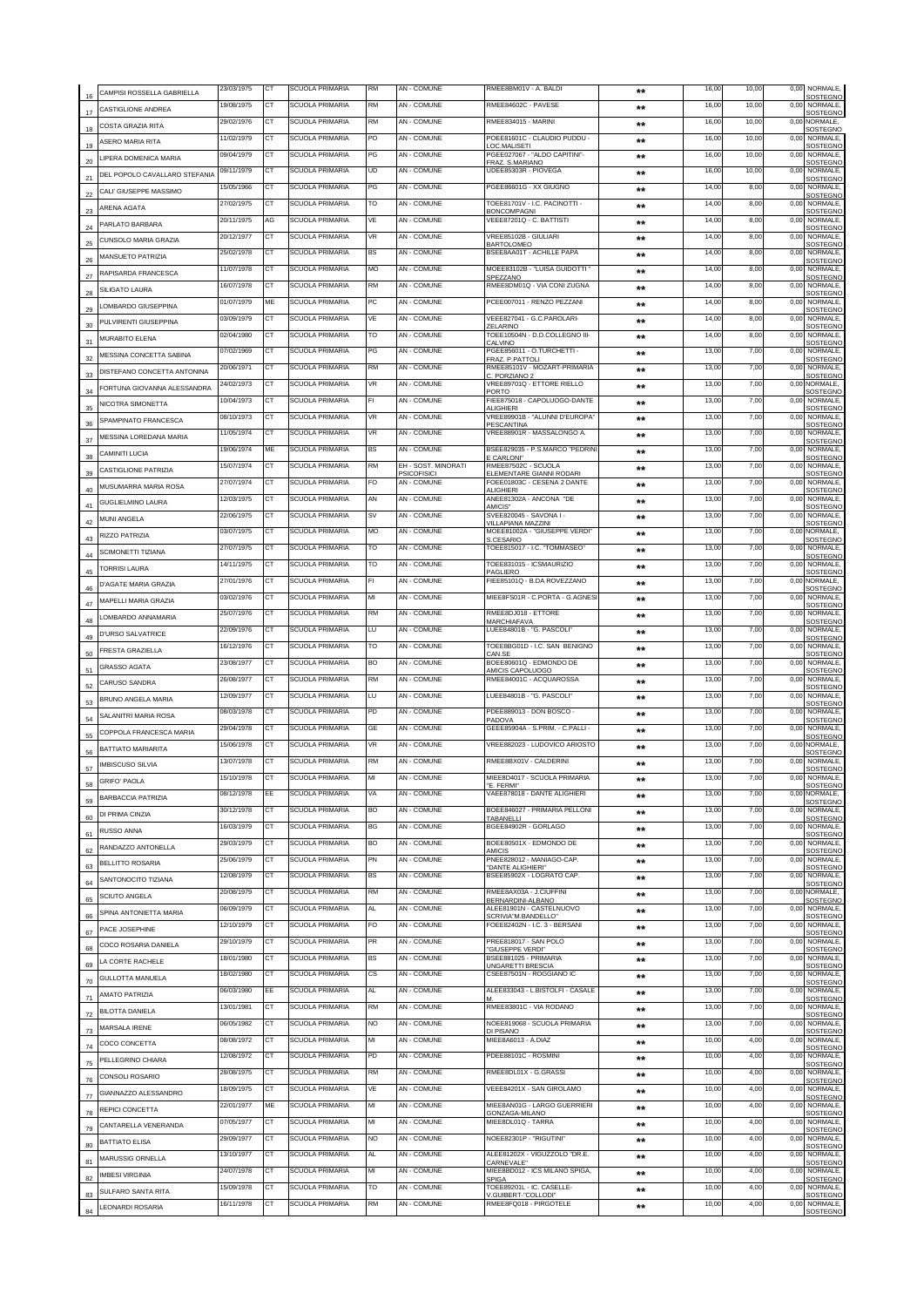| 85         | ASERO MARIA ANGELA                                             | 26/11/1978               | CT                     | SCUOLA PRIMARIA                           | VR        | AN - COMUNE                        | VREE853023 - CALDIERO<br>'C.FDFRI F'                                       | $**$           | 10,00          | 4,00         | 0,00         | NORMALE,<br>SOSTEGNO                          |
|------------|----------------------------------------------------------------|--------------------------|------------------------|-------------------------------------------|-----------|------------------------------------|----------------------------------------------------------------------------|----------------|----------------|--------------|--------------|-----------------------------------------------|
| 86         | <b>VITA ANTONELLA</b>                                          | 01/02/1979               | CТ                     | SCUOLA PRIMARIA                           | VA        | <b>AN - COMUNE</b>                 | VAEE853021 - S.P. "S.<br><b>\LESSANDRO</b> "                               | $\star\star$   | 10,00          | 4.00         | 0,00         | NORMALE,<br>SOSTEGNO                          |
| 87         | <b>GEREMIA ROSALBA</b>                                         | 05/02/1979               | CT                     | <b>SCUOLA PRIMARIA</b>                    | TO        | <b>AN - COMUNE</b>                 | TOEE18501B - D.D. COLLEGNO -<br><b>MARCONI</b>                             | $***$          | 10,00          | 4,00         |              | 0,00 NORMALE,<br>SOSTEGNO                     |
| 88         | PRIVITERA VENERA                                               | 15/09/1979               | CТ                     | SCUOLA PRIMARIA                           | МІ        | AN - COMUNE                        | MIEE8GH02B - G.B.PERASSO -<br>MILANC                                       | $***$          | 10,00          | 4,00         | 0,00         | NORMALE,<br>SOSTEGNO                          |
| 89         | PAPARO GRAZIELLA                                               | 22/10/1979               | CT                     | <b>SCUOLA PRIMARIA</b>                    | PG        | AN - COMUNE                        | PGEE86401X - "CARLO COLLODI"-<br>SISTO                                     | **             | 10,00          | 4,00         | 0,00         | NORMALE,<br>SOSTEGNO                          |
| 90         | CALDERARO MELINDA                                              | 21/01/1982               | СT                     | <b>SCUOLA PRIMARIA</b>                    | CO        | AN - COMUNE                        | COEE837029 - GIOVANNI PAOLO II<br><b>/ERTEMATE</b>                         | $**$           | 10,00          | 4,00         | 0,00         | NORMALE,<br>SOSTEGNO                          |
| 91         | MISSALE FIDALMA                                                | 08/08/1965               | CT                     | <b>SCUOLA PRIMARIA</b>                    | PT        | AN - COMUNE                        | PTEE82201D - "GIOVANNI PASCOLI'                                            | $***$          | 9,00           | 3,00         | 0,00         | NORMALE,<br>SOSTEGNO                          |
| 92         | <b>CORSINI GIUSEPPA</b>                                        | 24/05/1967               | СT                     | SCUOLA PRIMARIA                           | BO        | AN - COMUNE                        | BOEE812013 - DRUSIANI                                                      | **             | 15,00          | 9,00         | 0,00         | NORMALE,<br>SOSTEGNO                          |
| 93         | RANDAZZO GRAZIA PIERA                                          | 12/06/1971               | СT                     | <b>SCUOLA PRIMARIA</b>                    | МO        | AN - COMUNE                        | MOEE80501T - "ANNA FRANK" NOVI<br>DI MODENA                                | $***$          | 15,00          | 9,00         | 0,00         | NORMALE,<br>SOSTEGNO                          |
| 94         | D'ANGELO VALERIA                                               | 19/07/1978               | СT                     | SCUOLA PRIMARIA                           | NO        | AN - COMUNE                        | NOEE80701R - "PIERO FORNARA"                                               | $***$          | 15,00          | 9,00         | 0,00         | NORMALE,<br>SOST <u>EGNO</u>                  |
| 95         | DI FEDE AGATA                                                  | 29/12/1967               | CT                     | SCUOLA PRIMARIA                           | <b>RM</b> | AN - COMUNE                        | RMEE8FQ018 - PIRGOTELE                                                     | $***$          | 12,00          | 6,00         | 0,00         | <b>NORMALE</b><br>SOSTEGNO                    |
| 96         | BARBAGALLO GIOVANNA                                            | 10/05/1968               | СT                     | SCUOLA PRIMARIA                           | BO        | AN - COMUNE                        | BOEE81401P - ANZOLA EMILIA<br>CAPOLUOGO                                    | $***$          | 12,00          | 6,00         | 0,00         | NORMALE,<br>SOSTEGNO                          |
| 97         | LAUDANI MARIA CONCETTA                                         | 18/02/1969               | <b>CT</b>              | <b>SCUOLA PRIMARIA</b>                    | MI        | <b>AN - COMUNE</b>                 | MIEE8BZ012 - SC. ELEMENTARE<br>CARNATE                                     | $***$          | 12,00          | 6,00         | 0,00         | <b>NORMALE</b><br>SOSTEGNO                    |
| 98         | BUONVEGNA ANTONELLA STEFANIA                                   | 22/02/1969               | CT                     | <b>SCUOLA PRIMARIA</b>                    | PO        | <b>AN - COMUNE</b>                 | POEE818025 - PIZZIDIMONTE                                                  | $***$          | 12,00          | 6,00         | 0,00         | NORMALE<br>SOSTEGNO                           |
| 99         | <b>MERENDINO ROSOLIA</b>                                       | 01/06/1970               | СT                     | SCUOLA PRIMARIA                           | TA        | L - LINGUA INGLESE                 | TAEE840011 - RENATO MORO                                                   | $***$          | 12,00          | 6,00         | 0,00         | NORMALE<br>SOSTEGNO                           |
| 100        | CARAMMA ROSA LUCIA                                             | 06/10/1971               | <b>CT</b>              | SCUOLA PRIMARIA                           | <b>RM</b> | <b>AN - COMUNE</b>                 | RMEE834015 - MARINI                                                        | $***$          | 12,00          | 6,00         | 0,00         | NORMALE,<br><b>SOSTEGNO</b>                   |
| 101        | LONGHITANO MARIA GRAZIA                                        | 19/10/1971               | СT                     | <b>SCUOLA PRIMARIA</b>                    | PR        | AN - COMUNE                        | PREE82401E - COLLECCHIO CPL                                                | $***$          | 12,00          | 6,00         | 0,00         | NORMALE,<br>SOSTEGNO                          |
| 102        | MOSCHELLA MARIA CATENA                                         | 12/11/1971               | ME                     | <b>SCUOLA PRIMARIA</b><br>SCUOLA PRIMARIA | <b>BS</b> | AN - COMUNE                        | BSEE88301Q - PRIMARIA 28<br><b>MAGGIO BRESCIA</b>                          | $***$          | 12,00          | 6,00         | 0,00         | NORMALE,<br><b>SOSTEGNO</b>                   |
| 103        | CALANNA GIOVANNA                                               | 15/11/1971               | СT                     | SCUOLA PRIMARIA                           | MO        | AN - COMUNE                        | MOEE81002A - "GIUSEPPE VERDI"<br>S.CESARIO<br>FIEE875018 - CAPOLUOGO-DANTE | $***$          | 12,00          | 6,00         | 0.00         | <b>NORMALE</b><br>SOSTEGNO                    |
| 104        | PRIVITERA ANNA DOROTEA                                         | 09/01/1972<br>13/02/1972 | <b>CT</b><br><b>CT</b> | <b>SCUOLA PRIMARIA</b>                    | FL<br>МІ  | AN - COMUNE<br>AN - COMUNE         | <b>LIGHIERI</b><br>MIEE8AP01B - PIAZZA COSTA-                              | $***$          | 12,00          | 6,00         | 0,00         | NORMALE,<br>SOSTEGNC<br>NORMALE.              |
| 105        | GIUFFRIDA PATRIZIA                                             | 26/07/1972               | CT                     | <b>SCUOLA PRIMARIA</b>                    | FI        | AN - COMUNE                        | CINISELLO BALSAMO<br>FIEE84901Q - GIOTTO                                   | $***$          | 12,00<br>12,00 | 6,00         | 0,00         | SOSTEGNO                                      |
| 106        | PARZIANO ANGELA                                                | 30/01/1973               | CT                     | <b>SCUOLA PRIMARIA</b>                    | <b>RM</b> | <b>AN - COMUNE</b>                 | RMEE8EF012 - PARINI                                                        | $***$          | 12.00          | 6,00<br>6.00 | 0,00<br>0,00 | NORMALE,<br><b>SOSTEGNO</b><br><b>NORMALE</b> |
| 107        | <b>ANZAFAME GAFTANA LOREDANA</b>                               | 26/10/1973               | CT                     | SCUOLA PRIMARIA                           | VR        | AN - COMUNE                        | VREE84001X - S.MARTINO                                                     | $***$          | 12,00          | 6,00         |              | <b>SOSTEGNO</b><br>0,00 NORMALE,              |
| 108        | CARUSO MARIA GRAZIA                                            | 13/11/1973               | CТ                     | SCUOLA PRIMARIA                           | GE        | AN - COMUNE                        | B.A."E.SALGARI"<br>GEEE816019 - S.EL. - N.GALLINO -                        | $***$          | 12,00          | 6,00         | 0,00         | SOSTEGNO<br>NORMALE,                          |
| 109        | <b>SCANDURA LAURA</b>                                          | 03/01/1974               | CT                     | <b>SCUOLA PRIMARIA</b>                    | FI        | AN - COMUNE                        | FIFF833027 - "DINO CAMPANA" - I F                                          | $***$          | 12,00          | 6,00         |              | SOSTEGNO<br>0,00 NORMALE                      |
| 110        | <b>SCIACCA NUNZIA</b>                                          | 07/05/1974               | CТ                     | SCUOLA PRIMARIA                           | PD        | <b>AN - COMUNE</b>                 | <b>BAGNESE</b><br>PDEE847011 - NOVENTA                                     | $**$           | 12,00          | 6,00         | 0,00         | SOSTEGNO<br>NORMALE                           |
| 11         | FURNARI MARILENA FLAVIA RITA                                   | 15/10/1974               | CT                     | <b>SCUOLA PRIMARIA</b>                    | GE        | AN - COMUNE                        | PADOVANA "A.FRANK<br>GEEE80801A - S.EL. - XII OTTOBRE                      | $***$          | 12,00          | 6,00         | 0,00         | SOSTEGNO<br>NORMALE,                          |
| 112        | VERONA ROBERTA                                                 | 21/10/1974               | СT                     | SCUOLA PRIMARIA                           | BS        | AN - COMUNE                        | BSEE816011 - BRESCIA "MANZONI"                                             | $**$           | 12,00          | 6,00         | 0,00         | SOSTEGNO<br>NORMALE,                          |
| 113        | SORRENTINO MARIA TIZIANA                                       | 26/10/1974               | CT                     | <b>SCUOLA PRIMARIA</b>                    | BG        | AN - COMUNE                        | BGEE82701V - BONATE SOTTO "DE                                              | $**$<br>**     | 12,00          | 6,00         | 0,00         | SOSTEGNO<br>NORMALE,                          |
| 114        | LANDRO ROSA                                                    | 28/10/1974               | RC                     | SCUOLA PRIMARIA                           | <b>RM</b> | AN - COMUNE                        | GASPERI"<br>RMEE8BZ01E - VIA LIONE                                         | **             | 12,00          | 6,00         |              | SOSTEGNO<br>0,00 NORMALE                      |
| 115        | BUDA GIOVANNA                                                  | 02/11/1974               | СT                     | SCUOLA PRIMARIA                           | VR        | AN - COMUNE                        | VREE86801Q - VILLAFRANCA                                                   |                | 12,00          | 6,00         | 0,00         | <b>SOSTEGNO</b><br>NORMALE,                   |
| 116        | CANNAVO' LUSIANA                                               | 13/01/1975               | СT                     | SCUOLA PRIMARIA                           | RM        | AN - COMUNE                        | G.BELLOTTI*<br>RMEE84405X - PORCARECCIA                                    | $***$          | 12,00          | 6,00         | 0,00         | SOSTEGNO<br>NORMALE,                          |
| 117        | VITALE MIRELLA                                                 | 16/01/1976               | СT                     | SCUOLA PRIMARIA                           | то        | AN - COMUNE                        | TOEE8BH019 - I.C. VOLPIANO-                                                | $***$<br>$***$ | 12,00          | 6,00         | 0,00         | SOSTEGNO<br>NORMALE,                          |
| 118        | REALE RITA FRANCESCA                                           | 12/02/1976               | CT                     | SCUOLA PRIMARIA                           | LC        | AN - COMUNE                        | <b>GHIROTTI</b><br>LCEE80501E - PRIMARIA DI                                | $***$          | 12,00          | 6,00         | 0,00         | SOSTEGNO<br>NORMALE,                          |
| 119        | TENEREZZA ELISABETTA                                           | 15/08/1976               | EN                     | SCUOLA PRIMARIA                           | <b>RM</b> | <b>AN - COMUNE</b>                 | <b>RELLANO</b><br>RMEE84001C - ACQUAROSSA                                  | $***$          | 12,00          | 6,00         | 0,00         | SOSTEGNO<br>NORMALE,                          |
| 120        | FERRARO LIDIA MARIA ASSUNTA                                    | 09/10/1976               | EN                     | SCUOLA PRIMARIA                           | МІ        | AN - COMUNE                        | MIEE8EQ026 - MAURO BRUTTO -                                                | $***$          | 12,00          | 6,00         | 0,00         | SOSTEGNO<br><b>NORMALE</b>                    |
| 121        | <b>GIAQUINTA GIUSI KATIUSCIA</b><br>FORTESE VALENTINA CONCETTA | 28/10/1976               | СT                     | <b>SCUOLA PRIMARIA</b>                    | MN        | AN - COMUNE                        | <b>EX CATALANI</b><br>MNEE83201D - PEGOGNAGA                               | $***$          | 12,00          | 6,00         | 0.00         | SOSTEGNO<br><b>NORMALE</b>                    |
| 122        | GORGONE ANNA RACHELE                                           | 07/12/1976               | CT                     | <b>SCUOLA PRIMARIA</b>                    | <b>RM</b> | AN - COMUNE                        | SCUOLA PRIMARIA<br>RMEE8BX01V - CALDERINI                                  | $***$          | 12,00          | 6,00         | 0,00         | SOSTEGNO<br>NORMALE,                          |
| 123        | DEL POPOLO CAVALLARO IRENE                                     | 30/05/1977               | СT                     | <b>SCUOLA PRIMARIA</b>                    | MO        | AN - COMUNE                        | MOEE06001B - "G.MAZZINI"                                                   | $***$          | 12,00          | 6,00         | 0.00         | SOSTEGNO<br><b>NORMALE</b>                    |
| 124        | COSENTINO MARIA CONCETTA                                       | 28/10/1977               | CT                     | <b>SCUOLA PRIMARIA</b>                    | MI        | AN - COMUNE                        | /IGNOLA<br>MIEE8CR05C - P.ZZA GASPARRI -                                   | $\star\star$   | 12,00          | 6,00         | 0,00         | SOSTEGNO<br>NORMALE.                          |
| 125        | <b>GULITI TANINA DOMENICA</b>                                  | 21/12/1977               | CT                     | <b>SCUOLA PRIMARIA</b>                    | MO        | AN - COMUNE                        | MILANO<br>MOEE837019 - S.PROSPERO                                          | $***$          | 12,00          | 6,00         | 0.0          | SOSTEGNO<br>NORMALE,<br>SOSTEGNO              |
| 126        | 127 MELINA MARIA ELISA                                         |                          |                        |                                           |           | AN - CC                            | CENTRO<br>VINCI                                                            |                |                |              |              | NORMALE<br>SOSTEGNO                           |
|            | VITALE DEBORA                                                  | 27/04/1978               | CТ                     | <b>SCUOLA PRIMARIA</b>                    | AL        | AN - COMUNE                        | ALEE811013 - CERRINA "E. DE                                                |                |                |              |              | NORMALE,                                      |
| 128<br>129 | <b>GALATA' MARIA GRAZIA</b>                                    | 10/06/1979               | <b>CT</b>              | <b>SCUOLA PRIMARIA</b>                    | PD        |                                    |                                                                            | $**$           | 12,00          | 6,00         | 0,00         |                                               |
| 130        | LA FORNARA DANIELA ANTONINA                                    |                          |                        |                                           |           | AN - COMUNE                        | PETRINI BOLLO"<br>PDEE85201C - MESTRINO-"DON                               | $***$          | 12,00          | 6,00         |              | SOSTEGNO<br>0,00 NORMALE,                     |
| 131        |                                                                | 13/06/1979               | СT                     | <b>SCUOLA PRIMARIA</b>                    | FO        | AN - COMUNE                        | BOSCO"<br>FOEE819026 - I.C. 5 - TEMPESTA                                   | $\star\star$   | 12,00          | 6,00         | 0,00         | <b>SOSTEGNO</b><br>NORMALE.                   |
|            | LEONARDI AGATA GRAZIA                                          | 02/07/1979               | CT                     | <b>SCUOLA PRIMARIA</b>                    | MI        | AN - COMUNE                        | MIEE8CX011 - FABIO FILZI - MILANO                                          | $***$          | 12,00          | 6,00         | 0,00         | SOSTEGNO<br>NORMALE,                          |
|            | SCACCIANTE ROSARIA                                             | 17/07/1979               | CТ                     | SCUOLA PRIMARIA                           | ВG        | AN - COMUNE                        | BGEE805045 - SCUOLA PRIMARIA                                               | $\star\star$   | 12,00          | 6,00         | 0,00         | SOSTEGNO<br>NORMALE.                          |
| 132        | DAMICO ROSANNA                                                 | 16/09/1979               | <b>CT</b>              | <b>SCUOLA PRIMARIA</b>                    | EU        | AN - COMUNE                        | TAVERNOLA B.SCA<br>LUEE836037 - CAPANNORI                                  | $**$           | 12,00          | 6,00         |              | SOSTEGNO<br>0,00 NORMALE,                     |
| 133<br>134 | PORTALE MARIASSUNTA                                            | 16/10/1980               | CТ                     | <b>SCUOLA PRIMARIA</b>                    | AN        | AN - COMUNE                        | ANEE842019 - OSIMO - FORNACE<br><b>FAGIOLI</b>                             | $***$          | 12,00          | 6,00         | 0,00         | SOSTEGNO<br>NORMALE,                          |
| 135        | PAPOTTO GIUSEPPA                                               | 06/07/1967               | CT                     | <b>SCUOLA PRIMARIA</b>                    | MI        | AN - COMUNE                        | MIEE88901R - "COPERNICO"                                                   | $**$           | 9,00           | 3,00         |              | SOSTEGNO<br>0,00 NORMALE,                     |
| 136        | PRIVITERA SEBASTIANA                                           | 05/09/1967               | СT                     | <b>SCUOLA PRIMARIA</b>                    | RM        | AN - COMUNE                        | RMEE80702T - STERN MARIA                                                   | $**$           | 9,00           | 3,00         | 0,00         | SOSTEGNO<br>NORMALE,<br>SOSTEGNO              |
| 137        | GIACONA GRAZIA GABRIELLA                                       | 28/11/1968               | СT                     | <b>SCUOLA PRIMARIA</b>                    | BL.       | AN - COMUNE                        | BLEE810058 - FRAZ. REANE                                                   | $***$          | 9,00           | 3,00         | 0,00         | NORMALE,<br>SOSTEGNO                          |
|            | SIGNORELLO LUCIA RITA                                          | 11/08/1969               | CТ                     | SCUOLA PRIMARIA                           | RM        | AN - COMUNE                        | RMEE83801C - VIA RODANO                                                    | $***$          | 9,00           | 3,00         | 0,00         | NORMALE,                                      |
| 138<br>139 | VARONCELLI LUCIA                                               | 19/07/1970               | ст                     | SCUOLA PRIMARIA                           | PA        | AN - COMUNE                        | PAEE89501E - CONVITTO<br>NAZIONALE - G. FALCONE                            | **             | 9,00           | 3,00         | 0,00         | SOSTEGNO<br>NORMALE,<br>SOSTEGNO              |
| 140        | PAPPALARDO ROSSELLA PATRIZIA                                   | 11/03/1971               | <b>CT</b>              | SCUOLA PRIMARIA                           | BG        | AN - COMUNE                        | BGEE82401B - BAGNATICA                                                     | $***$          | 9,00           | 3,00         | 0,00         | NORMALE,                                      |
| 141        | AMELIO GAETANA                                                 | 14/08/1971               | CT                     | SCUOLA PRIMARIA                           | то        | AN - COMUNE                        | TOEE84001X - IC RIVALTA TETTI                                              | $***$          | 9,00           | 3,00         | 0,00         | <b>SOSTEGNO</b><br>NORMALE,<br>SOSTEGNO       |
| 142        | MARIA ARIANNA IRENE                                            | 24/07/1972               | <b>CT</b>              | SCUOLA PRIMARIA                           | МІ        | AN - COMUNE                        | FRANCESI-CAP.<br>MIEE8BK01P - VIA REGGIO EMILIA -                          | $***$          | 9,00           | 3,00         |              | 0,00 NORMALE,                                 |
|            | TROINA NUNZIA                                                  | 06/08/1972               | CT                     | <b>SCUOLA PRIMARIA</b>                    | MI        | AN - COMUNE                        | <b>SEGRATE</b><br>MIEE8AF013 - I.C. STATALE                                | $***$          | 9,00           | 3,00         | 0,00         | SOSTEGNO<br>NORMALE,                          |
| 143        | CONTI LAURA                                                    | 28/03/1974               | TO                     | <b>SCUOLA PRIMARIA</b>                    | BO        | AN - COMUNE                        | TRILUSSA<br>BOEE85801C - MAZZINI                                           | $***$          | 9,00           | 3,00         |              | SOSTEGNO<br>0,00 NORMALE,                     |
| 144        | SCRIFFIGNANO LAURA                                             | 24/04/1974               | EN                     | SCUOLA PRIMARIA                           | RE        | AN - COMUNE                        | REEE822011 - CAVRIAGO - G.                                                 | $***$          | 9,00           | 3,00         | 0.00         | SOSTEGNO<br>NORMALE,                          |
| 145        | FINOCCHIARO TOMMASINA                                          | 30/06/1974               | <b>CT</b>              | SCUOLA PRIMARIA                           | TO        | AN - COMUNE                        | RODARI<br>TOEE8BV01T - I.C. DUCA D'AOSTA                                   | $***$          | 9,00           | 3,00         |              | SOSTEGNO<br>0,00 NORMALE,                     |
| 146<br>147 | GIAMMILLARO LUCIA DOMINGA<br>SIMONA                            | 25/07/1975               | ME                     | SCUOLA PRIMARIA                           | FI        | AN - COMUNE                        | <b>AP</b><br>FIEE875018 - CAPOLUOGO-DANTE                                  | $***$          | 9,00           | 3,00         | 0,00         | <b>SOSTEGNO</b><br>NORMALE,<br>SOSTEGNO       |
| 148        | MASTO CATERINA                                                 | 01/11/1975               | <b>CT</b>              | <b>SCUOLA PRIMARIA</b>                    | AL        | AN - COMUNE                        | <b>LIGHIERI</b><br>ALEE83403T - "C.SO ROMITA" -<br><b>TORTONA</b>          | $***$          | 9,00           | 3,00         | 0,00         | NORMALE,                                      |
| 149        | <b>BREX VALERIA</b>                                            | 14/03/1976               | EN                     | SCUOLA PRIMARIA                           | RM        | AN - COMUNE                        | RMEE8GR02Q - VIA CASAL DEL<br><b>MARMO</b>                                 | $\star\star$   | 9,00           | 3,00         | 0,00         | SOSTEGNO<br>NORMALE.                          |
| 150        | LEANZA ANNA MARIA                                              | 26/07/1976               | <b>CT</b>              | <b>SCUOLA PRIMARIA</b>                    | PA        | EH - SOST. MINORATI<br>PSICOFISICI | PAEE8AZ011 - I.C. RUSSO/RACITI -<br>DELEDDA                                | $\star\star$   | 9,00           | 3,00         | 0,00         | <b>SOSTEGNO</b><br>NORMALE,<br>SOSTEGNO       |
| 151        | <b>LANZA LUCIA</b>                                             | 10/03/1977               | CТ                     | SCUOLA PRIMARIA                           | PD        | AN - COMUNE                        | PDEE890039 - GIUSEPPE MAZZINI -                                            | $**$           | 9,00           | 3,00         | 0,00         | NORMALE.<br>SOSTEGNO                          |
| 152        | TANCREDI GRAZIA ELISA                                          | 05/03/1978<br>05/11/1979 | СT<br>СT               | <b>SCUOLA PRIMARIA</b><br>SCUOLA PRIMARIA | SV<br>RE  | AN - COMUNE<br>AN - COMUNE         | SVEE81001B - VADO LIGURE<br>CAPOLUOGO<br>REEE83601V - RUBIERA CAP. - DE    | **             | 9,00<br>9,00   | 3,00<br>3,00 | 0,00         | 0,00 NORMALE,<br>SOSTEGNO<br>NORMALE,         |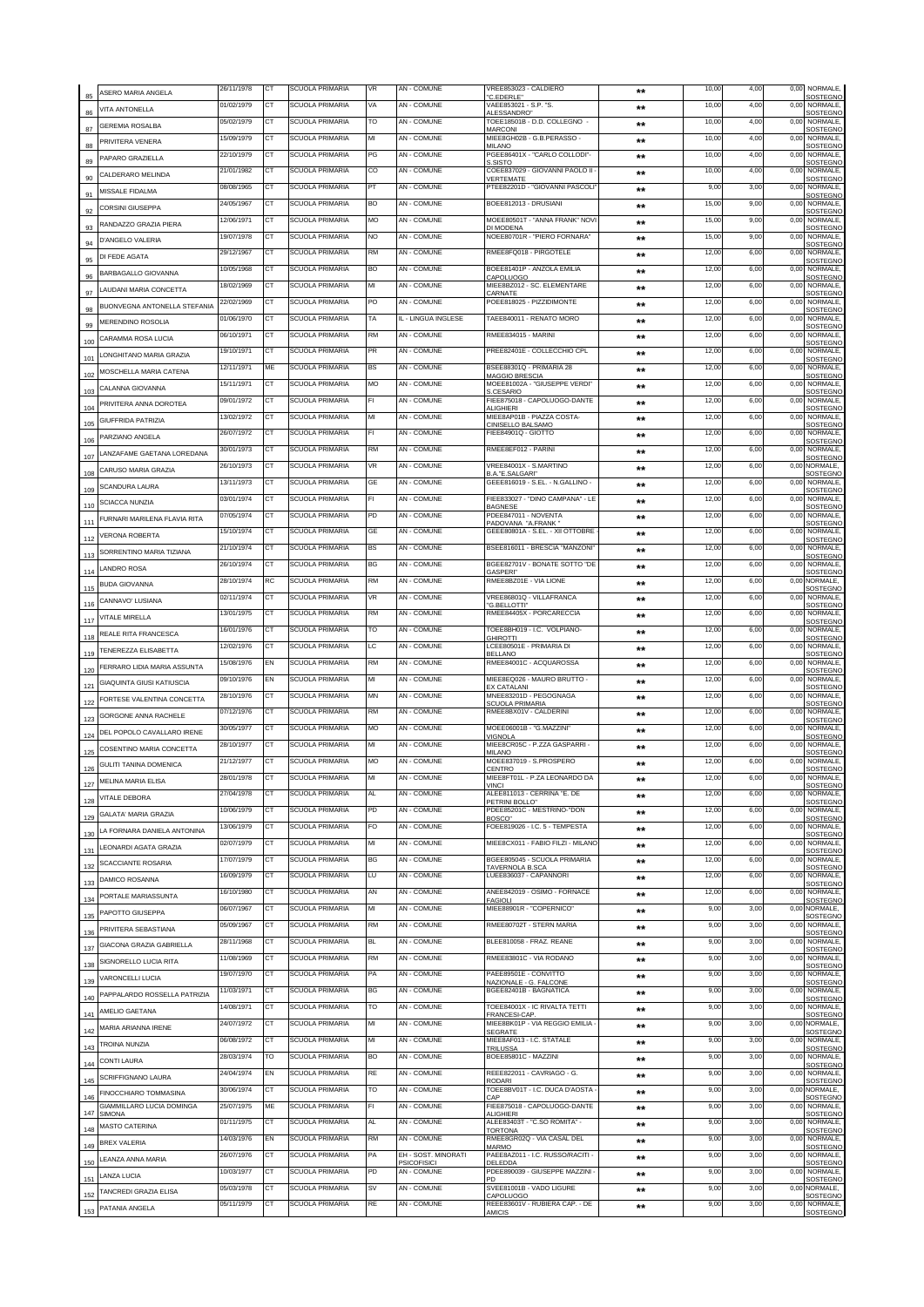| 154 | PAVONE SANTA                      | 26/03/1980 | CT        | <b>SCUOLA PRIMARIA</b> | <b>RM</b> | AN - COMUNE         | RMEE8DN01G - LIDO DEL FARO                                  | $**$         | 9,00  | 3,00  | 0,00  | NORMALE,<br>SOSTEGNO              |
|-----|-----------------------------------|------------|-----------|------------------------|-----------|---------------------|-------------------------------------------------------------|--------------|-------|-------|-------|-----------------------------------|
| 155 | TORRF MIRKA                       | 31/08/1980 | CТ        | SCUOLA PRIMARIA        | VA        | AN - COMUNE         | VAEE849018 - PIZZIGONI                                      | $**$         | 9,00  | 3,00  | 0,00  | NORMALE,<br><b>SOSTEGNO</b>       |
| 156 | LA SPINA LAURA                    | 19/11/1980 | <b>CT</b> | SCUOLA PRIMARIA        | PN        | AN - COMUNE         | PNEE82901T - S.VITO AL T.-<br>CAP."A.L. MORO"               | **           | 9,00  | 3,00  | 0,00  | NORMALE,<br>SOSTEGNO              |
| 157 | RIZZO GIUSEPPINA                  | 18/03/1957 | СT        | SCUOLA PRIMARIA        | ВG        | AN - COMUNE         | BGEE88602Q - VERDELLINO -<br>ZINGONIA-                      | $***$        | 6,00  | 0,00  | 0,00  | NORMALE,<br>SOSTEGNO              |
| 158 | FORNITO ANNA MARIA                | 22/10/1962 | CT        | <b>SCUOLA PRIMARIA</b> | MI        | L - LINGUA INGLESE  | MIEE8B9015 - E.MOROSINI E<br>B.SAVOIA-MILANO                | $***$        | 6,00  | 0,00  | 0,00  | <b>NORMALE</b><br>SOSTEGNO        |
| 159 | VIVINO PAOLA                      | 19/04/1965 | CZ        | SCUOLA PRIMARIA        | CZ        | AN - COMUNE         | CZEE83901A - BORGIA<br>ROCCELLETTA - I.C                    | $**$         | 6,00  | 0,00  | 0,00  | NORMALE<br>SOSTEGNO               |
| 160 | QUACECI GIUSEPPINA                | 09/10/1968 | CT        | SCUOLA PRIMARIA        | MI        | AN - COMUNE         | MIEE8C501C - S. GIUSEPPE<br>CALASANZIO-MILANO               | $***$        | 6,00  | 0,00  | 0,00  | NORMALE<br>SOSTEGNO               |
| 161 | BARONE ROSARIA MARIA              | 30/09/1965 | <b>CT</b> | SCUOLA PRIMARIA        | RM        | <b>AN - COMUNE</b>  | RMEE8D001C - GIANNI RODARI                                  | $***$        | 12,00 | 6,00  | 0,00  | NORMALE<br>SOSTEGNC               |
| 162 | MARLETTA ROSA                     | 12/03/1971 | СT        | SCUOLA PRIMARIA        | то        | AN - COMUNE         | TOEE8AR01E - I.C. PAVONE<br>CANAVESE                        | $***$        | 12,00 | 6,00  | 0,00  | NORMALE,<br>SOSTEGNO              |
| 163 | FINOCCHIARO VERA                  | 14/11/1975 | CT        | SCUOLA PRIMARIA        | МІ        | AN - COMUNE         | MIEE8AW024 - "I^ MAGGIO"                                    | $***$        | 12,00 | 6,00  | 0,00  | <b>NORMALE</b><br>SOSTEGNO        |
| 164 | GIARRUSSO GIOVANNA                | 10/10/1957 | СT        | <b>SCUOLA PRIMARIA</b> | PN        | AN - COMUNE         | PNEE80804X - AVIANO-CAP, "G.<br><b>MARCONI</b> <sup>*</sup> | $***$        | 6,00  | 0,00  | 0,00  | NORMALE,<br><b>SOSTEGNO</b>       |
| 165 | <b>MOTTA CARMELA</b>              | 11/11/1960 | CT        | <b>SCUOLA PRIMARIA</b> | BG        | AN - COMUNE         | BGEE87701X - SORISOLE                                       | $***$        | 6,00  | 0,00  |       | 0,00 NORMALE,<br><b>SOSTEGNO</b>  |
| 166 | BONANNO GRAZIA                    | 23/11/1963 | CT        | <b>SCUOLA PRIMARIA</b> | AL        | AN - COMUNE         | ALEE82805L - ALESSANDRIA<br>"G.BOVIO"                       | $***$        | 6,00  | 0,00  | 0.00  | NORMALE,<br>SOSTEGNO              |
| 167 | SCIRE CIRNECO RAIMONDA            | 06/02/1964 | <b>CT</b> | <b>SCUOLA PRIMARIA</b> | RE        | AN - COMUNE         | REEE82405R - COLLODI                                        | $***$        | 6,00  | 0,00  | 0.00  | NORMALE.<br>SOSTEGNO              |
| 168 | SAPUPPO CONCETTA ANTONIA          | 08/12/1964 | СT        | <b>SCUOLA PRIMARIA</b> | МІ        | AN - COMUNE         | MIEE89301C - GIOVANNI XXIII - S.<br>GIULIANO M.             | $***$        | 6.00  | 0.00  | 0.00  | NORMALE,<br>SOSTEGNO              |
| 169 | PLATANIA ALDA PATRIZIA            | 10/01/1968 | CT        | <b>SCUOLA PRIMARIA</b> | FL        | AN - COMUNE         | FIEE82201Q - CAP."L. DA VINCI'                              | $***$        | 6,00  | 0,00  | 0,00  | NORMALE,<br>SOSTEGNO              |
| 170 | ARLOTTA STEFANIA                  | 02/03/1976 | СT        | <b>SCUOLA PRIMARIA</b> | BO        | AN - COMUNE         | BOEE882019 - L. DONIN                                       | $***$        | 17,00 | 11,00 | 0.01  | NORMALE.<br>SOSTEGNO              |
| 171 | MARCHESE SEBASTIANA               | 17/08/1976 | CT        | <b>SCUOLA PRIMARIA</b> | MI        | <b>AN - COMUNE</b>  | MIEE87502X - VIA PRATI - DESIO                              | $***$        | 16,00 | 10.00 | 0,00  | <b>NORMALE</b><br><b>SOSTEGNO</b> |
| 172 | MIRABELLA VALERIA                 | 19/01/1970 | СT        | <b>SCUOLA PRIMARIA</b> | BS        | AN - COMUNE         | BSEE88301Q - PRIMARIA 28<br>MAGGIO BRESCIA                  | $***$        | 15,00 | 9,00  | 0.00  | <b>NORMALE</b><br><b>SOSTEGNO</b> |
| 173 | LAURIA SILVANA                    | 30/11/1970 | <b>CT</b> | SCUOLA PRIMARIA        | BG        | <b>AN - COMUNE</b>  | BGEE871033 - S.PELLEGRINO<br>TERME                          | $***$        | 15,00 | 9,00  | 0,00  | NORMALE.<br>SOSTEGNO              |
| 174 | DE LUCA DANIELA                   | 30/05/1972 | CТ        | <b>SCUOLA PRIMARIA</b> | BS        | AN - COMUNE         | BSEE865027 - CHIARI "MARTIRI"                               | $**$         | 15,00 | 9,00  | 0,00  | NORMALE.<br>SOSTEGNO              |
| 175 | <b>TORRISI GIOVANNA</b>           | 24/06/1974 | CT        | <b>SCUOLA PRIMARIA</b> | GE        | AN - COMUNE         | GEEE853018 - S.EL. - M.MAZZINI -                            | **           | 15,00 | 9,00  | 0,00  | NORMALE,<br>SOSTEGNO              |
| 17  | TEDESCHI ANTONINA                 | 14/10/1978 | СT        | SCUOLA PRIMARIA        | MI        | AN - COMUNE         | MIEE8EK016 - SCUOLA PRIMARIA<br><b>KAROL WOJTYLA</b>        | $**$         | 14,00 | 8,00  | 0,00  | NORMALE,<br>SOSTEGNO              |
| 177 | MANNINO AGATA                     | 30/12/1971 | CT        | <b>SCUOLA PRIMARIA</b> | MI        | AN - COMUNE         | MIEE888011 - VIA L.SALMA -<br>CORSICO                       | $**$         | 13,00 | 7,00  | 0,00  | NORMALE,<br>SOSTEGNO              |
| 178 | CRISTALDI LUCREZIA                | 16/06/1973 | СT        | SCUOLA PRIMARIA        | BO        | AN - COMUNE         | BOEE883015 - JEAN PIAGET                                    | $***$        | 13,00 | 7,00  | 0,00  | NORMALE,<br>SOSTEGNO              |
| 179 | <b>BIONDI SONIA</b>               | 04/03/1976 | MI        | <b>SCUOLA PRIMARIA</b> | u         | AN - COMUNE         | LIEE80301B - "TESEO TESEI                                   | $***$        | 13,00 | 7,00  |       | 0,00 NORMALE,<br>SOSTEGNO         |
| 180 | SCARAVILLI CONCETTA               | 26/12/1975 | СT        | <b>SCUOLA PRIMARIA</b> | <b>PR</b> | AN - COMUNE         | PREE819024 - TRAVERSETOLO<br>`PI                            | $***$        | 13,00 | 7,00  | 0,00  | NORMALE,<br>SOSTEGNO              |
| 181 | CANCELLIERE FRANCESCA GRAZIA      | 22/02/1977 | CT        | SCUOLA PRIMARIA        | PI        | AN - COMUNE         | PIEE83501L - MAZZIN                                         | **           | 13,00 | 7,00  | 0,00  | <b>NORMALE</b><br>SOSTEGNO        |
| 182 | SCUTO CLAUDIA                     | 16/11/1977 | <b>CT</b> | SCUOLA PRIMARIA        | MI        | <b>AN - COMUNE</b>  | MIEE8DP028 - N. TOMMASEO -<br><b>BLISNAGO</b>               | $***$        | 13,00 | 7,00  | 0,00  | NORMALE<br>SOSTEGNO               |
| 183 | ARCIDIACONO CONCETTA              | 02/09/1962 | СT        | SCUOLA PRIMARIA        | TO        | AN - COMUNE         | TOEE8BR026 - I.C. PARRI<br>STRADA LANZO                     | $***$        | 12,00 | 0,00  | 12,00 | <b>NORMALE</b><br>SOSTEGNO        |
| 184 | BORZI' DOMENICA                   | 24/10/1966 | <b>CT</b> | SCUOLA PRIMARIA        | то        | <b>AN - COMUNE</b>  | FOEE8B201A - I.C. FRASSATI -<br>GOZZANO                     | $**$         | 12,0  | 6,00  |       | 0.00 NORMALE<br>SOSTEGNO          |
| 185 | CRISTAUDO ROSARIA MAURA           | 15/01/1967 | СT        | SCUOLA PRIMARIA        | МІ        | AN - COMUNE         | MIEE8EM01T - G.CAVALCANTI -<br>S.GIULIANO M. I              | $***$        | 12,00 | 6,00  | 0,00  | <b>NORMALE</b><br>SOSTEGNO        |
| 186 | COSTANZO NUNZIATA MARIA           | 11/09/1968 | <b>CT</b> | SCUOLA PRIMARIA        | PR        | AN - COMUNE         | PREE82301P - FELINO "RITA LEVI<br><b>MONTALCINI"</b>        | $***$        | 12,00 | 6,00  | 0,00  | NORMALE,<br>SOSTEGNO              |
| 187 | PONTICELLO GRAZIELLA              | 04/01/1969 | CT        | <b>SCUOLA PRIMARIA</b> | <b>RM</b> | AN - COMUNE         | RMEE8BM01V - A. BALDI                                       | $***$        | 12,00 | 6,00  |       | 0,00 NORMALE,<br>SOSTEGNO         |
| 188 | ARCIDIACONO AGATA RITA<br>CARMELA | 08/01/1969 | CT        | <b>SCUOLA PRIMARIA</b> | PG        | AN - COMUNE         | PGEE04001C - MAGIONE -<br>CAPOLUOGO                         | $***$        | 12,00 | 6,00  | 0,00  | NORMALE,<br>SOSTEGNO              |
| 189 | TROVATO MARIA                     | 23/04/1970 | CO        | <b>SCUOLA PRIMARIA</b> | TO        | AN - COMUNE         | TOEE8BF04R - I.C. NICHELINO IV-<br>MARCO POLO               | $***$        | 12,00 | 6,00  | 0,00  | <b>NORMALE</b><br>SOSTEGNO        |
| 190 | CUTRONA MARIA GIOVANNA            | 09/05/1970 | <b>CT</b> | SCUOLA PRIMARIA        | МІ        | AN - COMUNE         | MIEE8AR013 - GARIBALDI<br>CINISELLO BALSAMO                 | $***$        | 12,00 | 6,00  | 0,00  | NORMALE,<br>SOSTEGNO              |
| 191 | SIGNORELLO DOMENICA               | 06/07/1970 | СT        | <b>SCUOLA PRIMARIA</b> | VE        | AN - COMUNE         | VEEE87201Q - C. BATTISTI                                    | $***$        | 12,00 | 6.00  | 0.00  | NORMALE,<br>SOSTEGNO              |
| 192 | SAMPERI CARMELA                   | 09/02/1971 | CT        | <b>SCUOLA PRIMARIA</b> | TO        | AN - COMUNE         | TOEE01401C - COLLODI                                        | $**$         | 12,00 | 6,00  | 0,00  | <b>NORMALE</b><br>SOSTEGNO        |
| 193 | CARTILLONE NUNZIA ANGELICA        | 15/04/1971 | СT        | SCUOLA PRIMARIA        | <b>RM</b> | AN - COMUNE         | RMEE8CR018 - VIA GUIDO<br>CORBELLINI                        | $***$        | 12,00 | 6,00  | 0,00  | NORMALE,<br>SOSTEGNO              |
| 194 | CELIA MARIA GRAZIA                | 02/07/1971 | CT        | SCUOLA PRIMARIA        | CO        | <b>AN - COMUNE</b>  | COEE845017 - CORRIDONI                                      | $***$        | 12,00 | 6,00  | 0,00  | NORMALE.<br>SOSTEGNO              |
| 195 | <b>GRASSO ROSSANA</b>             | 05/04/1972 | CТ        | <b>SCUOLA PRIMARIA</b> | МІ        | AN - COMUNE         | MIEE8D901A - E.DE AMICIS                                    | $**$         | 12.00 | 6.00  | 0,0   | NORMALE,<br>SOSTEGNO              |
| 196 | <b>GALIZIA STEFANIA ELVIRA</b>    |            |           |                        |           |                     | <b>FIV-V. CARAB</b><br>"L.RADICE"                           |              |       |       |       | SOSTEGNO                          |
| 197 | MAMMINO ANGELA RITA               | 14/08/1973 | CТ        | SCUOLA PRIMARIA        | СR        | AN - COMUNE         | CREE812013 - TRESCORE<br>CREMASCO "A.ZAVAGLIO"              | $**$         | 12,00 | 6.00  | 0,00  | NORMALE.<br>SOSTEGNO              |
| 198 | BARBAGALLO MARIA ROSA             | 14/03/1974 | СT        | SCUOLA PRIMARIA        | МІ        | IL - LINGUA INGLESE | MIEE8EG02A - VIA GIOVANNI XXIII -<br><b>BUCCINASCO</b>      | $***$        | 12,00 | 6,00  |       | 0,00 NORMALE,<br>SOSTEGNO         |
| 199 | <b>CARUSO ELINA</b>               | 13/09/1974 | СT        | SCUOLA PRIMARIA        | PV        | AN - COMUNE         | PVEE82604E - LEONARDO DA VINC<br>C VIA MARSAL               | $***$        | 12,00 | 6,00  | 0,00  | NORMALE,<br>SOSTEGNO              |
| 200 | FURNARI ANNA MARIA                | 27/02/1976 | СT        | <b>SCUOLA PRIMARIA</b> | FI        | AN - COMUNE         | FIEE84901Q - GIOTTO                                         | $**$         | 12,00 | 6,00  | 0,00  | NORMALE,<br>SOSTEGNO              |
| 201 | <b>BRUNELLO ROSALIA</b>           | 26/01/1977 | CТ        | SCUOLA PRIMARIA        | FO        | AN - COMUNE         | FOEE80801P - CASTROCARO<br><b>DOTT. S. SERRI PINI</b>       | $***$        | 12,00 | 6,00  | 0,00  | NORMALE,<br>SOSTEGNO              |
| 202 | MARCHESE TIZIANA                  | 14/06/1978 | СT        | SCUOLA PRIMARIA        | RM        | AN - COMUNE         | RMEE8GM02L - VIA CASALOTTI,<br>259                          | $***$        | 12,00 | 6,00  | 0,00  | NORMALE,<br>SOSTEGNO              |
| 203 | LA CAUSA VALERIA                  | 30/09/1978 | СT        | <b>SCUOLA PRIMARIA</b> | ВS        | AN - COMUNE         | BSEE872019 - SCUOLA PRIMARIA<br>TITA SECCHI"                | $***$        | 12,00 | 6,00  | 0,00  | NORMALE,<br>SOSTEGNC              |
| 204 | LAUDANI STEFANIA                  | 08/10/1971 | СT        | SCUOLA PRIMARIA        | FI        | AN - COMUNE         | FIEE86401T - AURORA GELLI                                   | $***$        | 10,00 | 4,00  | 0,00  | NORMALE,<br>SOSTEGNO              |
| 205 | CACCIOLA ALFIA FRANCESCA LUCIA    | 04/10/1965 | СT        | SCUOLA PRIMARIA        | TO        | AN - COMUNE         | TOEE029016 - D.D. GABELLI - TO                              | $***$        | 9,00  | 3,00  | 0,00  | NORMALE,<br><b>SOSTEGNO</b>       |
| 206 | ZAMMATARO ANGELA                  | 28/01/1967 | СT        | SCUOLA PRIMARIA        | GE        | AN - COMUNE         | GEEE82301C - S.PRIMARIA-<br>D.ALIGHIERI -                   | $***$        | 9,00  | 3,00  | 0,00  | NORMALE,<br>SOSTEGNO              |
| 207 | FAGONE MARIA LETIZIA              | 18/02/1967 | CT        | SCUOLA PRIMARIA        | PO        | AN - COMUNE         | POEE80802E -<br>3ORGONUOVO/BOCCHERINI                       | $***$        | 9,00  | 3,00  | 0,00  | NORMALE,<br>SOSTEGNO              |
| 208 | CONTI GIUSEPPA                    | 13/03/1967 | СT        | <b>SCUOLA PRIMARIA</b> | LU        | AN - COMUNE         | LUEE823046 - MONSAGRATI                                     | $***$        | 9,00  | 3,00  | 0,00  | NORMALE,<br>SOSTEGNO              |
| 209 | LIPARA MARIAROSARIA               | 28/03/1968 | СT        | SCUOLA PRIMARIA        | BO        | AN - COMUNE         | BOEE812013 - DRUSIANI                                       | $***$        | 9,00  | 3,00  | 0,00  | NORMALE,<br>SOSTEGNO              |
| 210 | <b>GRASSO GIUSEPPA</b>            | 08/04/1968 | CT        | <b>SCUOLA PRIMARIA</b> | <b>RM</b> | AN - COMUNE         | RMEE8DM01Q - VIA CONI ZUGNA                                 | $***$        | 9,00  | 3,00  | 0.00  | NORMALE,<br><b>SOSTEGNO</b>       |
| 211 | SCANDURA GIULIANA                 | 25/05/1968 | СT        | SCUOLA PRIMARIA        | FI        | AN - COMUNE         | FIEE869044 - S.MARIA A<br>CASTAGNOLO/ALBERTI                | $***$        | 9,00  | 3,00  | 0,00  | NORMALE,<br>SOSTEGNO              |
| 212 | PENNISI MARIA ANTONIETTA          | 08/04/1969 | CT        | <b>SCUOLA PRIMARIA</b> | PV        | AN - COMUNE         | PVEE821018 - BRONI VIA EMILIA                               | $***$        | 9,00  | 3,00  | 0,00  | NORMALE,<br>SOSTEGNO              |
| 213 | GRECO ROSANNA MARIA               | 04/07/1969 | CT        | <b>SCUOLA PRIMARIA</b> | то        | AN - COMUNE         | TOEE05601E - A. SABIN                                       | $***$        | 9,00  | 3,00  | 0,00  | NORMALE,<br>SOSTEGNO              |
| 214 | ITALIA ELENA                      | 04/07/1969 | CТ        | SCUOLA PRIMARIA        | MI        | AN - COMUNE         | MIEE8BQ01T - GIOVANNI XXIII                                 | $***$        | 9,00  | 3,00  | 0.00  | NORMALE,<br>SOSTEGNO              |
| 215 | <b>FRANCO VITA</b>                | 23/03/1970 | <b>CT</b> | SCUOLA PRIMARIA        | AL        | AN - COMUNE         | ALEE816016 - "G.SCAVIA" -<br>ASTELLAZZO B                   | $***$        | 9,00  | 3,00  | 0,00  | NORMALE,<br><b>SOSTEGNO</b>       |
| 216 | D'ANGELO SONIA                    | 27/03/1971 | СT        | SCUOLA PRIMARIA        | FI        | AN - COMUNE         | FIEE84901Q - GIOTTO                                         | $**$         | 6,00  | 0,00  |       | 0,00 NORMALE,<br><b>SOSTEGNO</b>  |
| 217 | ZULLO VITTORIA RITA               | 22/05/1971 | <b>CT</b> | SCUOLA PRIMARIA        | AN        | AN - COMUNE         | ANEE82402R - FALCONARA<br>"MARCONI"                         | $***$        | 9,00  | 3,00  | 0,00  | NORMALE.<br>SOSTEGNC              |
| 218 | LENTINI CARMELA                   | 28/06/1971 | ст        | SCUOLA PRIMARIA        | RM        | AN - COMUNE         | RMEE86001N - SOGLIAN                                        | $\star\star$ | 9,00  | 3,00  | 0,00  | NORMALE.<br><b>SOSTEGNO</b>       |
| 219 | SCIUTO MATTEA ANNA                | 31/10/1971 | <b>CT</b> | <b>SCUOLA PRIMARIA</b> | RM        | AN - COMUNE         | RMEE88001V - MONTEROTONDO -<br>VIA KENNEDY                  | $\star\star$ | 9,00  | 3,00  | 0,00  | NORMALE,<br>SOSTEGNO              |
| 220 | PATANE' MARIA ELENA               | 05/11/1971 | CТ        | SCUOLA PRIMARIA        | SP        | AN - COMUNE         | SPEE82101B - SC. ELEM. STAT.<br><b>AVARO</b>                | $**$         | 9,00  | 3,00  | 0,00  | NORMALE.<br>SOSTEGNO              |
| 221 | LO CARMINE CARMELA                | 25/02/1972 | CT        | <b>SCUOLA PRIMARIA</b> | то        | AN - COMUNE         | TOEE8AR01E - I.C. PAVONE<br>CANAVESE                        | $***$        | 9,00  | 3,00  | 0,00  | NORMALE,<br>SOSTEGNO              |
| 222 | <b>GRIMALDI ROSALBA</b>           | 23/06/1972 | СT        | <b>SCUOLA PRIMARIA</b> | PR        | AN - COMUNE         | PREE820017 - SALSOMAGGIORE<br>D'ANNUNZIO"                   | $\star\star$ | 9,00  | 3,00  | 0,00  | NORMALE,<br>SOSTEGNO              |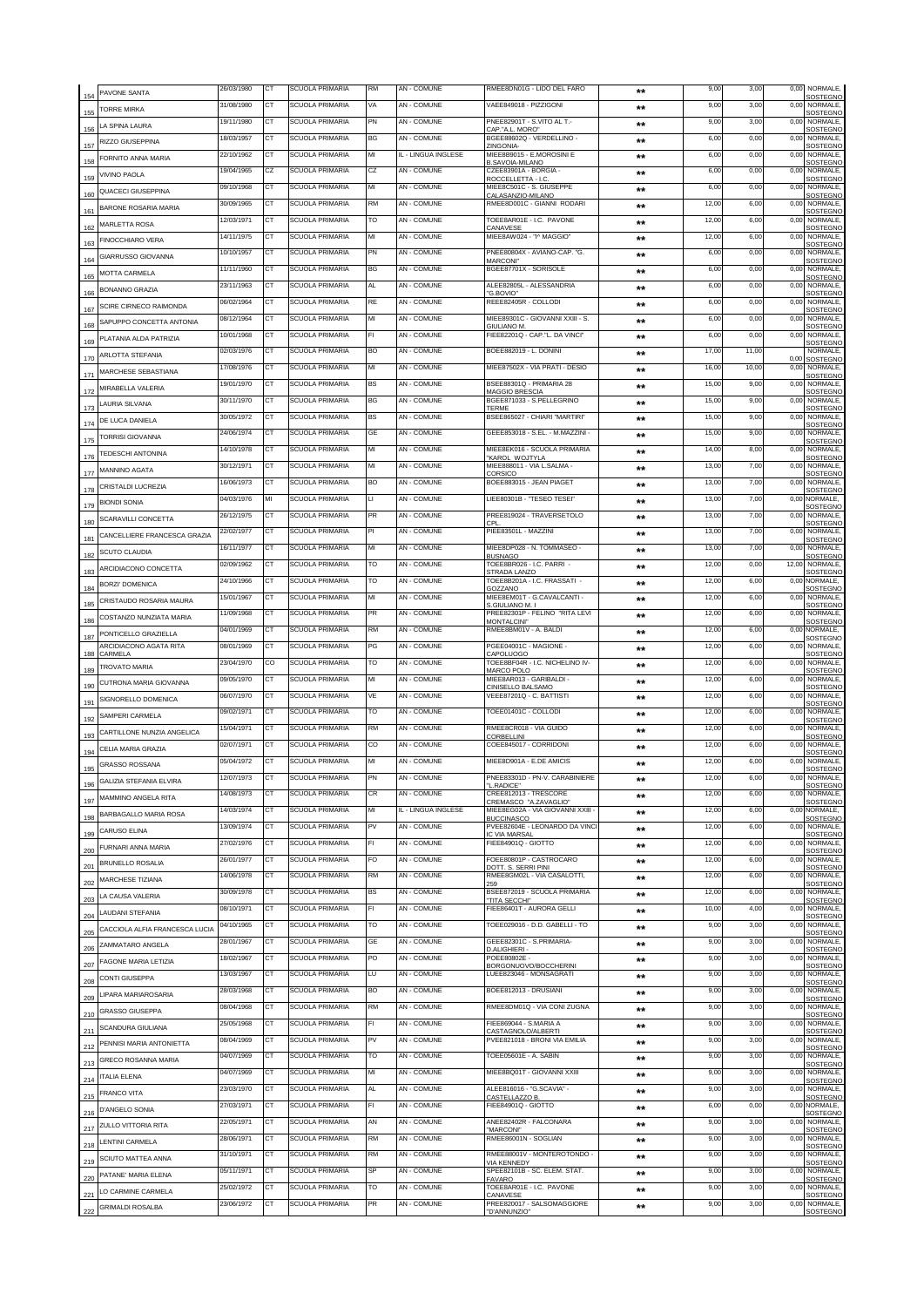|                 | BORZI' ROSARIA GESUALDA       | 24/07/1972 | CT        | SCUOLA PRIMARIA        | LO        | AN - COMUNE                               | LOEE81201B - PRIMARIA<br><b>GIOVANNI PASCOLI</b>          | $**$           | 9,00  | 3,00 | 0,00 | NORMALE,<br>SOSTEGNO                         |
|-----------------|-------------------------------|------------|-----------|------------------------|-----------|-------------------------------------------|-----------------------------------------------------------|----------------|-------|------|------|----------------------------------------------|
| 223<br>224      | TRISCHITTA ANNA ROSARIA       | 19/12/1973 | CТ        | SCUOLA PRIMARIA        | <b>BO</b> | <b>AN - COMUNE</b>                        | BOEE840017 - XXV APRILE 1945                              | $\star\star$   | 9,00  | 3,00 | 0,00 | NORMALE,                                     |
|                 | SENNA TIZIANA I UCIA          | 23/05/1974 | CT        | <b>SCUOLA PRIMARIA</b> | GE        | <b>AN - COMUNE</b>                        | GEEE82301C - S.PRIMARIA-                                  | $***$          | 9,00  | 3,00 |      | SOSTEGNO<br>0,00 NORMALE,                    |
| 225             | TRIPOLONE ANNA MARIA          | 09/12/1974 | CТ        | <b>SCUOLA PRIMARIA</b> | МІ        | AN - COMUNE                               | D.ALIGHIERI<br>MIEE8F0015 - PIETRO MICCA -                | $***$          | 9,00  | 3,00 | 0,00 | SOSTEGNO<br>NORMALE,                         |
| 226             | DI STEFANO MARIA CARMELA      | 03/05/1975 | CT        | <b>SCUOLA PRIMARIA</b> | то        | AN - COMUNE                               | MILANC<br>TOEE831015 - ICSMAURIZIO                        | **             | 9,00  | 3,00 | 0,00 | SOSTEGNO<br>NORMALE,                         |
| 227             |                               | 04/05/1975 | СT        | SCUOLA PRIMARIA        | BO        | AN - COMUNE                               | PAGLIERO<br>BOEE825015 - ALTEDO                           | $**$           | 9,00  | 3,00 | 0,00 | SOSTEGNO<br>NORMALE,                         |
| 228             | VECCHIO LOREDANA AGATA        | 23/11/1976 | <b>CT</b> | SCUOLA PRIMARIA        | PO        | AN - COMUNE                               | POEE82101X - SANTA GONDA                                  | $***$          | 9,00  | 3,00 | 0,00 | SOSTEGNO<br>NORMALE,                         |
| 229             | LA ROCCA ALESSANDRA           | 17/01/1977 | СT        | SCUOLA PRIMARIA        | BS        | AN - COMUNE                               | BSEE886017 - PRIMARIA TIBONI                              | $**$           | 9,00  | 3,00 | 0,00 | SOSTEGNO<br>NORMALE,                         |
| 230             | MUSMECI SARA                  | 05/11/1959 | СT        | SCUOLA PRIMARIA        | RM        | AN - COMUNE                               | <b>BRESCIA</b><br>RMEE84001C - ACQUAROSSA                 |                |       | 0,00 | 0,00 | SOSTEGNO<br>NORMALE,                         |
| 231             | MANGANO MARIA CLARA           |            |           |                        |           |                                           |                                                           | $***$          | 6,00  |      |      | SOSTEGNO                                     |
| 232             | FAZIO CONCETTA                | 13/04/1960 | СT        | SCUOLA PRIMARIA        | MI        | AN - COMUNE                               | MIEE8FR02L - E. DE AMICIS -<br><b>MAGENTA</b>             | $***$          | 6,00  | 0,00 | 0,00 | NORMALE,<br>SOSTEGNO                         |
| 233             | DI GIACOMO MARIA              | 07/08/1960 | CT        | SCUOLA PRIMARIA        | AL        | AN - COMUNE                               | ALEE83403T - "C.SO ROMITA" -<br><b>TORTONA</b>            | $***$          | 6,00  | 0,00 | 0,00 | <b>NORMALE</b><br>SOSTEGNO                   |
| 234             | DE LOSA ANTONINA              | 25/01/1961 | СT        | SCUOLA PRIMARIA        | VE        | AN - COMUNE                               | VEEE867018 - EDMONDO DE<br>AMICIS                         | $***$          | 6,00  | 0,00 | 0,00 | NORMALE,<br>SOSTEGNO                         |
| 235             | PAPPALARDO CONCETTA           | 31/03/1961 | <b>CT</b> | <b>SCUOLA PRIMARIA</b> | <b>RM</b> | AN - COMUNE                               | RMEE8DM01Q - VIA CONI ZUGNA                               | $***$          | 6,00  | 0,00 | 0,00 | NORMALE,<br>SOSTEGNO                         |
| 236             | QUATTROCCHI ALFIA             | 14/05/1961 | CT        | SCUOLA PRIMARIA        | <b>RM</b> | AN - COMUNE                               | RMEE834015 - MARINI                                       | $***$          | 6,00  | 0,00 | 0,00 | NORMALE<br>SOSTEGNO                          |
| 237             | GIURATO GRAZIELLA             | 20/06/1961 | СT        | SCUOLA PRIMARIA        | FI        | AN - COMUNE                               | FIEE86603G - L.LOMBARDO<br>RADICE                         | $***$          | 6,00  | 0,00 | 0,00 | NORMALE                                      |
|                 | SINATRA ANNAMARIA             | 24/09/1961 | <b>CT</b> | SCUOLA PRIMARIA        | то        | <b>AN - COMUNE</b>                        | TOEE05601E - A. SABIN                                     | $***$          | 6,00  | 0,00 | 0,00 | SOSTEGNO<br>NORMALE,                         |
| 238             | PUTRINO ANTONINA TERESA       | 03/10/1961 | СT        | <b>SCUOLA PRIMARIA</b> | TO        | AN - COMUNE                               | TOEE879016 - I.C. VIVALDI-                                | $***$          | 6,00  | 0,00 | 0,00 | <b>SOSTEGNO</b><br>NORMALE,                  |
| 239             | CONTINELLA DARIA MARIA MARCEL | 25/10/1961 | CT        | <b>SCUOLA PRIMARIA</b> | PG        | AN - COMUNE                               | <b>MURIALDO</b><br>PGEE83501X - S. ANTONIO - ASSIS        | $***$          | 6,00  | 0,00 | 0,00 | <b>SOSTEGNO</b><br>NORMALE,                  |
| 240             |                               | 09/01/1962 | СT        | SCUOLA PRIMARIA        | FI        | AN - COMUNE                               | FIEE85601V - MARCONI                                      | $***$          | 6,00  | 0,00 | 0,00 | <b>SOSTEGNO</b><br><b>NORMALE</b>            |
| 241             | MOSSUTO MARINELLA             | 17/03/1962 | <b>CT</b> | SCUOLA PRIMARIA        | NO        | AN - COMUNE                               | NOEE818017 - "ITALO CALVINO"                              | $***$          | 6,00  | 0,00 | 0,00 | SOSTEGNO<br>NORMALE,                         |
| 242             | SCARVAGLIERI PIETRA           | 24/04/1962 | СT        | <b>SCUOLA PRIMARIA</b> | MO        | AN - COMUNE                               | MOEE81901Q - "L.A. MURATORI"                              | $***$          | 6,00  | 0,00 | 0,00 | SOSTEGNC<br>NORMALE.                         |
| 243             | DONZUSO PALMA                 | 11/08/1962 | CT        | <b>SCUOLA PRIMARIA</b> | FI        | AN - COMUNE                               | SAN FELICE S/P<br>FIEE84302T - TORRIGIANI -               |                | 6,00  | 0,00 | 0,00 | SOSTEGNO<br>NORMALE,                         |
| 244             | AIELLO MARIA PIA              | 02/09/1962 | CT        | <b>SCUOLA PRIMARIA</b> | BO        | <b>AN - COMUNE</b>                        | <b>ERRUCCI</b><br>BOFF83001L - DIANA SABBI                | $***$          | 6,00  | 0.00 | 0,00 | <b>SOSTEGNO</b><br>NORMALE                   |
| 245             | LO GIUDICE ANTONINA           | 09/09/1962 |           |                        | MI        | AN - COMUNE                               |                                                           | $***$          |       |      |      | <b>SOSTEGNO</b>                              |
| 246             | RUSSO ANTONINA                |            | СT        | SCUOLA PRIMARIA        |           |                                           | MIEE836018 - 'VIA G.CESARE' -<br><b>TURBIGO</b>           | $***$          | 6,00  | 0,00 | 0,00 | NORMALE,<br>SOSTEGNO                         |
| 247             | COSTANZA CINZIA MARIA CARMEN  | 14/09/1962 | CТ        | SCUOLA PRIMARIA        | MI        | AN - COMUNE                               | MIEE8AV014 - SCUOLA PRIMARIA<br>DI BUSTIGHERA             | $***$          | 6,00  | 0,00 | 0,00 | NORMALE,<br>SOSTEGNO                         |
| 248             | DI COSTA MARIA                | 01/10/1962 | <b>CT</b> | <b>SCUOLA PRIMARIA</b> | <b>RM</b> | <b>AN - COMUNE</b>                        | RMEE8BV017 - PARCO DI VEIO                                | $**$           | 6,00  | 0,00 |      | 0,00 NORMALE<br>SOSTEGNO                     |
| 249             | <b>SCIACCA MARIA</b>          | 10/03/1963 | CТ        | <b>SCUOLA PRIMARIA</b> | PD        | AN - COMUNE                               | PDFF88101C - ROSMINI                                      | $***$          | 6,00  | 0,00 | 0,00 | NORMALE<br>SOSTEGNO                          |
| 250             | FAMOSO ADRIANA                | 14/06/1963 | СT        | <b>SCUOLA PRIMARIA</b> | MI        | AN - COMUNE                               | MIEE8CT01X - VITTORIO LOCCHI -<br><b>MILANO</b>           | $**$           | 6,00  | 0,00 | 0,00 | NORMALE,<br>SOSTEGNO                         |
| 25 <sup>°</sup> | PATTI MARINA                  | 29/02/1964 | СT        | SCUOLA PRIMARIA        | BO        | AN - COMUNE                               | BOEE826011 - ANNA FRANK                                   | $**$           | 6,00  | 0,00 | 0,00 | NORMALE,<br>SOSTEGNO                         |
| 252             | PATERNO' BARBARA              | 12/08/1964 | СT        | <b>SCUOLA PRIMARIA</b> | MI        | EH - SOST. MINORATI<br><b>PSICOFISICI</b> | MIEE24201A - M.GREPPI - S.<br>DONATO M. III               | **             | 6,00  | 0,00 | 0,00 | NORMALE,<br>SOSTEGNO                         |
| 253             | MAZZAGLIA VINCENZA            | 29/08/1964 | СT        | SCUOLA PRIMARIA        | MI        | AN - COMUNE                               | MIEE836018 - 'VIA G.CESARE' -<br><b>TURBIGO</b>           | **             | 6,00  | 0,00 | 0,00 | NORMALE,<br>SOSTEGNO                         |
| 254             | DEL CAMPO MELANIA             | 16/10/1964 | СT        | SCUOLA PRIMARIA        | RM        | AN - COMUNE                               | RMEE8G301Q - VENTICINQUE<br>APRILE                        | $***$          | 6,00  | 0,00 | 0,00 | NORMALE,<br>SOSTEGNO                         |
|                 | BENFATTO GRAZIA               | 20/12/1964 | СT        | SCUOLA PRIMARIA        | МІ        | AN - COMUNE                               | MIEE8DU017 - R.PEZZANI - MILANO                           | $***$          | 6,00  | 0,00 | 0,00 | NORMALE,                                     |
| 255             | DI BELLA ANGELA               | 18/02/1965 | СT        | SCUOLA PRIMARIA        | SI        | AN - COMUNE                               | SIEE80802V - 'GIANNI RODARI                               | $***$          | 6,00  | 0,00 | 0,00 | SOSTEGNO<br>NORMALE,                         |
| 256             | SPINA SANTA                   | 24/02/1965 | CT        | SCUOLA PRIMARIA        | MI        | AN - COMUNE                               | MIEE8B001P - VIA PIAVE                                    | $***$          | 6,00  | 0,00 | 0,00 | SOSTEGNO<br>NORMALE,                         |
| 257             | MAUGERI RITA MARIA            | 10/10/1965 | СT        | SCUOLA PRIMARIA        | BO        | <b>AN - COMUNE</b>                        | <b>VIMODRONE</b><br>BOEE86401Q - PONTE RONCA              | $***$          | 6,00  | 0,00 | 0,00 | <b>SOSTEGNO</b><br>NORMALE,                  |
| 258             | LONGO SILVANA ANTONINA        | 02/12/1965 | СT        | SCUOLA PRIMARIA        | AN        | <b>AN - COMUNE</b>                        | ANEE83702V - MAIOLATI SPONTINI                            | $***$          | 6,00  | 0,00 | 0,00 | SOSTEGNO<br><b>NORMALE</b>                   |
| 259             | LANCIA LUCIA                  | 01/01/1966 | СT        | <b>SCUOLA PRIMARIA</b> | AL        | AN - COMUNE                               | MOIF<br>ALEE81301P - ARQUATA SCRIVIA                      | $***$          | 6,00  | 0,00 | 0.00 | SOSTEGNO<br><b>NORMALE</b>                   |
| 260             |                               | 16/05/1966 | СT        | <b>SCUOLA PRIMARIA</b> | PN        | AN - COMUNE                               | 'G.PASCOLI"<br>PNEE83101T - PN-                           | $***$          | 6,00  | 0,00 | 0,00 | SOSTEGNO<br>NORMALE,                         |
| 261             | CALARCO GIOVANNA              | 04/07/1966 | СT        | <b>SCUOLA PRIMARIA</b> | MI        | AN - COMUNE                               | TORRE"ODORICO DA<br>MIEE8DF01V - SANDRO PERTINI           | $***$          | 6,00  | 0,00 | 0.00 | <b>SOSTEGNO</b><br>NORMALE.                  |
| 262             | MUSMECI SEBASTIANA            |            |           | <b>SCUOLA PRIMARIA</b> | LC        | AN - COMUNE                               | LCEE80501E - PRIMARIA DI                                  |                |       |      |      | <b>SOSTEGNO</b>                              |
| 263             |                               |            |           |                        |           |                                           |                                                           |                |       |      |      |                                              |
|                 | BARBAGALLO MARIA              | 20/07/1966 | СT        |                        |           |                                           | BELLANO                                                   | $***$          | 6,00  | 0,00 | 0,00 | NORMALE,<br>SOSTEGNO                         |
| 264             | TROVATO GIACOMA ANTONELLA     | 28/03/1967 | CT        | <b>SCUOLA PRIMARIA</b> | PD        | AN - COMUNE                               | PDEE059018 - VIGONZA-VIA<br>Molino                        | $***$          | 6,00  | 0,00 | 0.00 | NORMALE,<br>SOSTEGNO                         |
| 265             | <b>BALSAMO IDA</b>            |            |           |                        |           | $AN - CC$                                 | <b>IFF8D</b>                                              |                |       |      |      | NORMALE.<br>SOSTEGNO                         |
| 266             | SCARFALLOTO ANTONELLA         | 01/10/1967 | CТ        | <b>SCUOLA PRIMARIA</b> | <b>BS</b> | AN - COMUNE                               | BSEE83901N - SCUOLA PRIMARIA<br>"DON R.TONOLI"            | $***$          | 6.00  | 0,00 | 0,00 | NORMALE,<br>SOSTEGNO                         |
| 267             | MARGHELLA GAETANA             | 24/05/1968 | <b>CT</b> | SCUOLA PRIMARIA        | MI        | AN - COMUNE                               | MIEE8FW014 - VIA DELL'ARCADIA -<br><b>MILANO</b>          | $***$          | 6,00  | 0,00 |      | 0,00 NORMALE,<br><b>SOSTEGNO</b>             |
| 268             | DESTRO PASTIZZARO CETTINA     | 07/09/1968 | СT        | <b>SCUOLA PRIMARIA</b> | ΙM        | AN - COMUNE                               | IMEE81305D - ALESSANDRO VOLTA                             | $\star\star$   | 6,00  | 0,00 | 0,00 | NORMALE,<br>SOSTEGNO                         |
| 269             | DI BARTOLO PAOLA              | 17/04/1969 | CT        | <b>SCUOLA PRIMARIA</b> | <b>BO</b> | AN - COMUNE                               | BOEE81401P - ANZOLA EMILIA<br>CAPOLUOGO                   | $***$          | 6,00  | 0,00 | 0,00 | NORMALE.<br>SOSTEGNO                         |
| 270             | SANTANGELO ELISA              | 05/06/1969 | CТ        | SCUOLA PRIMARIA        | FI        | <b>AN - COMUNE</b>                        | FIEE871033 - S.VERDIANA-TILLI                             | $\star\star$   | 6,00  | 0,00 | 0,00 | NORMALE.<br>SOSTEGNO                         |
| 271             | VENTIMIGLIA MARIA CONCETTA    | 18/09/1970 | <b>CT</b> | SCUOLA PRIMARIA        | FI        | EH - SOST. MINORATI<br><b>PSICOFISICI</b> | FIEE82201Q - CAP."L. DA VINCI"                            | $**$           | 6,00  | 0,00 |      | 0,00 SOSTEGNO                                |
| 27              | LEANZA CONCETTA AGATA         | 09/10/1970 | CТ        | SCUOLA PRIMARIA        | KR        | IL - LINGUA INGLESE                       | KREE82301Q - GIUSEPPE FERRARI<br>CIRO'MARINA)             | $***$          | 6,00  | 0,00 | 0,00 | NORMALE.<br>SOSTEGNO                         |
| 273             | D'URSO MANUELA                | 20/06/1972 | <b>CT</b> | <b>SCUOLA PRIMARIA</b> | <b>RM</b> | AN - COMUNE                               | RMEE8DM01Q - VIA CONI ZUGNA                               | $**$           | 6,00  | 0,00 | 0,00 | NORMALE,<br>SOSTEGNO                         |
|                 | MESSINA MARIA GRAZIA          | 14/12/1972 | ст        | <b>SCUOLA PRIMARIA</b> | BO        | AN - COMUNE                               | BOEE870013 - UBALDO E GAETANO                             | $**$           | 6,00  | 0,00 | 0,00 | NORMALE,                                     |
| 274             | PRIVITERA ALFIA               | 20/04/1975 | <b>CT</b> | <b>SCUOLA PRIMARIA</b> | RM        | IL - LINGUA INGLESE                       | <b>GANDOLFI</b><br>RMEE8DH013 - PASSOSCURO                | $***$          | 6,00  | 0,00 | 0,00 | SOSTEGNO<br>NORMALE,                         |
| 275             | MAZZAGLIA AGATA               | 17/09/1975 | СT        | SCUOLA PRIMARIA        | SR        | AN - COMUNE                               | SREE83601A - I I.C. "V. VENETO"                           | $***$          | 6,00  | 0,00 | 0,00 | SOSTEGNO<br>SOSTEGNO                         |
| 276             | <b>TROVATO LUCIA</b>          | 18/12/1977 | ст        | <b>SCUOLA PRIMARIA</b> | GE        | AN - COMUNE                               | ENTINI<br>GEEE862035 - S.EL. - J. MARIO                   | **             | 6,00  | 0,00 | 0,00 | NORMALE,                                     |
| 277             |                               | 21/06/1973 | <b>CT</b> | SCUOLA PRIMARIA        | <b>RM</b> | AN - COMUNE                               | RMEE83801C - VIA RODANO                                   | $***$          | 12,00 | 6,00 | 0,00 | SOSTEGNO<br>NORMALE,                         |
| 278             | MONACO MARIA PIA              | 10/07/1974 | CT        | SCUOLA PRIMARIA        | TV        | AN - COMUNE                               | TVEE826045 - G. MARCONI -                                 | $***$          | 12,00 | 6,00 | 0,00 | <b>SOSTEGNO</b><br>NORMALE,                  |
| 279             | <b>GAVA MONIA</b>             | 11/07/1974 | <b>CT</b> | SCUOLA PRIMARIA        | МO        | AN - COMUNE                               | QUINTO CAP.<br>MOEE84801Q - "ANTONIO                      |                | 12,00 | 6,00 | 0,00 | SOSTEGNO<br>NORMALE,                         |
| 280             | IGNOTO ALESSANDRA             | 11/02/1960 | CL        | SCUOLA PRIMARIA        | MI        | AN - COMUNE                               | <b>GRAMSCI® MODENA</b><br>MIEE836018 - 'VIA G.CESARE' -   | $***$<br>$***$ | 9,00  | 3,00 | 0,00 | SOSTEGNO<br>NORMALE,                         |
| 281             | <b>GAMBINO ANNA MARIA</b>     |            | СT        |                        | МІ        |                                           | <b>TURBIGO</b>                                            |                |       |      |      | SOSTEGNO                                     |
| 282             | RACITI MARIA                  | 28/11/1963 | СT        | SCUOLA PRIMARIA        | <b>RM</b> | AN - COMUNE                               | MIEE8BW02G - STRADA ANULARE<br>RMEE8DN01G - LIDO DEL FARO | $***$          | 9,00  | 3,00 | 0,00 | NORMALE,<br>SOSTEGNO<br><b>NORMAL</b>        |
| 283             | CONO GENOVA AURELIA           | 27/03/1971 |           | SCUOLA PRIMARIA        |           | AN - COMUNE                               |                                                           | $***$          | 9,00  | 3,00 | 0,00 | SOSTEGNO                                     |
| 284             | D'URSO FRANCESCA              | 15/07/1972 | <b>CT</b> | SCUOLA PRIMARIA        | <b>RM</b> | AN - COMUNE                               | RMEE8DH013 - PASSOSCURO                                   | $***$          | 9,00  | 3,00 |      | 0,00 NORMALE,<br>SOSTEGNO                    |
| 285             | BELLA CARMELA                 | 24/06/1972 | СT        | SCUOLA PRIMARIA        | RM        | AN - COMUNE                               | RMEE8DH013 - PASSOSCURO                                   | $***$          | 9,00  | 3,00 |      | 0,00 NORMALE,<br>SOSTEGNO                    |
| 286             | <b>GRASSO SILVANA</b>         | 24/01/1958 | СT        | SCUOLA PRIMARIA        | PD        | AN - COMUNE                               | PDEE86301V - PIOMBINO DESE-A.<br><b>STIFFONI</b>          | **             | 6,00  | 0,00 | 0,00 | NORMALE,<br>SOSTEGNO                         |
| 287             | FRESTA ROSA                   | 01/04/1963 | CT        | SCUOLA PRIMARIA        | PN        | AN - COMUNE                               | PNEE821017 - CASARSA-CAP."L.DA<br>VINCI"                  | $***$          | 6,00  | 0,00 | 0,00 | NORMALE,<br>SOSTEGNO                         |
| 288             | CAPIZZI ESTER GAETANA         | 23/11/1966 | ME        | SCUOLA PRIMARIA        | PD        | AN - COMUNE                               | PDEE83001G - GOZZI - PADOVA                               | $***$          | 6,00  | 0,00 | 0,00 | NORMALE,<br>SOSTEGNO                         |
| 289             | SCUDERI GRAZIA                | 31/03/1967 | CT        | SCUOLA PRIMARIA        | BO        | AN - COMUNE                               | BOEE83601G - SASSO MARCONI -<br>CAPOLUOGO                 | $***$          | 6,00  | 0,00 |      | 0,00 NORMALE,<br>SOSTEGNO                    |
|                 | CRISTALDI CATERINA ROSA       | 20/11/1968 | СT        | SCUOLA PRIMARIA        | FE        | AN - COMUNE                               | FEEE823018 - VIA XVIII APRILE-                            | $***$          | 6,00  | 0,00 | 0,00 | NORMALE,                                     |
| 290<br>291      | SPAMPINATO CARMELA            | 17/01/1969 | CT        | <b>SCUOLA PRIMARIA</b> | FI        | AN - COMUNE                               | <b>ARGENTA</b><br>FIEE842022 - NICCOLINI                  | $***$          | 6,00  | 0,00 |      | <b>SOSTEGNO</b><br>0,00 NORMALE,<br>SOSTEGNO |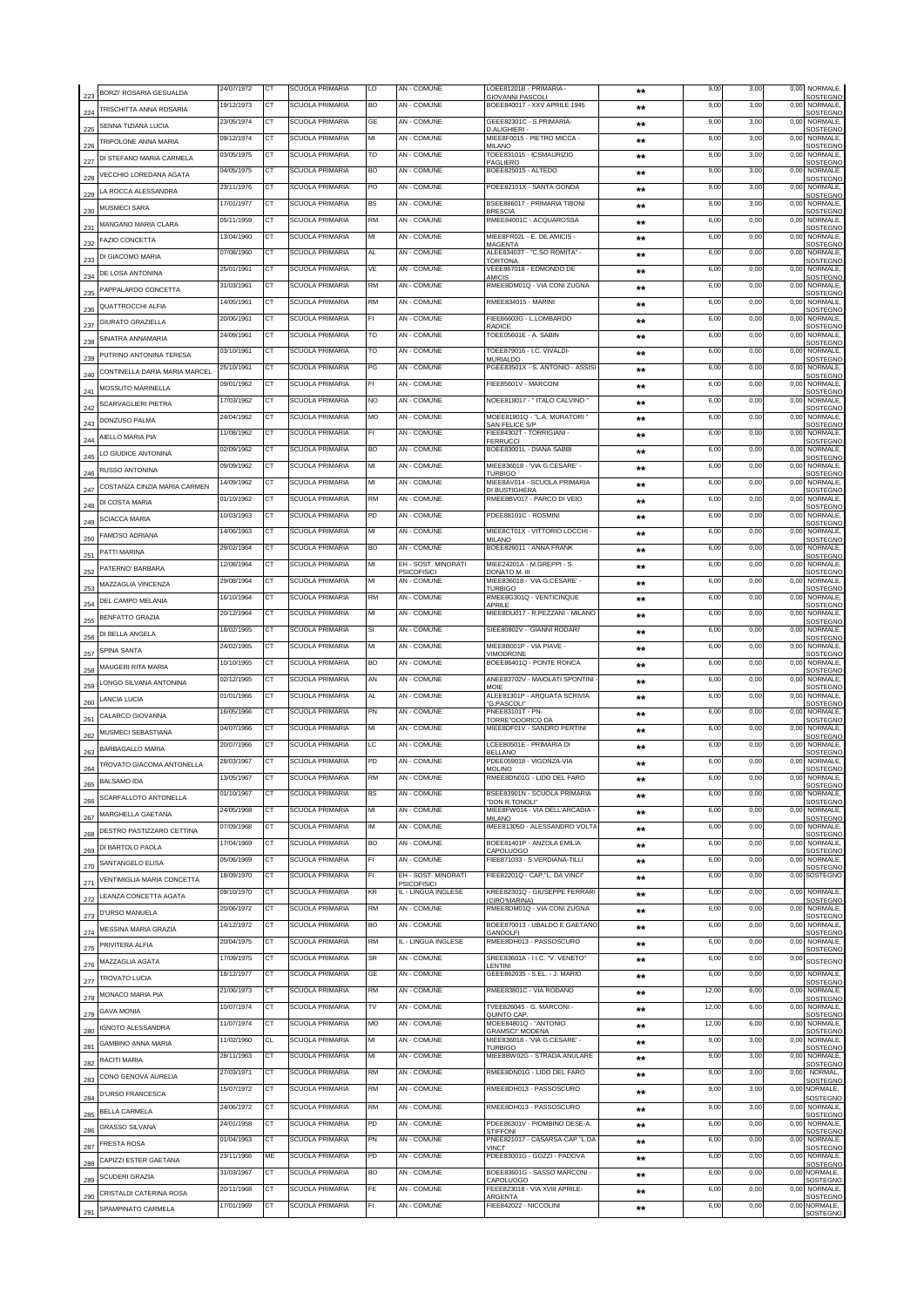| 292             | PISTORIO MARIELLA                          | 27/01/1969               | CT              | SCUOLA PRIMARIA                    | RM        | AN - COMUNE                               | RMEE8F3015 - MENGOTTI                                                         | $**$         | 6,00         | 0,00         | 0,00         | NORMALE,<br>SOSTEGNO                    |
|-----------------|--------------------------------------------|--------------------------|-----------------|------------------------------------|-----------|-------------------------------------------|-------------------------------------------------------------------------------|--------------|--------------|--------------|--------------|-----------------------------------------|
| 293             | STAGNITTI RITA                             | 20/02/1975               | CТ              | <b>SCUOLA PRIMARIA</b>             | П         | AN - COMUNE                               | LIEE07501A - ALIGHIERI DANTE                                                  | $\star\star$ | 6,00         | 0,00         | 0,00         | NORMALE<br>SOSTEGNO                     |
| 294             | CALA' FLAVIA                               | 02/03/1974               | CT              | SCUOLA PRIMARIA                    | VI        | <b>AN - COMUNE</b>                        | VIEE81801A - LONIGO - ALMISANO                                                | $***$        | 6,00         | 0,00         |              | 0,00 NORMALE,<br>SOSTEGNO               |
| 295             | DI PAOLA MARIA GRAZIA RITA                 | 19/07/1979               | CТ              | <b>SCUOLA PRIMARIA</b>             | LC        | AN - COMUNE                               | LCEE80501E - PRIMARIA DI<br><b>BELLANO</b>                                    | $***$        | 6,00         | 0,00         | 0,00         | NORMALE,<br>SOSTEGNO                    |
| 296             | <b>RUSSO MARILENA</b>                      | 04/04/1974               | CT              | <b>SCUOLA PRIMARIA</b>             | <b>BO</b> | AN - COMUNE                               | BOEE825015 - ALTEDO                                                           | **           | 9,00         | 3,00         | 0,00         | NORMALE,<br>SOSTEGNO                    |
| 297             | <b>7APPAI A' AI FIA</b>                    | 07/03/1973               | СT              | SCUOLA PRIMARIA                    | <b>PR</b> | AN - COMUNE                               | PREE835011 - "P. RACAGNI"                                                     | $**$         | 12,00        | 6,00         | 0,00         | NORMALE,<br>SOSTEGNO                    |
| 298             | LO BIANCO GIUSI                            | 02/01/1977               | <b>CT</b>       | SCUOLA PRIMARIA                    | AL        | AN - COMUNE                               | ALEE82702N - ALESSANDRIA "E.DE<br>AMICIS"                                     | $***$        | 6,00         | 0,00         | 0,00         | NORMALE,<br>SOSTEGNO                    |
| 299             | FATUZZO ROBERTA                            | 04/05/1970               | СT              | SCUOLA PRIMARIA                    | МІ        | AN - COMUNE                               | MIEE8EK016 - SCUOLA PRIMARIA<br>KAROL WOJTYLA                                 |              | 15,00        | 9,00         | 0,00         | NORMALE,<br>SOSTEGNO                    |
| 300             | PUGLISI ROSITA                             | 28/09/1963               | СT              | SCUOLA PRIMARIA                    | GE        | AN - COMUNE                               | GEEE83402X - S.EL. -<br>.A.D'ALBERTIS -                                       |              | 6,00         | 0,00         | 0,00         | NORMALE,<br>SOSTEGNO                    |
| 301             | SCICOLONE FRANCESCA MARIA<br><b>GRAZIA</b> | 13/08/1965               | CL              | SCUOLA PRIMARIA                    | TO        | AN - COMUNE                               | TOEE8BX01D - I.C. VIA COLLINO<br>MAZZARELI O*                                 |              | 12,00        | 6,00         | 0,00         | NORMALE.<br>SOSTEGNO                    |
| 302             | SMIRNI NUNZIA MARIA                        | 05/05/1967               | CT              | SCUOLA PRIMARIA                    | MO        | AN - COMUNE                               | MOEE825013 - G.MARCONI                                                        |              | 12,00        | 6,00         | 0,00         | <b>NORMALE</b><br>SOSTEGNO              |
| 303             | SAITTA AGATA                               | 17/02/1968               | СT              | SCUOLA PRIMARIA                    | RM        | <b>AN - COMUNE</b>                        | RMEE834015 - MARINI                                                           |              | 12,00        | 6,00         |              | 0,00 NORMALE,<br>SOSTEGNO               |
| 304             | SPOTO DORA ANITA                           | 10/12/1968               | EE              | <b>SCUOLA PRIMARIA</b>             | ٧I        | AN - COMUNE                               | VIEE821027 - G. GHIROTTI -<br>CREA770                                         |              | 12.00        | 6,00         | 0,00         | NORMALE,<br>SOSTEGNO                    |
| 305             | FARACI SALVATRICE                          | 26/01/1969               | <b>SR</b>       | SCUOLA PRIMARIA                    | VR        | AN - COMUNE                               | VREE817053 - S. GIOV. ILARIONE<br>'A STEFANI'                                 |              | 12,00        | 6,00         | 0,00         | <b>NORMALE</b><br>SOSTEGNO              |
| 306             | <b>BURGI' GIOVANNA</b>                     | 29/07/1969               | СT              | SCUOLA PRIMARIA                    | ВG        | AN - COMUNE                               | BGEE85602X - MAPELLO                                                          |              | 12,00        | 6,00         | 0,00         | NORMALE<br>SOSTEGNO                     |
| 307             | FARINATO SANTA BARBARA                     | 02/12/1969               | <b>CT</b>       | SCUOLA PRIMARIA                    | PO        | <b>AN - COMUNE</b>                        | POEE819032 - IVANA MARCOCCI                                                   |              | 12,00        | 6,00         |              | 0,00 NORMALE<br><b>SOSTEGNO</b>         |
| 308             | <b>INFANTINO MARIA PIA</b>                 | 30/12/1970               | СT              | <b>SCUOLA PRIMARIA</b>             | TO        | AN - COMUNE                               | TOEE8BV01T - I.C. DUCA D'AOSTA<br><b>CAP</b>                                  |              | 12,00        | 6,00         | 0,00         | NORMALE,<br><b>SOSTEGNO</b>             |
| 309             | PERCOLLA LILIANA                           | 04/03/1971               | CT              | <b>SCUOLA PRIMARIA</b>             | MO        | AN - COMUNE                               | MOEE82801E - "SAN GIOVANNI<br>BOSCO" SASSUOLO                                 |              | 12,00        | 6,00         | 0,00         | NORMALE,<br><b>SOSTEGNO</b>             |
| 310             | MARRONE DONATELLA                          | 15/07/1971               | СT              | <b>SCUOLA PRIMARIA</b>             | BS        | AN - COMUNE                               | BSFF88504F - PRIMARIA<br>TORRICELLA BRESCIA                                   |              | 12,00        | 6,00         | 0,00         | <b>NORMALE</b><br>SOSTEGNO              |
| 311             | <b>GRECO PIETRO</b>                        | 11/12/1971               | <b>CT</b>       | <b>SCUOLA PRIMARIA</b>             | то        | AN - COMUNE                               | TOEE82001P - I.C. SALVEMINI                                                   |              | 12,00        | 6,00         | 0,00         | NORMALE.<br>SOSTEGNC                    |
| 312             | LEOTTA AGATA CRISTINA                      | 24/06/1977               | СT              | <b>SCUOLA PRIMARIA</b>             | МІ        | AN - COMUNE                               | MIEE8BQ01T - GIOVANNI XXIII                                                   |              | 12,00        | 6,00         |              | 0,00 NORMALE,<br>SOSTEGNO               |
| 313             | CARTILLONE ANGELICA                        | 28/05/1979               | EE              | <b>SCUOLA PRIMARIA</b>             | MS        | AN - COMUNE                               | MSEE808021 - CARRARA<br>PARADISO "B"TEMPO PIENO                               |              | 12,00        | 6,00         | 0,00         | NORMALE,<br><b>SOSTEGNO</b>             |
| 314             | DI MODICA MARIA                            | 15/06/1974               | <b>CT</b>       | <b>SCUOLA PRIMARIA</b>             | TV        | <b>AN - COMUNE</b>                        | TVFF871021 - F. DF AMICIS - VIA<br><b>ACCIANIGA</b>                           |              | 10,00        | 4,00         | 0,00         | <b>NORMALE</b><br>SOSTEGNO              |
| 315             | RIOLO ROSANNA                              | 27/04/1962               | CT              | SCUOLA PRIMARIA                    | <b>RM</b> | AN - COMUNE                               | RMEE8FQ018 - PIRGOTELE                                                        |              | 9,00         | 3,00         | 0,00         | NORMALE,<br>SOSTEGNO                    |
| 316             | NASTASI GRAZIA                             | 22/07/1962               | CТ              | <b>SCUOLA PRIMARIA</b>             | MI        | AN - COMUNE                               | MIEE81401B - ARIBERTO AGGR.<br><b>SMS CAVALIERI-MI</b>                        |              | 9,00         | 3,00         | 0,00         | NORMALE,<br>SOSTEGNO                    |
| 317             | SOTERA ANNA                                | 23/06/1965               | <b>CT</b>       | <b>SCUOLA PRIMARIA</b>             | BO        | AN - COMUNE                               | BOEE83601G - SASSO MARCONI -<br>CAPOLUOGO                                     |              | 9,00         | 3,00         |              | 0,00 NORMALE,<br>SOSTEGNO               |
| 318             | GRASSO GIOVANNA GIUSEPPINA                 | 16/08/1966               | CТ              | SCUOLA PRIMARIA                    | FO        | AN - COMUNE                               | FOEE805039 - FORLIMPOPOLI DON<br>ORENZO MILANI                                |              | 9,00         | 3,00         | 0,00         | NORMALE<br>SOSTEGNO                     |
| 319             | <b>GERALDI ANNA MARIA</b>                  | 29/11/1966               | CT              | <b>SCUOLA PRIMARIA</b>             | MI        | AN - COMUNE                               | MIEE8CX011 - FABIO FILZI - MILANO                                             |              | 9,00         | 3,00         | 0,00         | NORMALE,<br>SOSTEGNO                    |
| 320             | BURRELLO CARLA CARMELA                     | 15/02/1967               | СT              | SCUOLA PRIMARIA                    | RM        | AN - COMUNE                               | RMEE8FN01R - QUINQUEREMI                                                      |              | 9,00         | 3,00         | 0,00         | NORMALE,<br>SOSTEGNO                    |
| 321             | RAITI RITA                                 | 12/07/1967               | СT              | SCUOLA PRIMARIA                    | LO        | AN - COMUNE                               | LOEE801011 - PRIMARIA GIANNI<br>RODARI-MASSALEN                               |              | 9,00         | 3,00         | 0,00         | NORMALE,<br>SOSTEGNO                    |
| 322             | PLATANIA CARMELA                           | 14/10/1967               | СT              | SCUOLA PRIMARIA                    | BO        | AN - COMUNE                               | BOEE870013 - UBALDO E GAETANO<br>GANDOLFI                                     |              | 9,00         | 3,00         |              | 0,00 NORMALE<br>SOSTEGNO                |
| 323             | BORZI' CARMELA ANNA ELISA                  | 26/12/1967               | СT              | SCUOLA PRIMARIA                    | VR        | AN - COMUNE                               | VREE84801E - "FLORESTE<br>MALFER"                                             |              | 9,00         | 3,00         |              | 0,00 NORMALE<br>SOSTEGNO                |
| 324             | GRASSO MARIA SANTA                         | 01/01/1968               | СT              | SCUOLA PRIMARIA                    | NO        | AN - COMUNE                               | NOEE81604P - " GIANNI RODARI "                                                |              | 9,00         | 3,00         | 0,00         | NORMALE,<br>SOSTEGNO                    |
| 325             | PLATANIA CARMELA                           | 07/02/1968               | СT              | <b>SCUOLA PRIMARIA</b>             | MI        | AN - COMUNE                               | MIEE86901G - SCUOLA PRIMARIA<br>PISANI DOSSI                                  |              | 9,00         | 3,00         | 0,00         | NORMALE<br>SOSTEGNO                     |
| 326             | LIZIO GRAZIELLA                            | 15/02/1968               | CT              | SCUOLA PRIMARIA                    | <b>RM</b> | AN - COMUNE                               | RMEE84001C - ACQUAROSSA                                                       |              | 9,00         | 3,00         | 0,00         | NORMALE<br><b>SOSTEGNO</b>              |
| 327             | GRECO GIUSEPPE                             | 27/02/1968               | СT              | SCUOLA PRIMARIA                    | VA        | <b>AN - COMUNE</b>                        | VAEE816011 - 'SCUOLA<br>ELEMENTARE ST. CASSANO                                |              | 9,00         | 3,00         |              | 0,00 NORMALE,<br>SOSTEGNO               |
| 328             | PETROSINO ANSELMO                          | 05/04/1968               | CT              | SCUOLA PRIMARIA                    | VB        | <b>AN - COMUNE</b>                        | VBEE81101C - SCUOLA PRIMARIA<br>DI STRESA                                     |              | 9,00         | 3,00         | 0,00         | <b>NORMALE</b><br>SOSTEGNO              |
| 329             | BARBARINO STELLA ANNA                      | 03/05/1968               | СT              | <b>SCUOLA PRIMARIA</b>             | PI        | AN - COMUNE                               | PIEE820042 - DANTE ALIGHIERI                                                  |              | 9,00         | 3,00         | 0.00         | <b>NORMALE</b><br>SOSTEGNO              |
| 330             | ANDRONACO AGATA                            | 04/11/1968               | CT              | <b>SCUOLA PRIMARIA</b>             | <b>BS</b> | AN - COMUNE                               | BSEE816011 - BRESCIA "MANZONI"                                                |              | 9,00         | 3,00         | 0,00         | NORMALE,<br>SOSTEGNO                    |
| 331             | SANNELLA DANIELA GRAZIELLA                 | 21/12/1968               | СT              | SCUOLA PRIMARIA                    | MI        | AN - COMUNE                               | MIEE8B001P - VIA PIAVE -<br>/IMODRONE                                         |              | 9,00         | 3,00         | 0.00         | <b>NORMALE</b><br><b>SOSTEGNO</b>       |
| 332             | FERRARA FRANCESCA MARIA                    | 28/12/1968               | CT              | <b>SCUOLA PRIMARIA</b>             | FI.       | AN - COMUNE                               | FIEE85101Q - B.DA ROVEZZANO                                                   |              | 9,00         | 3,00         | 0,00         | NORMALE,<br>SOSTEGNO                    |
| 333             | <b>CONTI RITA</b>                          | 02/06/1969               | CT              | <b>SCUOLA PRIMARIA</b>             | RM        | AN - COMUNE                               | RMEE84001C - ACQUAROSSA                                                       |              | 9,00         | 3,00         | 0.0          | NORMALE,<br>SOSTEGNO                    |
| 334             | SCANDURA ROSARIA MARIA                     |                          |                 | SCUOLA PR                          |           | AN - COI                                  | RMFF8DH013 - PASS                                                             |              |              |              |              | NORMALE.<br>SOSTEGNO                    |
| 335             | DE FALCO LILIANA FELICIA                   | 28/10/1969               | CТ              | SCUOLA PRIMARIA                    | RM        | AN - COMUNE                               | RMEE8AH017 - GIUSEPPE<br><b>GARIBALDI</b>                                     |              | 9,00         | 3,00         | 0,00         | NORMALE,<br>SOSTEGNO                    |
| 336             | CARUSO MARIA CONCETTA                      | 01/12/1969               | <b>CT</b>       | SCUOLA PRIMARIA                    | RM        | AN - COMUNE                               | RMEE85101V - MOZART-PRIMARIA<br>C. PORZIANO 2                                 |              | 9,00         | 3,00         |              | 0,00 NORMALE,<br><b>SOSTEGNO</b>        |
| 337             | MAGRO GIOVANNA                             | 10/01/1970               | СT              | <b>SCUOLA PRIMARIA</b>             | MI        | AN - COMUNE                               | MIEE8CY01R - SCUOLA PRIMARIA<br><b>GINO CAPPONI</b>                           |              | 9,00         | 3,00         | 0,00         | NORMALE.<br>SOSTEGNO                    |
| 338             | DI NATALE ROSITA MARIA AUSILIA             | 06/04/1970               | EN              | <b>SCUOLA PRIMARIA</b>             | VR        | AN - COMUNE                               | VREE81301G - BENI MONTRESOR                                                   |              | 9,00         | 3,00         |              | 0,00 NORMALE,<br>SOSTEGNO               |
| 339             | PUTRINO GIUSEPPINA                         | 25/05/1970               | CТ              | SCUOLA PRIMARIA                    | RM        | EH - SOST. MINORATI<br><b>PSICOFISICI</b> | RMEE83201D - E. TARANTELLI                                                    |              | 9,00         | 3,00         | 0,00         | NORMALE.<br>SOSTEGNO                    |
| 340             | PLATANIA MARIA ELENA                       | 22/09/1970               | <b>CT</b>       | SCUOLA PRIMARIA                    | RM        | AN - COMUNE                               | RMEE83601R - I.C. "MARCO ULPIO<br>TRAIANO"                                    |              | 9,00         | 3,00         |              | 0,00 NORMALE,<br>SOSTEGNO               |
| 34 <sup>′</sup> | PESCE LUCIA                                | 15/12/1971               | CТ              | SCUOLA PRIMARIA                    | FI        | ZJ - CORSI DI ISTR. PER<br>ADULTI         | FICT70100D - CENTRO<br>TERRIT.DISTR.17                                        |              | 9,00         | 3,00         | 0,00         | NORMALE,<br>SOSTEGNO                    |
| 342             | LEONARDI ROSANNA CLAUDIA                   | 18/02/1972               | CT              | <b>SCUOLA PRIMARIA</b>             | MI        | AN - COMUNE                               | MIEE8E502P - PRIMARIA MOSE'<br>BIANCHI                                        |              | 9,00         | 3,00         | 0,00         | NORMALE,<br>SOSTEGNO                    |
| 343             | PIFMONTF NFRINA                            | 22/03/1972               | ст              | <b>SCUOLA PRIMARIA</b>             | RM        | AN - COMUNE                               | RMEE83801C - VIA RODANO                                                       |              | 9,00         | 3,00         | 0,00         | NORMALE,<br>SOSTEGNO                    |
| 344             | CORALLO EMANUELA                           | 27/05/1972               | <b>CT</b>       | <b>SCUOLA PRIMARIA</b>             | PD        | AN - COMUNE                               | PDEE88401X - SAN CAMILLO - PD                                                 |              | 9,00         | 3,00         | 0,00         | NORMALE,<br>SOSTEGNO                    |
| 345             | PARISI TIZIANA                             | 20/07/1972               | то              | <b>SCUOLA PRIMARIA</b>             | то        | AN - COMUNE                               | TOEE88301T - I.C. R.L. MONTALCINI<br><b>ALFIERI</b><br>RMEE8FQ018 - PIRGOTELE |              | 9,00         | 3,00         | 0,00         | NORMALE,<br>SOSTEGNO<br>NORMALE,        |
|                 | DI PRIMA CONCETTA AGATA<br>346 FLORINDA    | 02/02/1973               | ст              | SCUOLA PRIMARIA                    | RM        | AN - COMUNE                               |                                                                               |              | 9,00         | 3,00         | 0,00         | SOSTEGNO                                |
| 347             | MARCHESE IVANA                             | 13/02/1973<br>07/03/1973 | <b>CT</b><br>MI | SCUOLA PRIMARIA                    | MI<br>то  | AN - COMUNE<br>AN - COMUNE                | MIEE8BF01N - GRAZIA DELEDDA<br>TOEE8B201A - I.C. FRASSATI -                   |              | 9,00         | 3,00         | 0,00         | NORMALE,<br><b>SOSTEGNO</b><br>NORMALE, |
| 348             | SCILLETTA CONSOLATA                        | 23/07/1973               | <b>CT</b>       | SCUOLA PRIMARIA<br>SCUOLA PRIMARIA | СS        | IL - LINGUA INGLESE                       | <b>GOZZANO</b><br>CSEE87402V - VIA TIEN AN MEN                                |              | 9,00<br>9,00 | 3,00<br>3,00 | 0,00<br>0,00 | SOSTEGNO<br>NORMALE,                    |
| 349             | FILOGAMO ANNAMARIA                         | 25/10/1973               | EE              | SCUOLA PRIMARIA                    | <b>RM</b> | AN - COMUNE                               | RMEE8BN01P - CORRADO ALVARO                                                   |              | 9,00         | 3,00         |              | SOSTEGNO<br>0,00 NORMALE,               |
| 350             | BARBERA MONICA                             | 12/11/1973               | СT              | SCUOLA PRIMARIA                    | МІ        | AN - COMUNE                               | MIEE8D901A - E.DE AMICIS                                                      |              | 9,00         | 3,00         | 0,00         | SOSTEGNO<br>NORMALE,                    |
| 351             | APARO ORNELLA                              | 06/11/1974               | СT              | SCUOLA PRIMARIA                    | LU        | AN - COMUNE                               | LUEE837033 - F.MATTEUCCI                                                      |              | 9,00         | 3,00         | 0.00         | SOSTEGNO<br><b>NORMALE</b>              |
| 352             | CASERTA MARINELLA                          | 07/11/1974               | EN              | SCUOLA PRIMARIA                    | MI        | EH - SOST. MINORATI                       | MIEE8D801E - VIA MANZONI                                                      |              | 9,00         | 3,00         | 0,00         | SOSTEGNO<br>NORMALE,                    |
| 353             | CALCAGNO ANGELA MARIA                      | 16/01/1975               | СT              | SCUOLA PRIMARIA                    | TO        | <b>PSICOFISICI</b><br>EH - SOST. MINORATI | TOEE06401D - TOSCANINI                                                        |              | 9,00         | 3,00         | 0,00         | <b>SOSTEGNO</b><br>NORMALE,             |
| 354             | <b>CIGNA ROSSELLA</b>                      | 16/09/1975               | CT              | <b>SCUOLA PRIMARIA</b>             | TO        | <b>PSICOFISICI</b><br>EH - SOST. MINORATI | TOEE8B101E - I.C. ALERAMO - CAP                                               |              | 9,00         | 3,00         | 0,00         | <b>SOSTEGNO</b><br>NORMALE,             |
| 355             | <b>TORRISI ROSARIA</b>                     | 05/05/1976               | <b>SR</b>       | SCUOLA PRIMARIA                    | GE        | <b>PSICOFISICI</b><br><b>AN - COMUNE</b>  | GEEE833024 - S.EL. -                                                          |              | 9,00         | 3,00         | 0,00         | SOSTEGNO<br>NORMALE,                    |
| 356             | MARINO VALERIA                             | 06/03/1980               | <b>CT</b>       | <b>SCUOLA PRIMARIA</b>             | PC        | AN - COMUNE                               | S.FONTANAROSSA<br>PCEE806014 - "A.CASALI"                                     |              | 9,00         | 3,00         | 0,00         | SOSTEGNO<br>NORMALE,                    |
| 357             | GRECO MARIA GRAZIA                         | 20/09/1953               | ст              | <b>SCUOLA PRIMARIA</b>             | PZ        | AN - COMUNE                               | PZEE831011 - PRIMARIA P. LACAVA                                               |              | 6.00         | 0,00         | 0,00         | SOSTEGNO<br>NORMALE,                    |
| 358             | LAZZARA GIUSEPPA CARMELA                   | 08/05/1955               | CT              | SCUOLA PRIMARIA                    | ΙM        | AN - COMUNE                               | CORLETO P.<br>IMEE814037 - RUBINO                                             |              | 6,00         | 0,00         | 0,00         | SOSTEGNO<br>NORMALE.                    |
| 359             | BRANCATO MARIA ROSARIA                     | 25/08/1958               | СT              | <b>SCUOLA PRIMARIA</b>             | LC        | AN - COMUNE                               | LCEE81301D - PRIMARIA CASSINA                                                 |              | 6,00         | 0,00         | 0.00         | <b>SOSTEGNO</b><br>NORMALE,             |
| 360             | ORLANDO GRAZIA                             |                          |                 |                                    |           |                                           | <b>/ALSASSINA</b>                                                             |              |              |              |              | <b>SOSTEGNO</b>                         |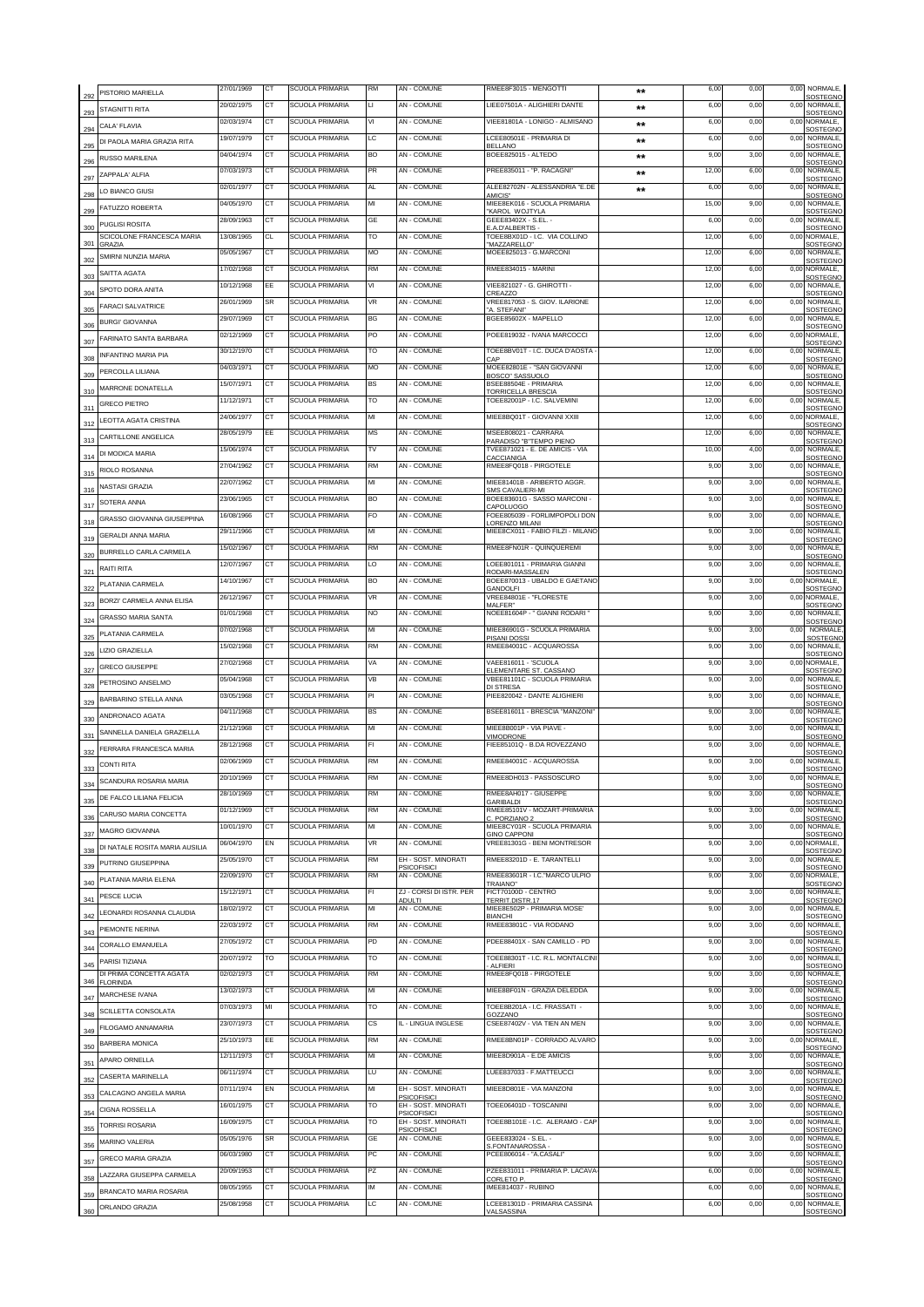| 361        | RAPISARDA ROSARIA                                  | 09/03/1959               | CT              | <b>SCUOLA PRIMARIA</b>                           | MI        | AN - COMUNE                               | MIEE8BH019 - I.C. CASSINA DE'<br>PECCHI                                       | 6,00         | 0,00         | 0,00 | NORMALE,<br>SOSTEGNO                           |
|------------|----------------------------------------------------|--------------------------|-----------------|--------------------------------------------------|-----------|-------------------------------------------|-------------------------------------------------------------------------------|--------------|--------------|------|------------------------------------------------|
| 362        | <b>VENUTO ANNA</b>                                 | 02/04/1959               | ME              | <b>SCUOLA PRIMARIA</b>                           | PT        | <b>AN - COMUNE</b>                        | PTEE82701L - OLMI                                                             | 6,00         | 0.00         | 0,00 | NORMALE,<br>SOSTEGNO                           |
| 363        | RIZZOTTI ROSARIA                                   | 14/07/1959               | CT              | <b>SCUOLA PRIMARIA</b>                           | MI        | <b>AN - COMUNE</b>                        | MIEE8DZ01A - "SANDRO PERTINI"                                                 | 6,00         | 0,00         | 0,00 | NORMALE.<br>SOSTEGNO                           |
| 364        | FINOCCHIARO FRANCESCA PATRIZI/                     | 04/08/1959               | CТ              | SCUOLA PRIMARIA                                  | RM        | AN - COMUNE                               | RMEE8CZ029 - MALAFEDE                                                         | 6,00         | 0,00         | 0,00 | NORMALE,<br>SOSTEGNO                           |
| 365        | <b>IPPOLITO GIUSEPPA</b>                           | 07/08/1959               | PA              | <b>SCUOLA PRIMARIA</b>                           | MI        | AN - COMUNE                               | MIEE8DF01V - SANDRO PERTINI                                                   | 6,00         | 0,00         | 0,00 | NORMALE,<br>SOSTEGNO                           |
| 366        | PAVONE MARIA                                       | 25/09/1959               | СT              | <b>SCUOLA PRIMARIA</b>                           | BG        | AN - COMUNE                               | BGEE8AD01R - TREVIGLIO<br><b>BATTISTI</b>                                     | 6,00         | 0,00         | 0,00 | NORMALE,<br>SOSTEGNO                           |
| 367        | BENNARDO ANTONELLA                                 | 19/12/1959               | <b>CT</b>       | SCUOLA PRIMARIA                                  | RM        | AN - COMUNE                               | RMEE8AE01Q - SAN CESAREO -<br>EUGENIO GIANNUZZI                               | 6,00         | 0,00         |      | 0,00 NORMALE,<br>SOSTEGNO                      |
| 368        | <b>GRASSO ROSETTA</b>                              | 25/04/1960               | СT              | SCUOLA PRIMARIA                                  | FI        | AN - COMUNE                               | FIEE80801D - MARRADI CAP. "DINO<br>CAMPANA*                                   | 6,00         | 0,00         | 0,00 | NORMALE,<br>SOSTEGNO                           |
| 369        | MARLETTA ADRIANA FRANCESCA                         | 30/11/1960               | СT              | SCUOLA PRIMARIA                                  | RM        | AN - COMUNE                               | RMEE83601R - I.C."MARCO ULPIO<br>TRAIANO"                                     | 6,00         | 0,00         | 0,00 | NORMALE,<br>SOSTEGNO                           |
| 370        | SANGIORGIO ROSA MARIA                              | 27/01/1961               | СT              | SCUOLA PRIMARIA                                  | <b>RM</b> | AN - COMUNE                               | RMEE84001C - ACQUAROSSA                                                       | 6,00         | 0,00         | 0,00 | NORMALE,<br>SOSTEGNO                           |
| 371        | TROVATO AGATA                                      | 14/02/1961               | CT              | SCUOLA PRIMARIA                                  | MI        | AN - COMUNE                               | MIEE8DK01X - S.E.S. "G.PINCIROLI"                                             | 6,00         | 0,00         | 0,00 | NORMALE,<br>SOSTEGNO                           |
| 372        | CURRAO MARIA GRAZIA                                | 03/04/1961               | <b>CT</b>       | SCUOLA PRIMARIA                                  | RM        | AN - COMUNE                               | RMEE834015 - MARINI                                                           | 6,00         | 0,00         |      | 0,00 NORMALE,<br>SOSTEGNO                      |
| 373        | <b>FISICHELLA GENEROSA</b>                         | 03/04/1961               | <b>CT</b>       | <b>SCUOLA PRIMARIA</b>                           | П         | AN - COMUNE                               | LIEE813012 - CAPRAIA ISOLA                                                    | 6,00         | 0,00         | 0.00 | NORMALE.<br>SOSTEGNO                           |
| 374        | SCIUTO SANTA                                       | 03/08/1961               | CT              | SCUOLA PRIMARIA                                  | FI        | EH - SOST. MINORATI<br><b>PSICOFISICI</b> | FIEE826046 - "DOMENICO<br>GIULIOTTI" -CAPOLUOGO                               | 6,00         | 0,00         | 0,00 | NORMALE<br>SOSTEGNO                            |
| 375        | GRASSO ANGELA ANTONIA                              | 3/02/1962                | СT              | SCUOLA PRIMARIA                                  | МІ        | <b>AN - COMUNE</b>                        | MIEE865018 - VIA MATTEOTTI -<br><b>SEDRIANO</b>                               | 6,00         | 0,00         | 0,00 | NORMALE<br>SOSTEGNO                            |
| 376        | <b>MARTELLI MARIA</b>                              | 26/05/1962               | CT              | SCUOLA PRIMARIA                                  | <b>RM</b> | AN - COMUNE                               | RMEE8DM01Q - VIA CONI ZUGNA                                                   | 6,00         | 0,00         | 0,00 | NORMALE,<br><b>SOSTEGNO</b>                    |
| 377        | <b>VENTURA GIUSEPPINA</b>                          | 01/09/1962               | СT              | <b>SCUOLA PRIMARIA</b>                           | AT        | AN - COMUNE                               | ATEE81005C - SCUOLA PRIMARIA<br>/ILLAFRANCA                                   | 6,00         | 0,00         | 0,00 | NORMALE,<br><b>SOSTEGNO</b>                    |
| 378        | <b>SGROI GIUSEPPA</b>                              | 19/09/1962               | CT              | <b>SCUOLA PRIMARIA</b>                           | TO        | AN - COMUNE                               | TOEE84201G - I.C. BRICH. - SC-<br><b>PRIM.BRICHER</b>                         | 6,00         | 0,00         | 0,00 | NORMALE,<br><b>SOSTEGNO</b>                    |
| 379        | GUGLIELMINO MARIA GRAZIA                           | 12/05/1963               | СT              | <b>SCUOLA PRIMARIA</b>                           | CA        | AN - COMUNE                               | CAEE833012 - VILLASIMIUS                                                      | 6,00         | 0,00         | 0,00 | NORMALE,<br>SOSTEGNO                           |
| 380        | PROVENZANO CECILIA                                 | 13/07/1963               | ME              | <b>SCUOLA PRIMARIA</b>                           | RM        | AN - COMUNE                               | RMEE8FN01R - QUINQUEREMI                                                      | 6,00         | 0,00         |      | 0,00 NORMALE,<br>SOSTEGNO                      |
| 381        | SINATRA CONCETTINA                                 | 27/08/1963               | СT              | <b>SCUOLA PRIMARIA</b>                           | GR        | AN - COMUNE                               | GREE82101C - MANCIANO<br>APOLUOGO -"P.ALDI"                                   | 6,00         | 0,00         | 0.00 | NORMALE,<br>SOSTEGNO                           |
| 382        | SANFILIPPO MARIA                                   | 11/10/1963               | CT              | <b>SCUOLA PRIMARIA</b>                           | <b>RM</b> | AN - COMUNE                               | RMEE8DM01Q - VIA CONI ZUGNA                                                   | 6,00         | 0,00         | 0,00 | NORMALE<br>SOSTEGNO                            |
| 383        | MARLETTA GRAZIELLA                                 | 31/12/1963               | <b>CT</b>       | <b>SCUOLA PRIMARIA</b>                           | <b>RM</b> | <b>AN - COMUNE</b>                        | RMEE8BV017 - PARCO DI VEIO                                                    | 6.00         | 0.00         | 0,00 | <b>NORMALE</b><br>SOSTEGNO                     |
| 384        | SCACCIANOCE VENERA                                 | 20/03/1964               | CT              | <b>SCUOLA PRIMARIA</b>                           | CZ        | AN - COMUNE                               | CZEE86001Q - CATANZARO CORVO<br>C CZ SUD                                      | 6,00         | 0,00         | 0,00 | NORMALE,<br>SOSTEGNO                           |
| 385        | <b>DIANA GIUSEPPA</b>                              | 19/12/1964               | CТ              | SCUOLA PRIMARIA                                  | PC        | AN - COMUNE                               | PCEE81701E - CASTEL S.<br>GIOVANNI-CAPOLUOGO                                  | 6,00         | 0,00         |      | 0,00 NORMALE,<br>SOSTEGNO                      |
| 386        | ZAPPALA' CARMELA                                   | 30/12/1964               | CT              | <b>SCUOLA PRIMARIA</b>                           | AR        | AN - COMUNE                               | AREE822021 - SCUOLA PRIMARIA<br><b>EMMA PERODI*</b>                           | 6,00         | 0,00         |      | 0,00 NORMALE,<br>SOSTEGNO                      |
| 387        | <b>FALCONE MARIA</b>                               | 03/03/1965               | CТ              | SCUOLA PRIMARIA                                  | PV        | AN - COMUNE                               | PVEE827017 - DANTE ALIGHIERI                                                  | 6,00         | 0,00         | 0,00 | <b>NORMALE</b><br>SOSTEGNO                     |
| 388        | CALCAGNO GIOVANNA CARLA                            | 26/03/1965               | CT              | SCUOLA PRIMARIA                                  | BO        | AN - COMUNE                               | BOEE87901D - CARDUCCI                                                         | 6,00         | 0,00         | 0,00 | NORMALE,<br>SOSTEGNO                           |
| 389        | <b>SCALIRO' CARMELA</b>                            | 01/04/1965               | СT              | SCUOLA PRIMARIA                                  | UD        | AN - COMUNE                               | UDEE82601A - PIAVE -<br><b>UMIGNACCO</b>                                      | 6,00         | 0,00         | 0,00 | NORMALE,<br>SOSTEGNO                           |
| 390        | CALI' MARIA ANGELA                                 | 12/06/1965               | CT              | SCUOLA PRIMARIA                                  | LU        | AN - COMUNE                               | LUEE836037 - CAPANNORI                                                        | 6,00         | 0,00         | 0,00 | NORMALE,<br>SOSTEGNO                           |
| 39'        | MACCARRONE DOMENICA                                | 11/07/1965               | СT              | SCUOLA PRIMARIA                                  | MI        | AN - COMUNE                               | MIEE8B001P - VIA PIAVE -<br>/IMODRONE                                         | 6,00         | 0,00         | 0,00 | NORMALE,<br>SOSTEGNO                           |
| 392        | MONTESCURO GIUSEPPA                                | 02/10/1965               | CT              | SCUOLA PRIMARIA                                  | FI        | AN - COMUNE                               | FIEE821021 - VAMBA                                                            | 6,00         | 0,00         |      | 0,00 NORMALE<br>SOSTEGNO                       |
| 393        | PAGANO ROSARIA SANTA                               | 01/11/1965               | СT              | SCUOLA PRIMARIA                                  | МІ        | AN - COMUNE                               | MIEE8ER022 - "A.MANZONI"                                                      | 6,00         | 0,00         | 0,00 | NORMALE,<br>SOST <u>EGNO</u>                   |
| 394        | LOMBARDO ROSA                                      | 06/02/1966               | СT              | SCUOLA PRIMARIA                                  | MI        | AN - COMUNE                               | MIEE85101A - D.ALIGHIERI -<br>RESCAI DINA                                     | 6,00         | 0,00         |      | 0,00 NORMALE,<br>SOSTEGNO                      |
| 395        | CALABRESE LOREDANA                                 | 22/04/1966               | MI              | SCUOLA PRIMARIA                                  | MI        | AN - COMUNE                               | MIEE8CY01R - SCUOLA PRIMARIA<br><b>GINO CAPPONI</b>                           | 6,00         | 0,00         | 0,00 | <b>NORMALE</b><br>SOSTEGNO                     |
| 396        | CHINNICI ANTONELLA AUSILIA                         | 31/05/1966               | ME              | SCUOLA PRIMARIA                                  | <b>RM</b> | AN - COMUNE                               | RMEE86001N - SOGLIAN                                                          | 6,00         | 0,00         | 0,00 | NORMALE,<br>SOSTEGNO                           |
| 397        | CRISTALDI ROSARIA                                  | 03/08/1966               | СT              | SCUOLA PRIMARIA                                  | RE        | <b>AN - COMUNE</b>                        | REEE818019 - BAGNOLO CAP.                                                     | 6,00         | 0,00         | 0,00 | <b>NORMALE</b><br>SOSTEGNO                     |
| 398        | LORENI AGRIPPINA ANNAMARI                          | 07/08/1966               | СT              | SCUOLA PRIMARIA                                  | <b>RM</b> | AN - COMUNE                               | RMEE87801V - SANDRO PERTINI                                                   | 6,00         | 0,00         | 0.00 | NORMALE<br>SOSTEGNO                            |
| 399        | AGNELLO GIUSEPPA MARIA                             | 09/08/1966               | СT              | <b>SCUOLA PRIMARIA</b>                           | PG        | AN - COMUNE                               | PGEE027067 - "ALDO CAPITINI"-<br><b>FRAZ. S.MARIANO</b>                       | 6,00         | 0,00         | 0.00 | NORMALE,<br><b>SOSTEGNO</b>                    |
| 400        | ORFILA GRAZIA                                      | 28/10/1966               | СT              | SCUOLA PRIMARIA                                  | MI        | AN - COMUNE                               | MIEE8F901G - GIANNI RODARI                                                    | 6,00         | 0,00         | 0.00 | <b>NORMALE</b><br><b>SOSTEGNO</b>              |
| 401        | PAINO AGATA                                        | 03/02/1967               | CT              | <b>SCUOLA PRIMARIA</b>                           | VR        | AN - COMUNE<br>AN - COMUNE                | VREE895025 - MOZZECANE<br>MIEE8D901A - E.DE AMICIS                            | 6,00         | 0,00         | 0,00 | NORMALE,<br>SOSTEGNO                           |
| 402        | <b>INDICO MARIA</b>                                | 05/04/1967<br>8/04/1967  | <b>CT</b><br>CT | <b>SCUOLA PRIMARIA</b><br>SCIIOLA PR             | МІ        | AN - COI                                  | <b>BOFF87301F - ZAMB</b>                                                      | 6,00         | 0,00         | 0.0  | NORMALE,<br>SOSTEGNO<br>NORMALE.               |
| 403        | VINCIGUERRA ANGELA CINZIA                          |                          |                 | SCUOLA PRIMARIA                                  |           |                                           |                                                                               |              |              |      | SOSTEGNO                                       |
| 404        | ANZA' GIUSEPPA                                     | 19/06/1967               | CТ              |                                                  | LT        | ZJ - CORSI DI ISTR. PER<br>ADULTI         | LTCT70000N - CPIA N.9 (EX CTP                                                 | 6.00         | 0,00         | 0,00 | NORMALE,<br>SOSTEGNO                           |
| 405        | FINOCCHIARO GIOVANNA                               | 26/08/1967               | CT              | SCUOLA PRIMARIA                                  | MO        | AN - COMUNE                               | MOEE81901Q - "L.A. MURATORI"<br>SAN FELICE S/P<br>MIEE8EF01D - VIA ALDO MORO- | 6,00         | 0,00         | 0,00 | NORMALE.<br><b>SOSTEGNO</b>                    |
| 406        | MALGIOGLIO AGRIPPINA                               | 02/12/1967               | СT<br>CT        | <b>SCUOLA PRIMARIA</b><br><b>SCUOLA PRIMARIA</b> | MI<br>RA  | AN - COMUNE<br>AN - COMUNE                | <b>BUCCINASCO I</b><br>RAEE811014 - "BRUNO PASINI"                            | 6,00         | 0.00         | 0,00 | NORMALE.<br>SOSTEGNO<br>NORMALE.               |
| 407        | RINAUDO GRAZIELLA                                  | 20/01/1968               |                 |                                                  | АP        | AN - COMUNE                               | APEE83601L - P.S. ELPIDIO                                                     | 6,00         | 0,00<br>0.00 | 0,00 | SOSTEGNO<br>NORMALE.                           |
| 408        | <b>GULINO ANTONELLA</b><br>FONTE ROSA MARIA AMALIA | 05/02/1968<br>20/03/1968 | CТ<br><b>CT</b> | SCUOLA PRIMARIA<br>SCUOLA PRIMARIA               | MI        | AN - COMUNE                               | CAPOLUOGO<br>MIEE8FG01X - PRIMARIA VIA                                        | 6,00<br>6,00 | 0,00         | 0,00 | SOSTEGNO<br>0,00 NORMALE,                      |
| 409        | <b>VINCENZA</b>                                    | 22/05/1968               | CТ              | SCUOLA PRIMARIA                                  | GE        | AN - COMUNE                               | <b>BRESCIA</b><br>GEEE853018 - S.EL. - M.MAZZINI -                            | 6,00         | 0,00         | 0,00 | SOSTEGNO<br>NORMALE,                           |
| 410        | FERRARA TINDARA RITA                               | 14/07/1968               | <b>CL</b>       | <b>SCUOLA PRIMARIA</b>                           | <b>RM</b> | EH - SOST. MINORATI                       | RMEE22101T - CIAMPINO II - P.                                                 | 6,00         | 0,00         |      | SOSTEGNO<br>0,00 SOSTEGNO                      |
| 411        | CATALDI FRANCESCA STEFANIA                         | 26/08/1968               | СT              | <b>SCUOLA PRIMARIA</b>                           | <b>RM</b> | <b>PSICOFISICI</b><br>AN - COMUNE         | SARRO<br>RMEE83601R - I.C. "MARCO ULPIO                                       | 6,00         | 0,00         | 0,00 | NORMALE,                                       |
| 412        | <b>GRASSO GIUSEPPA</b>                             | 13/10/1968               | <b>CT</b>       | <b>SCUOLA PRIMARIA</b>                           | FI        | AN - COMUNE                               | TRAIANO <sup>®</sup><br>FIEE84901Q - GIOTTO                                   | 6,00         | 0,00         | 0,00 | SOSTEGNO<br>NORMALE,                           |
| 413        | CAI I' MARIA                                       | 23/05/1969               | EN              | <b>SCUOLA PRIMARIA</b>                           | МІ        | AN - COMUNE                               | MIEE8DW01V - S.QUASIMODO                                                      | 6,00         | 0,00         | 0,00 | SOSTEGNO<br>NORMALE,                           |
| 414        | SCARDILLA SALVINA                                  | 13/08/1969               | CТ              | <b>SCUOLA PRIMARIA</b>                           | PD        | AN - COMUNE                               | PDEE85002T - ABANO-MANZONI                                                    | 6,00         | 0,00         | 0,00 | SOSTEGNO<br>NORMALE,                           |
| 415        | TOSCANO AGATA                                      | 18/08/1969               | <b>CT</b>       | <b>SCUOLA PRIMARIA</b>                           | MI        | AN - COMUNE                               | MIEE8AY01G - GIOVANNI XXIII-                                                  | 6,00         | 0,00         | 0,00 | SOSTEGNO<br>NORMALE,                           |
| 416        | <b>GULINO VINCENZA</b>                             | 23/07/1970               | CT              | SCUOLA PRIMARIA                                  | MI        | AN - COMUNE                               | CUSANO MILANINO<br>MIEE8E101A - MARTIN LUTHER                                 | 6,00         | 0,00         | 0,00 | <b>SOSTEGNO</b><br>NORMALE,                    |
| 417        | DI MAURO GIOVANNA MARIA                            | 12/09/1970               | CT              | SCUOLA PRIMARIA                                  | RM        | AN - COMUNE                               | KING<br>RMEE84001C - ACQUAROSSA                                               | 6,00         | 0,00         | 0,00 | SOSTEGNO<br>NORMALE,                           |
| 418        | CALDERARO CARMELA MARIA                            | 14/09/1970               | СT              | SCUOLA PRIMARIA                                  | <b>RM</b> | AN - COMUNE                               | RMEE8FF01L - M.POGGIALI - VIA                                                 | 6,00         | 0,00         | 0.00 | SOSTEGNO<br>NORMALE,                           |
| 419        | PAPARO CONSOLATA                                   | 28/09/1970               | СT              | SCUOLA PRIMARIA                                  | FI        | AN - COMUNE                               | <b>FONORI</b><br>FIEE84901Q - GIOTTO                                          | 6,00         | 0,00         | 0,00 | SOSTEGNO<br>NORMALE,                           |
| 420        | CARDONE NELLA MARIA CAROLINA                       | 06/11/1970               | СT              | SCUOLA PRIMARIA                                  | PS        | AN - COMUNE                               | PSEE837014 - URBINO VOLPONI -                                                 | 6,00         | 0,00         | 0.00 | SOSTEGNO<br><b>NORMALE</b>                     |
| 421        | CUTULI NUNZIATA                                    | 14/07/1971               | CT              | SCUOLA PRIMARIA                                  | MI        | AN - COMUNE                               | PIANSEVERO<br>MIEE8GD024 - E.FRANCESCHINI                                     | 6,00         | 0,00         | 0,00 | SOSTEGNO<br>NORMALE,                           |
| 422        | <b>FERRANTE MONICA</b><br>TORRISI MARIA GRAZIA     | 21/07/1971               | СT              | SCUOLA PRIMARIA                                  | MI        | AN - COMUNE                               | MIEE8CY01R - SCUOLA PRIMARIA                                                  | 6,00         | 0,00         | 0,00 | <b>SOSTEGNO</b><br>NORMALE,                    |
| 423        |                                                    |                          |                 | <b>SCUOLA PRIMARIA</b>                           | VR        | AN - COMUNE                               | <b>GINO CAPPONI</b><br>VREE837014 - SCUOLA PRIMARIA                           | 6,00         | 0,00         | 0.00 | <b>SOSTEGNO</b><br>NORMALE,                    |
|            |                                                    | 04/10/1971               | CT              |                                                  |           |                                           |                                                                               |              |              |      |                                                |
| 424        | <b>BORZI' ANTONELLA</b>                            | 30/06/1972               | CТ              | SCUOLA PRIMARIA                                  | BO        | AN - COMUNE                               | 'G.B.ANGELINI"<br>BOEE867017 - E. VANNINI                                     | 6,00         | 0,00         | 0,00 | SOSTEGNO<br>NORMALE,                           |
| 425        | SCUDERI MARIAGRAZIA VANESS                         | 01/07/1972               | <b>CT</b>       | <b>SCUOLA PRIMARIA</b>                           | BO        | AN - COMUNE                               | BOEE82701R - RITA BONFIGLIOLI -                                               | 6,00         | 0,00         |      | SOSTEGNO<br>0,00 NORMALE,                      |
| 426        | GARRAFFO GIOVANNA                                  | 14/02/1973               | ст              | <b>SCUOLA PRIMARIA</b>                           | MI        | AN - COMUNE                               | MINERBIO<br>MIEE88501D - DON MILANI LOCATE                                    | 6.00         | 0,00         | 0,00 | SOSTEGNO<br>NORMALE,                           |
| 427        | PAGANO ANNA                                        | 26/03/1973               | CT              | SCUOLA PRIMARIA                                  | VR        | AN - COMUNE                               | DI TRIULZI<br>VREE84601V - "EDERLE C."                                        | 6,00         | 0,00         | 0,00 | SOSTEGNO<br>NORMALE.                           |
| 428<br>429 | CALTABIANO ROSARIA<br>SCHILIRO' SANTA              | 20/06/1973               | СT              | <b>SCUOLA PRIMARIA</b>                           | FI        | AN - COMUNE                               | FIEE87402D - DE AMICIS                                                        | 6,00         | 0.00         | 0.00 | <b>SOSTEGNO</b><br>NORMALE,<br><b>SOSTEGNO</b> |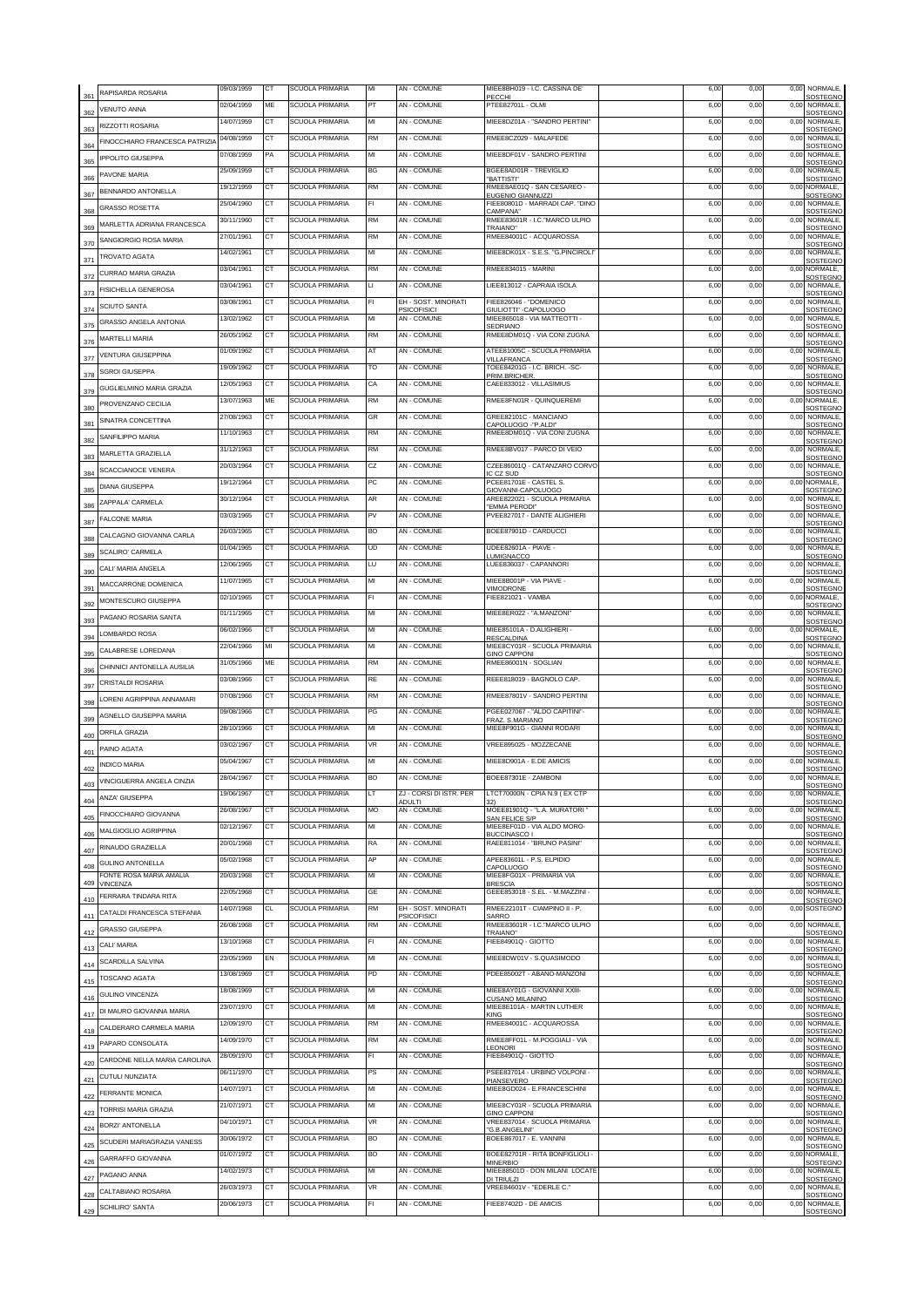| 430 | LONGO CLAUDIA                                                                   | 30/06/1973               | СT          | SCUOLA PRIMARIA                                    | FI              | AN - COMUNE                                        | FIEE83703G - CALVINO                                                                       |                   | 6,00           | 0,00          | 0,00         | <b>NORMALE</b><br>SOSTEGNO        |
|-----|---------------------------------------------------------------------------------|--------------------------|-------------|----------------------------------------------------|-----------------|----------------------------------------------------|--------------------------------------------------------------------------------------------|-------------------|----------------|---------------|--------------|-----------------------------------|
| 431 | CONTARINO ANNA                                                                  | 23/11/1973               | СT          | SCUOLA PRIMARIA                                    | SI              | AN - COMUNE                                        | SIEE81701L - FEDERIGO TOZZI                                                                |                   | 6,00           | 0,00          | 0.00         | <b>NORMALE</b><br>SOSTEGNO        |
| 432 | BASILOTTA GIUSEPPA NATALA                                                       | 25/12/1973               | CТ          | <b>SCUOLA PRIMARIA</b>                             | MI              | AN - COMUNE                                        | MIEE8F1011 - F.S.CABRINI -<br>MII ANO                                                      |                   | 6,00           | 0,00          | 0,00         | <b>NORMALE</b><br>SOSTEGNO        |
| 433 | RAU ANGELA PROVVIDENZA                                                          | 26/12/1974               | СT          | SCUOLA PRIMARIA                                    | <b>RM</b>       | AN - COMUNE                                        | RMEE85101V - MOZART-PRIMARIA<br>C. PORZIANO 2                                              |                   | 6,00           | 0,00          | 0,00         | <b>NORMALE</b><br><b>SOSTEGNO</b> |
| 434 | MIUCCIO GIUSEPPINA VERONICA                                                     | 19/03/1975               | СT          | <b>SCUOLA PRIMARIA</b>                             | PG              | AN - COMUNE                                        | PGEE027067 - "ALDO CAPITINI"-<br>FRAZ. S.MARIANO                                           |                   | 6,00           | 0,00          | 0,00         | NORMALE,<br><b>SOSTEGNO</b>       |
| 435 | SQUILLACI ANGELA                                                                | 10/06/1975               | CT          | SCUOLA PRIMARIA                                    | BO              | AN - COMUNE                                        | BOEE81401P - ANZOLA EMILIA<br>CAPOLUOGO                                                    |                   | 6,00           | 0,00          | 0,00         | <b>NORMALE</b><br><b>SOSTEGNO</b> |
| 436 | DI BELLA MARIA GRAZIA                                                           | 24/07/1975               | CT          | <b>SCUOLA PRIMARIA</b>                             | LU              | AN - COMUNE                                        | LUEE83902N - TENUTA BORBONE                                                                |                   | 6,00           | 0,00          | 0,00         | <b>NORMALE</b><br>SOSTEGNC        |
| 437 | SAITTA SABINA GRAZIA                                                            | 21/11/1976               | СT          | <b>SCUOLA PRIMARIA</b>                             | TR              | AN - COMUNE                                        | TREE809013 - TERNI<br>'G.OBERDAN"(I.C. OBERDAN)                                            |                   | 6,00           | 0,00          | 0,00         | <b>NORMALE</b><br>SOSTEGNO        |
| 438 | FRANGIPANE SMERALDA DANILA                                                      | 19/07/1977               | CT          | <b>SCUOLA PRIMARIA</b>                             | MI              | AN - COMUNE                                        | MIEE882012 - VIA DANTE -<br>ACCHIARELLA                                                    |                   | 6,00           | 0,00          | 0,00         | NORMALE,<br>SOSTEGNO              |
| 439 | BRUNO MARIA ELISA                                                               | 30/07/1977               | СT          | <b>SCUOLA PRIMARIA</b>                             | PV              | AN - COMUNE                                        | PVEE80501A - CASORATE PRIMO                                                                |                   | 6,00           | 0,00          | 0,00         | <b>NORMALE</b><br>SOSTEGNO        |
| 440 | <b>MANCUSO LIDIA</b>                                                            | 23/03/1978               | СT          | <b>SCUOLA PRIMARIA</b>                             | <b>CR</b>       | <b>AN - COMUNE</b>                                 | CREE80601Q - "E. BENELLI"                                                                  |                   | 6,00           | 0,00          | 0,00         | NORMALE.<br>SOSTEGNO              |
| 441 | NICOLACI VIVIANA                                                                | 03/01/1979               | СT          | SCUOLA PRIMARIA                                    | PR              | AN - COMUNE                                        | SERGNANO CAP.)<br>PREE826016 - MICHELI                                                     |                   | 6,00           | 0,00          |              | 0,00 NORMALE,                     |
| 442 | ALLEGRA VINCENZA                                                                | 13/01/1979               | СT          | <b>SCUOLA PRIMARIA</b>                             | FI.             | AN - COMUNE                                        | FIEE87303P - "DON E.BORTOLOTTI'                                                            |                   | 6,00           | 0,00          | 0,00         | SOSTEGNO<br>NORMALE.              |
| 443 | SAPIENZA MARIACRISTINA                                                          | 24/01/1979               | CT          | <b>SCUOLA PRIMARIA</b>                             | VA              | <b>AN - COMUNE</b>                                 | VAEE87501R - "BATTISTI" - ARNATE                                                           |                   | 6,00           | 0,00          | 0,00         | SOSTEGNC<br>NORMAL F<br>SOSTEGNO  |
| 444 | BOCCAFOSCHI MARINA                                                              | 17/07/1980               | CТ          | SCUOLA PRIMARIA                                    | <b>RM</b>       | AN - COMUNE                                        | RMEE80301D - CASTEL DI LEVA                                                                |                   | 6,00           | 0,00          | 0,00         | <b>NORMALE</b><br>SOSTEGNO        |
| 445 | ALMA STEFANIA                                                                   | 30/08/1980               | <b>CT</b>   | <b>SCUOLA PRIMARIA</b>                             | CA              | <b>AN - COMUNE</b>                                 | CAEE870011 - "SERGIO ATZENI                                                                |                   | 6,00           | 0,00          |              | 0,00 NORMALE,                     |
| 446 | <b>GENNARO DEBORA</b>                                                           | 12/07/1982               | PA          | SCUOLA PRIMARIA                                    | МІ              | AN - COMUNE                                        | MIEE874013 - VIA MATTEOTTI -                                                               |                   | 6,00           | 0,00          | 0,00         | SOSTEGNO<br>NORMALE,              |
| 447 | <b>CILIA GRAZIANA</b>                                                           | 20/05/1983               | RG          | <b>SCUOLA PRIMARIA</b>                             | <b>SR</b>       | ZJ - CORSI DI ISTR. PER                            | <b>GAGGIANO</b><br>SRCT702002 - CPIA SIRACUSA P.                                           |                   | 6,00           | 0,00          | 0,00         | SOSTEGNO<br>NORMALE,              |
|     | PRECEDENZA PREVISTA DAL C.C.N.I. SULLE UTILIZZAZIONI E ASSEGNAZIONI PROVVISORIE |                          |             |                                                    |                 | ADUI TI                                            | EROGAZIONE SIRACUSA                                                                        |                   |                |               |              | SOSTEGNO                          |
|     |                                                                                 |                          |             |                                                    |                 |                                                    | DOCENTI TITOLARI ALTRO ORDINE DI SCUOLA CHE HANNO RICHIESTO L'ASSEGNAZIONE SU POSTO COMUNE |                   |                |               |              |                                   |
|     |                                                                                 | <b>DATA DI</b>           |             | <b>ORDINE SCUOLA DI</b>                            | PROV.           | <b>CLASSE DI</b>                                   | SCUOLA/AMBITO/PROVINCIA DI                                                                 |                   |                |               |              | <b>POSTI</b>                      |
| N.  | <b>NOMINATIVO</b>                                                               | <b>NASCITA</b>           | <b>PROV</b> | <b>TITOLARITA'</b>                                 | <b>TITOL</b>    | <b>CONCORSO/TIPO POSTO</b><br>DI TITOLARITA'       | <b>TITOLARITA'</b>                                                                         | <b>PRECEDENZA</b> | Ricon.         | Altri         | Ass.         | RICHIESTO                         |
|     | RIZZO GIUSEPPINA IMMACOLATA                                                     | 29/03/1975               | CТ          | <b>SCUOLA PRIMARIA</b>                             | SO              | AN - COMUNE                                        | SOEE803032 - LIVIGNO A -<br>CAPOLUOGO                                                      | $***$             | 9,00           | 3,00          | 0,00         | NORMALE                           |
|     | ARCIDIACONO CONCETTA                                                            | 20/06/1963               | CT          | <b>SCUOLA PRIMARIA</b>                             | <b>FE</b>       | AN - COMUNE                                        | FEEE824014 - "MARIA<br>MONTESSORI" - PORTOMAGGI                                            | $***$             | 6,00           | 0,00          | 0,00         | NORMALE                           |
|     | TOPAZIO GIUSI AUSILIA GIOVANNA                                                  | 31/01/1979               | СT          | SCUOLA PRIMARIA                                    | MI              | AN - COMUNE                                        | MIEE88901R - "COPERNICO"                                                                   | **                | 6,00           | 0,00          | 0,00         | <b>NORMALE</b>                    |
|     | CAPUANA MARIA                                                                   | 01/09/1971               | SR          | SCUOLA PRIMARIA                                    | TO              | AN - COMUNE                                        | TOEE87801A - I.C. UMBERTO SABA<br><b>GALIMRERTI</b>                                        | $**$              | 14,00          | 8,00          | 0,00         | NORMALE                           |
|     | LEOCATA CONCETTA                                                                | 21/01/1976               | CТ          | SCUOLA PRIMARIA                                    | BO              | AN - COMUNE                                        | BOEE870013 - UBALDO E GAETANC<br><b>GANDOLFI</b>                                           | $***$             | 13,00          | 7,00          | 0,00         | NORMALE                           |
| 6   | SPADARO CHIARA                                                                  | 28/11/1978               | CT          | <b>SCUOLA PRIMARIA</b>                             | AL              | AN - COMUNE                                        | ALEE831029 - NOVI LIGURE "M.L.<br>ZUCCA'                                                   | $***$             | 13,00          | 7,00          | 0,00         | <b>NORMALE</b>                    |
|     | MAZZOCCA DANIELA                                                                | 29/06/1979               | СT          | <b>SCUOLA PRIMARIA</b>                             | VR              | AN - COMUNE                                        | VREE86301L - "S.NICHESOLA"<br>CAPRINO V.SE                                                 | $***$             | 13,00          | 7,00          | 0,00         | <b>NORMALE</b>                    |
|     | CASTIGLIA MARIANTONIETTA                                                        | 26/05/1970               | CZ          | <b>SCUOLA PRIMARIA</b>                             | TO              | AN - COMUNE                                        | TOEE8A201Q - I.C. TO PEYRON<br><b>RE UMBERTO</b>                                           | $**$              | 12,00          | 6,00          | 0,00         | NORMALE                           |
| 9   | SAMPOGNARO DEBORA PAOLA<br><b>IRENE</b>                                         | 27/06/1972               | СT          | <b>SCUOLA PRIMARIA</b>                             | <b>RM</b>       | AN - COMUNE                                        | RMEE85901D - VIA G. SILLA                                                                  | $***$             | 12,00          | 6,00          | 0,00         | <b>NORMALE</b>                    |
| 10  | LIZZIO VALENTINA                                                                | 07/07/1979               | СT          | <b>SCUOLA PRIMARIA</b>                             | BO              | AN - COMUNE                                        | BOEE83401X - SAN GIORGIO DI<br>PIANO CAPOLUOGO                                             | $***$             | 12,00          | 6,00          | 0,00         | <b>NORMALE</b>                    |
| 11  | MUSUMECI CATERINA                                                               | 26/01/1977               | СT          | <b>SCUOLA PRIMARIA</b>                             | <b>SV</b>       | AN - COMUNE                                        | <b>SVEE811017 - CAIRO</b><br>MONTENOTTE CAP.                                               | $***$             | 10,00          | 4,00          | 0,00         | <b>NORMALE</b>                    |
| 12  | DILETTUOSO CONCETTA                                                             | 05/11/1969               | СT          | <b>SCUOLA PRIMARIA</b>                             | VA              | AN - COMUNE                                        | VAEE83503C - G. PASCOLI -<br>MORNAGO CAP.                                                  | $***$             | 9,00           | 3,00          | 0,00         | <b>NORMALE</b>                    |
| 13  | MOTTA MARIA PIA                                                                 | 18/05/1979               | CT          | <b>SCUOLA PRIMARIA</b>                             | TO              | AN - COMUNE                                        | TOEE10504N - D.D.COLLEGNO III-<br>CALVINO                                                  | $***$             | 9,00           | 3,00          | 0,00         | <b>NORMALE</b>                    |
| 14  | ARCIDIACONO ROSARIA                                                             | 14/06/1962               | СT          | SCUOLA PRIMARIA                                    | <b>RM</b>       | AN - COMUNE                                        | RMEE84001C - ACQUAROSSA                                                                    | $***$             | 6,00           | 0,00          | 0,00         | <b>NORMALE</b>                    |
| 15  | D'URSO ANTONELLA CLELIA                                                         | 12/02/1969               | CT          | <b>SCUOLA PRIMARIA</b>                             | NO              | AN - COMUNE                                        | NOEE80901C - DON CARLO FELICE<br>SAINO                                                     | $***$             | 6,00           | 0,00          | 0,00         | <b>NORMALE</b>                    |
| 16  | CAPONNETTO ROSA                                                                 | 20/12/1976               | СT          | SCUOLA SECONDARIA<br>DI I GRADO                    | TΩ              | AA25 - LINGUA STRANIER/<br>(FRANCESE)              | TOMM87701D - I.C. REGIO PARCO-<br><b>MESSINA/PESARO</b>                                    | $***$             | 13,00          | 7,00          | 0,00         | <b>NORMALE</b>                    |
| 18  | TARGIANI IVANA GRAZIA MARIA                                                     | 01/03/1972               | CТ          | <b>SCUOLA PRIMARIA</b>                             | SP              | <b>AN - COMUNE</b>                                 | SPFF815036 - "DON ANTONIO<br>MORI" - 2 GIUGNO                                              | $**$              | 12,00          | 6,00          | 0,00         | <b>NORMALE</b>                    |
| 19  | PIEMONTE ROSANNA                                                                | 12/08/1972               | CТ          | SCUOLA PRIMARIA                                    | PC              | AN - COMUNE                                        | PCEE80701X - PONTE DELL'OLIO-<br>CAPOLUOGO                                                 | $***$             | 12,00          | 6,00          |              | 0,00 NORMALE                      |
| 20  | PAPPALARDO SALVATRICE MARIA                                                     | 18/06/1976               | CТ          | <b>SCUOLA PRIMARIA</b>                             | МІ              | <b>AN - COMUNE</b>                                 | MIEE8BX01A - A.SCHWEITZER -<br>EGRATE                                                      | $**$              | 12,00          | 6,00          | 0,00         | NORMALE                           |
| 21  | PENNISI AGATA RITA                                                              | 29/12/1968               | СT          | <b>SCUOLA PRIMARIA</b>                             | <b>SR</b>       | AN - COMUNE                                        | SREE838012 - I.C. "R. DA LENTINI"<br>LENTINI                                               | $**$              | 9,00           | 3,00          | 0,00         | <b>NORMALE</b>                    |
| 22  | GRASSO GRAZIELLA                                                                | 01/07/1970               | CТ          | <b>SCUOLA PRIMARIA</b>                             | FI              | AN - COMUNE                                        | FIEE86603G - L.LOMBARDO<br><b>RADICE</b>                                                   |                   | 9,00           | 3,00          |              | 0,00 NORMALE                      |
| 23  | LAUDANI AGATA NUNZIATINA C                                                      | 16/10/1970               | ст          | SCUOLA PRIMARIA                                    | RE              | AN - COMUNE                                        | REEE82901Q - FABBRICO CAP.                                                                 | $**$              | 9,00           | 3,00          |              | 0,00 NORMALE                      |
| 24  | BARBAGALLO MICHELA                                                              | 30/10/1973               | ст          | SCUOLA PRIMARIA                                    | BS              | AN - COMUNE                                        | BSEE845011 - SAN ZENO NAVIGLIO<br>A.CANOSSI"                                               | $***$             | 9,00           | 3,00          | 0,00         | <b>NORMALE</b>                    |
| 25  | URSO CATERINA                                                                   | 13/09/1957               | СT          | SCUOLA PRIMARIA                                    | PO              | AN - COMUNE                                        | POEE812037 - ALBERTO MANZI                                                                 | **                | 6,00           | 0,00          | 0,00         | NORMALE                           |
| 26  | NORMANNO ANGELINA                                                               | 06/10/1960               | CT          | SCUOLA PRIMARIA                                    | FE              | AN - COMUNE                                        | FEEE81801R - SCUOLA PRIMARIA<br>IL GUERCINO'                                               | $***$             | 6,00           | 0,00          | 0,00         | NORMALE                           |
| 27  | GAZZO ROSALBA                                                                   | 01/08/1963               | EN          | SCUOLA PRIMARIA                                    | BG              | AN - COMUNE                                        | BGEE84501C - CURNO "RODARI"                                                                | $***$             | 6,00           | 0,00          | 0,00         | NORMALE                           |
| 28  | PIGNATARO VINCENZA                                                              | 04/07/1964               | СT          | <b>SCUOLA PRIMARIA</b>                             | MN              | AN - COMUNE                                        | MNEE82501A - SCUOLA PRIMARIA<br>'O.VISENTINI"                                              | $***$             | 6,00           | 0,00          | 0,00         | NORMALE                           |
| 29  | NICOLOSI NUNZIATA                                                               | 28/05/1965               | СT          | SCUOLA PRIMARIA                                    | <b>CN</b>       | AN - COMUNE                                        | CNEE86001L - CUNEO-<br>CAPOL.VIALE ANGELI                                                  | $***$             | 6,00           | 0,00          | 0,00         | NORMALE                           |
| 30  | BONANNO VENERA                                                                  | 16/09/1966               | СT          | SCUOLA PRIMARIA                                    | FI              | AN - COMUNE                                        | FIEE821021 - VAMBA                                                                         | $***$             | 6,00           | 0,00          | 0,00         | NORMALE                           |
| 31  | PUGLISI RODOLFO                                                                 | 29/04/1967               | CT          | <b>SCUOLA PRIMARIA</b>                             | GE              | AN - COMUNE                                        | GEEE825014 - S.EL. - G.GARIBALDI                                                           | $***$             | 6,00           | 0,00          | 0,00         | <b>NORMALE</b>                    |
| 32  | AFFRONTO GIUSEPPA MARIA<br><b>ANTONIA</b>                                       | 07/01/1969               | СT          | SCUOLA PRIMARIA                                    | П               | AN - COMUNE                                        | LIEE81003L - MARCONI<br><b>GULIELMO</b>                                                    | $***$             | 6,00           | 0,00          | 0,00         | <b>NORMALE</b>                    |
| 33  | PUGLIATTI LAURA                                                                 | 12/07/1972<br>11/05/1974 | СT<br>СT    | <b>SCUOLA PRIMARIA</b><br>SCUOLA PRIMARIA          | GE<br>GE        | AN - COMUNE<br>AN - COMUNE                         | GEEE862035 - S.EL. - J. MARIO<br>GEEE826032 - S.EL.ST. M. MAZZA                            | $**$              | 6,00<br>20,00  | 0,00<br>14,00 | 0,00<br>0,00 | <b>NORMALE</b>                    |
| 34  | RIDOLFO ELISA                                                                   | 09/07/1980               | AG          | SCUOLA SECONDARIA                                  | <b>RM</b>       | A018 - FILOSOFIA E                                 | RMPM07000R - ISABELLA D'ESTE                                                               | $***$<br>$***$    | 18,00          | 12,00         | 0,00         | NORMALE                           |
| 35  | CASULA FEDERICA                                                                 | 05/02/1973               | СT          | DI II GRADO<br><b>SCUOLA PRIMARIA</b>              | MI              | <b>SCIENZE UMANE</b><br>AN - COMUNE                | MIEE8AQ017 - SCUOLA                                                                        |                   | 16,00          | 10,00         | 0,00         | NORMALE                           |
| 36  | PRESTI ADRIANA ADA                                                              | 06/08/1968               | CT          | SCUOLA PRIMARIA                                    | AN              | AN - COMUNE                                        | ELEMENTARE BUSCAGLIA<br>ANEE82402R - FALCONARA                                             | $***$             | 14,00          | 8,00          | 0,00         | NORMALE                           |
| 37  | PENNISI ANGELA                                                                  | 03/07/1973               | CT          | <b>SCUOLA PRIMARIA</b>                             | BO              | AN - COMUNE                                        | "MARCONI"<br>BOEE820012 - GIANNI RODARI                                                    | $***$             | 13,00          | 7,00          |              | <b>NORMALE</b>                    |
| 38  | LA ROSA ROSY MARIA                                                              | 09/11/1976               | СT          | SCUOLA PRIMARIA                                    | CO              | AN - COMUNE                                        | COEE853016 - IV NOVEMBRE                                                                   | $***$             | 13,00          | 7,00          | 0,00<br>0,00 | <b>NORMALE</b>                    |
| 39  | PIANA GRAZIELLA RITA                                                            | 04/07/1977               | CT          | <b>SCUOLA PRIMARIA</b>                             | <b>CN</b>       | AN - COMUNE                                        | CNEE856011 - ALBA F.LLI                                                                    | $***$             | 13,00          | 7,00          | 0,00         | NORMALE                           |
| 40  | <b>GRECO MARIA CRISTINA</b>                                                     | 01/03/1978               | CT          | SCUOLA SECONDARIA                                  | <b>TA</b>       | A018 - FILOSOFIA E                                 | AMBROGIO-CENTRO ST<br>TAIS01200V - DON MILANI-PERTINI                                      | $***$             | 13,00          | 7,00          | 0,00         | NORMALE                           |
| 41  | SMECCA ANNA                                                                     | 21/05/1978               | EN          | DI II GRADO<br><b>SCUOLA PRIMARIA</b>              | MΝ              | SCIENZE UMANE<br>EH - SOST. MINORATI               | MNEE82802V - POMPONAZZO                                                                    | $***$             | 13,00          | 7,00          | 0,00         | <b>NORMALE</b><br>NORMALE         |
| 42  | INCHINGOLO DANIELA                                                              | 15/06/1978               | СT          | SCUOLA SECONDARIA                                  | <b>RM</b>       | <b>PSICOFISICI</b><br>HH - SOSTEGNO                | LAZ0000010 - LAZIO AMBITO 0010                                                             | $***$             | 13,00          | 7,00          | 0,00         |                                   |
| 43  | PAVONE MANUELA                                                                  | 10/01/1981               | СT          | <b>DI II GRADO</b><br>SCUOLA PRIMARIA              | GO              | AN - COMUNE                                        | GOEE80005C - VITTORINO DA                                                                  | $***$             | 13,00          | 7,00          | 0,00         | <b>NORMALE</b>                    |
| 44  | CASTRO ANGELA                                                                   |                          |             |                                                    |                 |                                                    | FELTRE                                                                                     | $***$             | 10,00          | 4,00          | 0,00         | <b>NORMALE</b>                    |
|     |                                                                                 |                          |             |                                                    | FI.             |                                                    |                                                                                            |                   |                |               |              |                                   |
| 45  | VOLO ANNA NATALINA                                                              | 25/12/1970               | СT<br>CТ    | SCUOLA PRIMARIA                                    | <b>RO</b>       | AN - COMUNE                                        | FIEE86101A - SAN CASCIANO<br>"MACHIAVELLI"                                                 | $***$             |                |               |              | <b>NORMALE</b>                    |
| 46  | <b>FALLICO ROSARIA</b>                                                          | 21/08/1977               | СT          | SCUOLA PRIMARIA                                    |                 | AN - COMUNE                                        | ROEE809035 - DE AMICIS<br>EDMONDO - TRECENTA                                               | $***$             | 10,00          | 4,00          | 0,00         | <b>NORMALE</b>                    |
| 47  | TARDA MARIA<br>RANDAZZO CINZIA                                                  | 27/05/1979<br>19/05/1973 | ст          | SCUOLA SECONDARIA<br>DI I GRADO<br>SCUOLA PRIMARIA | <b>RM</b><br>ΙM | A001 - ARTE E IMMAGINE<br>SC. I GR.<br>AN - COMUNE | RMMM8AE01P - PAVESE SAN<br>CESAREO<br>IMEE81305D - ALESSANDRO VOLTA                        | $***$<br>$***$    | 10,00<br>15,00 | 4,00<br>9,00  | 0,00         | <b>NORMALE</b><br>0,00 NORMALE    |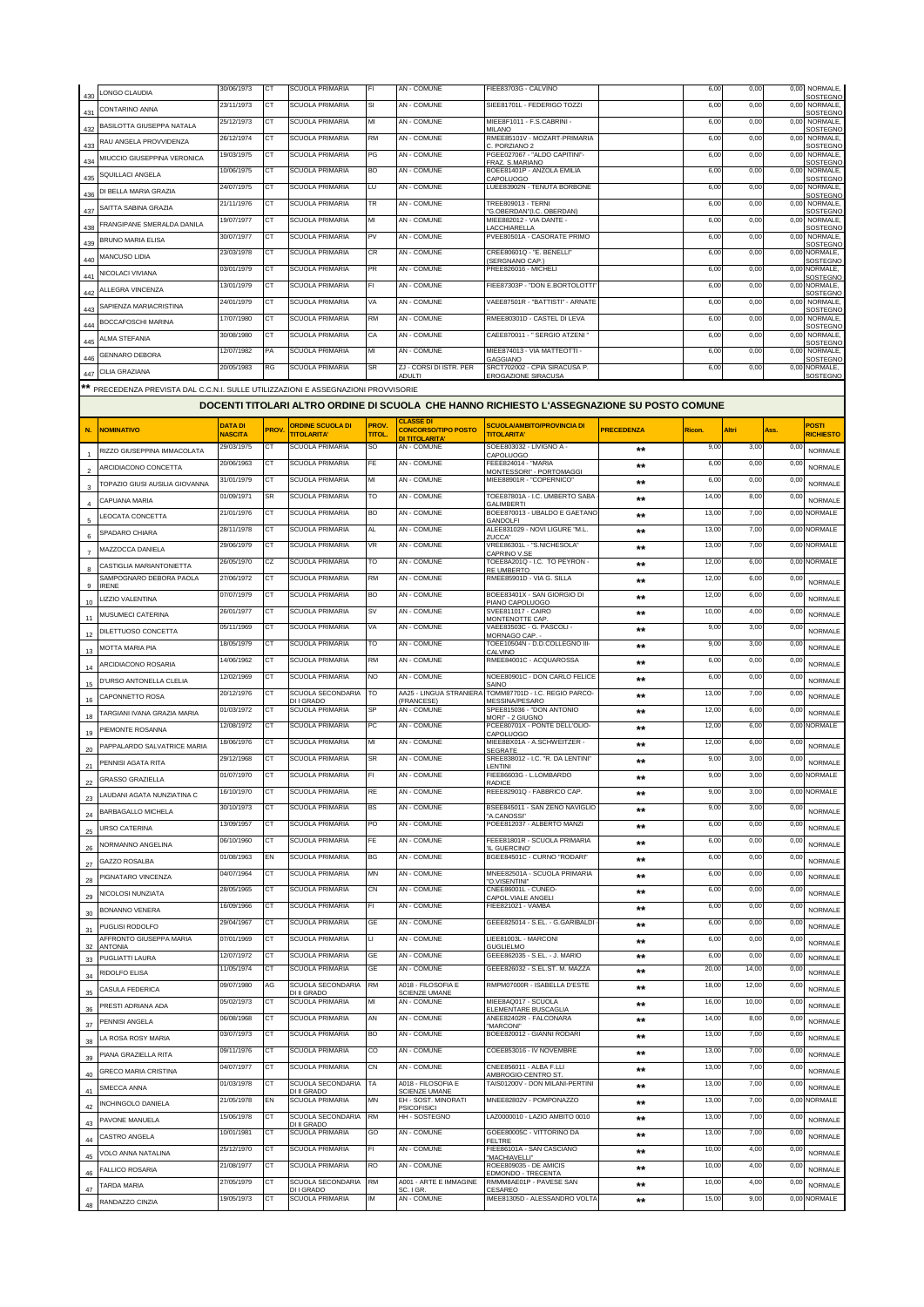| 49  | MORREALE LUISA                 | 06/10/1975 | AG        | <b>SCUOLA PRIMARIA</b>               | MI        | AN - COMUNE                            | MIEE8E8026 - "A. MORO"                                        | $***$        | 15,00 | 9,00 | 0,00         | <b>NORMALE</b>                   |
|-----|--------------------------------|------------|-----------|--------------------------------------|-----------|----------------------------------------|---------------------------------------------------------------|--------------|-------|------|--------------|----------------------------------|
| 50  | SIGNORELLO GRAZIELLA           | 20/02/1978 | СT        | SCUOLA PRIMARIA                      | СN        | <b>AN - COMUNE</b>                     | CNEE82402E - SANTO STEFANO<br>BELBO - CAPOL                   | $***$        | 13,00 | 7,00 | 0,0          | <b>NORMALE</b>                   |
| 51  | SANTANGELO ANNA MARIA          | 17/03/1968 | <b>CT</b> | SCUOLA PRIMARIA                      | <b>RM</b> | <b>AN - COMUNE</b>                     | RMEE8DL01X - G.GRASSI                                         | $\star\star$ | 12,00 | 6,00 | 0,0          | <b>NORMALE</b>                   |
| 52  | <b>GRESTI ROSARIA</b>          | 01/05/1970 | CТ        | <b>SCUOLA PRIMARIA</b>               | SR        | AN - COMUNE                            | SREE81401D - II I.C. "O. M.<br>CORBINO" AUGUSTA               | **           | 12,00 | 6,00 | 0,0          | <b>NORMALE</b>                   |
|     | DI MARCO MARIA I FTIZIA        | 08/09/1970 | CT        | <b>SCUOLA PRIMARIA</b>               | RM        | AN - COMUNE                            | RMEE884016 - EZELA BERSACCHI<br><b>IBERATI</b>                | **           | 12,00 | 6,00 | 0,0          | NORMALE                          |
|     | LO PRESTI CINZIA MARIA         | 06/04/1974 | EN        | <b>SCUOLA PRIMARIA</b>               | PR        | AN - COMUNE                            | PREE80701R - COLORNO                                          | $**$         | 12,00 | 6,00 | 0,0          | <b>NORMALE</b>                   |
| 55  | TRIGILIO CARMELA               | 16/07/1975 | CT        | SCUOLA PRIMARIA                      | TV        | AN - COMUNE                            | TVEE85301A - "ANTONIO CANOVA"<br>S.LUCIA CAP.                 | **           | 12,00 | 6,00 | 0,0          | <b>NORMALE</b>                   |
| 56  | LA MOTTA GIUSI                 | 31/07/1980 | СT        | <b>SCUOLA PRIMARIA</b>               | МІ        | AN - COMUNE                            | MIEE8BB01A - A.DIAZ - MILANO                                  | **           | 12,00 | 6,00 | 0,00         | <b>NORMALE</b>                   |
| 57  | <b>MESSINA PIERLUISA</b>       | 13/10/1982 | CT        | <b>SCUOLA PRIMARIA</b>               | NO        | AN - COMUNE                            | NOEE806011 - "VARALLO POMBIA"                                 | $***$        | 12,00 | 6,00 | 0,00         | NORMALE                          |
|     | NICASTRO GRAZIA                | 24/05/1967 | CT        | SCUOLA PRIMARIA                      | BO        | <b>AN - COMUNE</b>                     | BOEE81001B - CASTELLETTO                                      | $***$        | 9,00  | 3,00 | 0,00         | NORMALE                          |
| 58  | TRECARICHI PARO GAETANA        | 20/02/1973 | EN        | SCUOLA SECONDARIA                    | BG        | A022                                   | BGMM891015 - S.M.S. VILLONGO                                  | $***$        | 9,00  | 3,00 | 0,0          | <b>NORMALE</b>                   |
| 59  | PUGLISI AGATA                  | 26/10/1974 | CT        | DI I GRADO<br><b>SCUOLA PRIMARIA</b> | BS        | TALSTORIA, ED.CIVICA, G<br>AN - COMUNE | BSEE815015 - PRIMARIA                                         | **           | 9,00  | 3,00 | 0,0          | <b>NORMALE</b>                   |
| 60  | PRIVITERA ROSARIA              | 04/06/1976 | <b>CT</b> | <b>SCUOLA PRIMARIA</b>               | TO        | AN - COMUNE                            | <b>RERTOLOTTI BRESCIA</b><br>TOEE8A7031 - I.C. NICHELINO III- | $***$        | 9,00  | 3,00 | 0,0          | NORMALE                          |
| 61  | GIUFFRIDA ROSARIA VENERA       | 07/07/1978 | СT        | SCUOLA PRIMARIA                      | PS        | AN - COMUNE                            | GIOV XXIII<br>PSEE83301R - MONDOLFO FAA' DI                   | $***$        | 9,00  | 3,00 | 0,00         | <b>NORMALE</b>                   |
| 62  | PAPPALARDO ROSARIA             | 17/11/1978 | СT        | SCUOLA PRIMARIA                      | RE        | AN - COMUNE                            | <b>BRUNO-FANTINI</b><br>REEE82901Q - FABBRICO CAP.            | $***$        | 9,00  | 3,00 | 0,0          | <b>NORMALE</b>                   |
| 63  | DI LIBERTO GIUSEPPINA          | 13/10/1974 | CT        | SCUOLA PRIMARIA                      | MI        | AN - COMUNE                            | MIEE8CH01X - F.CONFALONIERI -                                 | $***$        | 12,00 | 6,00 | 0,0          | <b>NORMALE</b>                   |
| 64  | CIANCIO MARIA AGATA ROSSEL     | 03/02/1972 | CT        | <b>SCUOLA PRIMARIA</b>               | RA        | AN - COMUNE                            | <b>MILANO</b><br>RAEE83002E - "MAZZINI G."-                   | $***$        | 9,00  | 3,00 | 0,0          | <b>NORMALE</b>                   |
| 65  | BARBAGALLO ANGELA MONIA        | 11/01/1977 | СT        | <b>SCUOLA PRIMARIA</b>               | MI        | AN - COMUNE                            | <b>MILANO MARITTIMA</b><br>MIEE886019 - PRIMARIA GIOVANNI     | $***$        | 9,00  | 3,00 | 0,0          | <b>NORMALE</b>                   |
| 66  | DI GIORGIO MARIA ELISABETTA    | 02/01/1956 | СT        | <b>SCUOLA PRIMARIA</b>               | MO        | AN - COMUNE                            | <b>FALCONE</b><br>MOEE82001X - "PRIMO LEVI"                   | $***$        | 6,00  | 0,00 | 0,0          | <b>NORMALE</b>                   |
| 67  | NOTO VENERA                    | 11/10/1962 | <b>CT</b> | <b>SCUOLA PRIMARIA</b>               | то        | AN - COMUNE                            | CASTELVETRO<br>TOEE84901A - I.C.SETTIMO                       | $***$        | 6,00  | 0,00 | 0,0          | <b>NORMALE</b>                   |
| 68  | <b>LEANZA VINCENZA</b>         | 30/10/1966 | CT        | <b>SCUOLA PRIMARIA</b>               | GE        | AN - COMUNE                            | <b>VITTONE- CAP</b><br>GEEE85101L - S.EL. - A.CANTORE         | $***$        | 6.00  | 0,00 | 0,00         | <b>NORMALE</b>                   |
| 69  | <b>IRACI GIUSEPPINA</b>        | 26/11/1972 | CT        | <b>SCUOLA PRIMARIA</b>               | MI        | AN - COMUNE                            | MIFF8F701G - A.S.NOVARO F                                     | $***$        | 6,00  | 0,00 | 0,00         | <b>NORMALE</b>                   |
| 70  |                                | 24/03/1980 | CT        | <b>SCUOLA SECONDARIA</b>             | <b>BI</b> | A029 - MUSICA ISTITUTI II              | C.C.FERRUCCI-MILAN<br><b>BLIS01200T - "T. CATLILLO"</b>       | $\star\star$ | 6,00  | 0,00 | 0,0          |                                  |
| 71  | <b>BORZI ROSARIA</b>           | 20/02/1980 | RG        | DI II GRADO<br>SCUOLA PRIMARIA       | CO        | GRADO<br><b>AN - COMUNE</b>            | COFF83001D - CADORAGO CAP                                     | $\star\star$ | 12,00 | 6,00 | 0,0          | <b>NORMALE</b>                   |
| 72  | AMORE CONCETTA                 | 20/07/1970 | CТ        | <b>SCUOLA PRIMARIA</b>               | MI        | AN - COMUNE                            | MIEE8CC01R - QUINT. DI VONA-                                  | $***$        | 9,00  | 3,00 | 0,0          | <b>NORMALE</b>                   |
| 73  | FINOCCHIARO AGATA CHIARA MARIA | 18/06/1973 | <b>CT</b> | SCUOLA PRIMARIA                      | MI        | <b>AN - COMUNE</b>                     | CASSANO D'ADDA<br>MIFF8F401T - VIA MANZON                     | $**$         | 9,00  | 3,00 | 0,00         | <b>NORMALE</b><br><b>NORMALE</b> |
| 74  | GRASSO ELGA MARIA CARMELA      | 06/03/1978 | CТ        | <b>SCUOLA PRIMARIA</b>               | RM        | <b>AN - COMUNE</b>                     | RMEE869014 - VIGNA MURATA                                     |              | 13,00 | 7,00 | 0,0          |                                  |
|     | <b>SGROI LOREDANA</b>          | 21/12/1975 | CT        | SCUOLA PRIMARIA                      | RA        | AN - COMUNE                            | RAEE81401G - "GARIBALDI G." -                                 |              | 12,00 | 6,00 | 0,0          | <b>NORMALE</b>                   |
| 76  | RANNISI TIZIANA                | 28/10/1968 | CT        | <b>SCUOLA PRIMARIA</b>               | RM        | AN - COMUNE                            | UGO<br>RMEE8BM01V - A. BALDI                                  |              | 12,00 | 6,00 | 0,0          | <b>NORMALE</b>                   |
|     | MILIO PATRIZIA SANTINA         | 11/06/1980 | CT        | <b>SCUOLA PRIMARIA</b>               | СS        | AN - COMUNE                            | CSEE8AE012 - S.MARCO                                          |              | 12,00 | 6,00 | 0,0          | <b>NORMALE</b>                   |
| 78  | LOMBARDO LAURA FRANCESCA       | 01/06/1978 | CT        | SCUOLA PRIMARIA                      | PD        | AN - COMUNE                            | ARGENTANO IC<br>PDEE838027 - S.MARTINO DI L.-                 |              | 10,00 | 4,00 |              | <b>NORMALE</b>                   |
| 79  | PAPALE SILVIA                  | 16/01/1968 | CT        | SCUOLA PRIMARIA                      | FI        | AN - COMUNE                            | <b>DUCA D'AOSTA</b><br>FIEE85301B - CARDUCCI                  |              | 9,00  |      | 0,00<br>0,00 | NORMALE<br>NORMALE               |
| 80  | SANTANGELO MARIA STELLA        |            |           |                                      |           |                                        |                                                               |              |       | 3,00 |              |                                  |
| 81  | FASCIANA CARMELA AUSILIA       | 02/09/1968 | AG        | <b>SCUOLA PRIMARIA</b>               | MI        | AN - COMUNE                            | MIEE8F5018 - A.MORO - LISSONE II                              |              | 9,00  | 3,00 | 0,00         | <b>NORMALE</b>                   |
| 82  | VERZI' DONATA AGATA MARIA      | 08/06/1969 | <b>CT</b> | <b>SCUOLA PRIMARIA</b>               | MI        | AN - COMUNE                            | MIEE89201L - DE AMICIS - LISSONE                              |              | 9,00  | 3,00 | 0,00         | NORMALE                          |
| 83  | DI CARLO ALFINA                | 12/01/1970 | CT        | SCUOLA PRIMARIA                      | MN        | AN - COMUNE                            | MNEE82401E - SUZZARA - COLLOD                                 |              | 9,00  | 3,00 | 0,00         | NORMALE                          |
| 84  | SANTORO SANDRA MONIA           | 10/03/1970 | EE        | <b>SCUOLA PRIMARIA</b>               | TO        | AN - COMUNE                            | TOEE808014 - I.C. L.DA VINCI -<br>NERUDA                      |              | 9,00  | 3,00 | 0,00         | NORMALE                          |
| 85  | CONDORELLI SEBASTIANO          | 09/07/1970 | CT        | SCUOLA PRIMARIA                      | SO        | AN - COMUNE                            | SOEE81201P - BRUNO CASTAGNA<br>TRAONA CAP                     |              | 9,00  | 3,00 | 0,0          | <b>NORMALE</b>                   |
| 86  | PETRONACI MARIA AGATA          | 21/01/1972 | СT        | SCUOLA SECONDARIA<br>DI II GRADO     | PI        | A019 - FILOSOFIA E<br><b>STORIA</b>    | PIPS01000Q - MARCONI                                          |              | 9,00  | 3,00 | 0,0          | <b>NORMALE</b>                   |
| 87  | TORNAMBE' IRENE                | 03/06/1973 | AG        | <b>SCUOLA PRIMARIA</b>               | TS        | AN - COMUNE                            | TSEE80701V - F.LLI VISINTINI                                  |              | 9,00  | 3,00 | 0,00         | <b>NORMALE</b>                   |
| 88  | STRANO MARIA GRAZIA            | 08/02/1975 | СT        | SCUOLA PRIMARIA                      | AN        | AN - COMUNE                            | ANEE82501G - FALCONARA<br>'LEOPARDI'                          |              | 9,00  | 3,00 | 0,0          | NORMALE                          |
| 89  | GELSOMINO FILIPPA CONCETTA     | 23/03/1978 | CT        | <b>SCUOLA PRIMARIA</b>               | FI        | AN - COMUNE                            | FIEE86001E - COLOMBO                                          |              | 9,00  | 3,00 | 0,0          | <b>NORMALE</b>                   |
| 90  | LAZZARA GIUSEPPA CARMELA       | 20/09/1953 | CT        | <b>SCUOLA PRIMARIA</b>               | PZ        | AN - COMUNE                            | PZEE831011 - PRIMARIA P. LACAVA<br>CORLETO P.                 |              | 6,00  | 0,00 | 0,0          | NORMALE                          |
| 91  | <b>EMMI CONCETTA</b>           |            |           |                                      |           | AN - C                                 | VALENZA                                                       |              |       |      |              | <b>NORMALE</b>                   |
| 92  | MUSMECI PATRIZIA               | 06/03/1961 | CT        | <b>SCUOLA PRIMARIA</b>               | <b>BO</b> | AN - COMUNE                            | BOEE818012 - LIVIO TEMPESTA                                   |              | 6.00  | 0,00 | 0,00         | <b>NORMALE</b>                   |
| 93  | DILIBERTI CONCETTA             | 25/04/1961 | CT        | SCUOLA PRIMARIA                      | PD        | AN - COMUNE                            | PDEE883014 - RODARI - PD                                      |              | 6,00  | 0,00 | 0,0          | <b>NORMALE</b>                   |
| 94  | <b>BATTIATO ROSARIA</b>        | 17/06/1962 | <b>CT</b> | SCUOLA PRIMARIA                      | BO        | AN - COMUNE                            | BOEE81001B - CASTELLETTO                                      |              | 6,00  | 0,00 | 0,00         | <b>NORMALE</b>                   |
| 95  | VIRGILLITO MARIA ROSARIA       | 06/10/1962 | CT        | SCUOLA PRIMARIA                      | PG        | AN - COMUNE                            | PGEE854019 - L.ANTOLINI -<br>FRAZ.P.VALLECEPPI                |              | 6,00  | 0,00 | 0,00         | <b>NORMALE</b>                   |
| 96  | INGIULLA ALFINA                | 23/06/1963 | СT        | SCUOLA PRIMARIA                      | VE        | AN - COMUNE                            | VEEE80602T - S. PIO X                                         |              | 6,00  | 0,00 | 0,0          | <b>NORMALE</b>                   |
| 97  | CRASCI' MARIA GRAZIA           | 02/08/1964 | СT        | <b>SCUOLA PRIMARIA</b>               | BO        | AN - COMUNE                            | BOEE818012 - LIVIO TEMPESTA                                   |              | 6,00  | 0,00 | 0,00         | <b>NORMALE</b>                   |
| 98  | REITANO MARIA RITA             | 07/05/1965 | CТ        | SCUOLA PRIMARIA                      | FI        | AN - COMUNE                            | FIEE81601C - CAPOL.-AGNOLO DA<br>FIRENZUOLA                   |              | 6,00  | 0,00 | 0,0          | <b>NORMALE</b>                   |
| 99  | NICOSIA ADA                    | 13/07/1965 | <b>CL</b> | <b>SCUOLA PRIMARIA</b>               | <b>MN</b> | AN - COMUNE                            | MNEE80101T - ACQUANEGRA SUL<br>CHIESE V. LOCCHI               |              | 6,00  | 0,00 | 0,00         | <b>NORMALE</b>                   |
| 100 | <b>BATTIATO MARIA</b>          | 23/04/1966 | CT        | SCUOLA PRIMARIA                      | МІ        | AN - COMUNE                            | MIEE86201R - D.ALIGHIERI -<br><b>/ITTUONE</b>                 |              | 6,00  | 0,00 | 0,00         | NORMALE                          |
| 101 | <b>TORRISI ROSALBA</b>         | 18/06/1966 | CT        | <b>SCUOLA PRIMARIA</b>               | GE        | AN - COMUNE                            | GEEE83402X - S.EL. -<br>E.A.D'ALBERTIS -                      |              | 6,00  | 0,00 | 0,00         | NORMALE                          |
| 102 | COMUNALE SANDRA                | 25/08/1967 | ME        | <b>SCUOLA PRIMARIA</b>               | то        | AN - COMUNE                            | TOEE82001P - I.C. SALVEMINI                                   |              | 6,00  | 0,00 | 0,00         | <b>NORMALE</b>                   |
| 103 | <b>FARANDA ROSARIA</b>         | 12/10/1967 | СT        | <b>SCUOLA PRIMARIA</b>               | МІ        | AN - COMUNE                            | MIEE8FE018 - SCUOLA PRIMARIA<br>STAT.A.FRANK                  |              | 6,00  | 0,00 | 0,00         | NORMALE                          |
| 104 | SPADARO GIOVANNA ELISABETTA    | 08/03/1968 | <b>CT</b> | SCUOLA PRIMARIA                      | <b>RM</b> | AN - COMUNE                            | RMEE84001C - ACQUAROSSA                                       |              | 6,00  | 0,00 | 0,00         | NORMALE                          |
| 105 | AVELLINO MARIACRISTINA         | 28/07/1968 | CT        | SCUOLA PRIMARIA                      | ВO        | AN - COMUNE                            | BOEE87101V - M. GARAGNANI-R.<br><b>ROMAGNOLI</b>              |              | 6,00  | 0,00 | 0,00         | NORMALE                          |
| 106 | CARUSO NATALIA                 | 24/07/1969 | <b>CT</b> | <b>SCUOLA PRIMARIA</b>               | RM        | AN - COMUNE                            | RMEE80702T - STERN MARIA                                      |              | 6,00  | 0,00 | 0,00         | NORMALE                          |
| 107 | PATANE' MARIA CONSOLATA        | 06/09/1969 | СT        | SCUOLA PRIMARIA                      | SR        | AN - COMUNE                            | SREE83601A - I I.C. "V. VENETO"<br><b>FNTINI</b>              |              | 6,00  | 0,00 | 0,00         | NORMALE                          |
| 108 | ZAMMATARO ELISABETTA MARIA     | 12/09/1969 | СT        | SCUOLA PRIMARIA                      | FE        | AN - COMUNE                            | FEEE82002T - VIA CAIAZZO -<br>PORTO GARIBALDI                 |              | 6,00  | 0,00 | 0,00         | NORMALE                          |
| 109 | ASTUTI GRAZIELLA               | 20/09/1970 | <b>SR</b> | SCUOLA PRIMARIA                      | TO        | AN - COMUNE                            | TOEE84701P - I.C. VIGONE - VIA<br>TORINO <sub>20</sub>        |              | 6,00  | 0,00 | 0,0          | <b>NORMALE</b>                   |
| 110 | SAPIENZA MARILENA              | 24/12/1970 | CT        | SCUOLA PRIMARIA                      | BG        | AN - COMUNE                            | BGEE81901X - ALMENNO                                          |              | 6,00  | 0,00 | 0,00         | <b>NORMALE</b>                   |
| 111 | RUSSO ANGELA                   | 02/01/1971 | CT        | SCUOLA PRIMARIA                      | SP        | AN - COMUNE                            | S.BARTOLOMEO<br>SPEE814018 - LA SPEZIA CHIAPPA                |              | 6,00  | 0,00 | 0,0          | <b>NORMALE</b>                   |
| 112 | LO PRESTI CONCETTA             | 10/02/1971 | CT        | <b>SCUOLA PRIMARIA</b>               | VA        | AN - COMUNE                            | <b>MANZONI</b><br>VAEE860013 - ADA NEGRI                      |              | 6,00  | 0,00 | 0,00         | <b>NORMALE</b>                   |
| 113 | <b>GUARRERA ELENA</b>          | 01/08/1971 | СT        | <b>SCUOLA PRIMARIA</b>               | GE        | AN - COMUNE                            | GEEE83502Q - S.EL. - P.THOUAR -                               |              | 6,00  | 0,00 | 0,00         | <b>NORMALE</b>                   |
| 114 | RUSSO ROSA RITA                | 31/05/1972 | CT        | <b>SCUOLA PRIMARIA</b>               | AL        | AN - COMUNE                            | ALEE833043 - L.BISTOLFI - CASALE                              |              | 6,00  | 0,00 | 0,00         | <b>NORMALE</b>                   |
| 115 | OROFINO ANNARITA MARIA GIULIA  | 22/05/1973 | СT        | <b>SCUOLA PRIMARIA</b>               | GE        | AN - COMUNE                            | GEEE839012 - SCUOLA PRIMARIA                                  |              | 6.00  | 0,00 | 0,00         | <b>NORMALE</b>                   |
| 116 | DE LUCA MARISA                 | 10/04/1974 | CT        | SCUOLA PRIMARIA                      | PS        | AN - COMUNE                            | G. CARDUCCI<br>PSEE81201Q - GABICCE MARE -                    |              | 6,00  | 0,00 | 0,0          | <b>NORMALE</b>                   |
| 117 | LIUZZO DONATELLA               | 20/11/1974 | СT        | SCUOLA PRIMARIA                      | то        | AN - COMUNE                            | <b>DOLCECOLLE</b><br>TOEE8BV01T - I.C. DUCA D'AOSTA<br>CAP    |              | 6,00  | 0,00 | 0,00         | NORMALE                          |